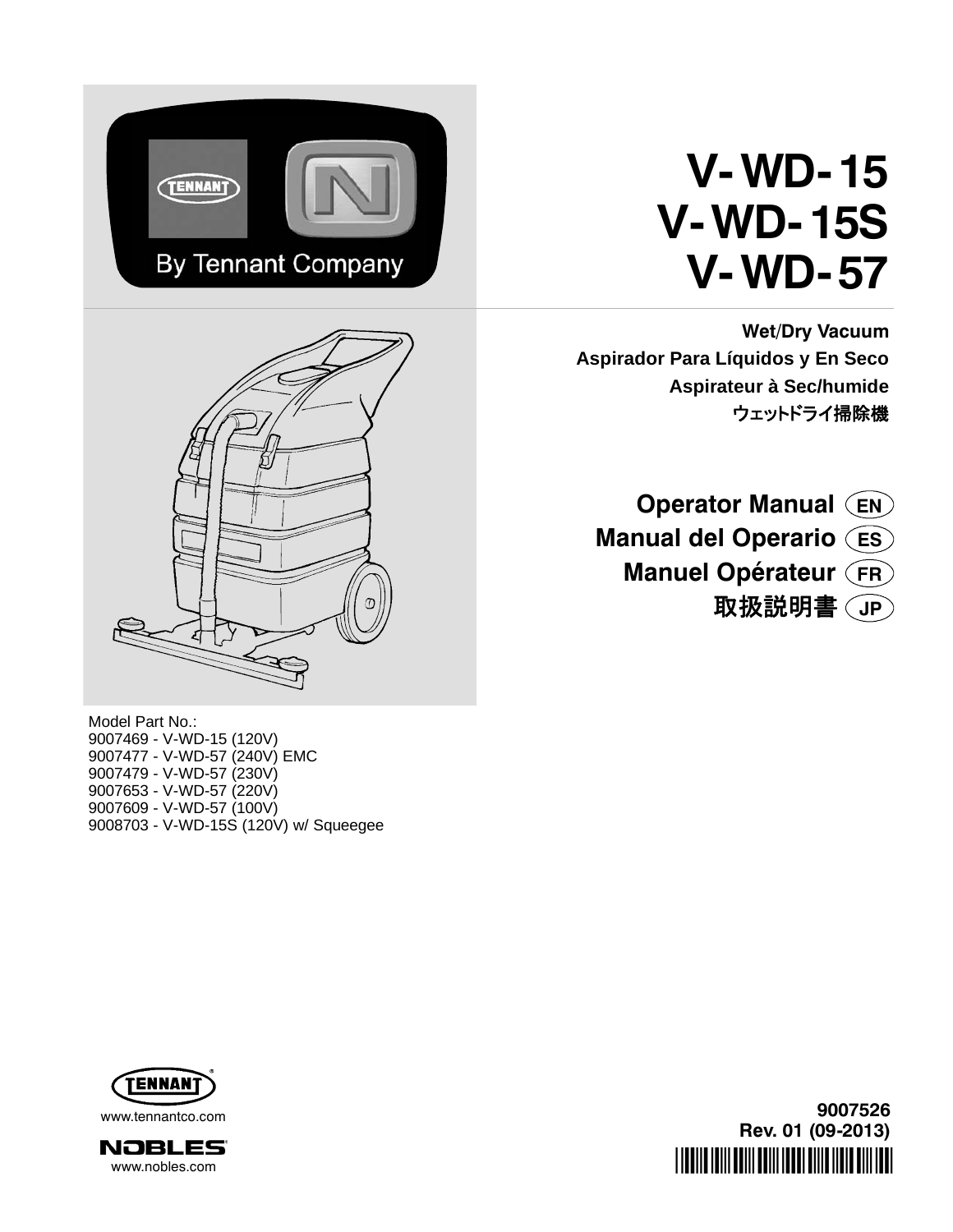This manual is furnished with each new model. It provides necessary operation and maintenance instructions.

#### **Read this manual completely and understand the machine before operating or servicing it.**

This machine will provide excellent service. However, the best results will be obtained at minimum costs if:

- The machine is operated with reasonable care.
- The machine is maintained regularly per the machine maintenance instructions provided.
- The machine is maintained with manufacturer- supplied or equivalent parts.

Parts and supplies may be ordered online, by phone, by fax or by mail.

**UNCRATING MACHINE:** Carefully check carton for signs of damage. Report damages at once to carrier.



### **PROTECT THE ENVIRONMENT**

Please dispose of packaging materials and old machine components in an environmentally safe way according to local waste disposal regulations.

Always remember to recycle.

## **MACHINE DATA**

| Please fill out at time of installation<br>for future reference. |
|------------------------------------------------------------------|
|                                                                  |
| Serial No. - <u>________________________________</u>             |
|                                                                  |
| Sales Rep. - ________________________                            |
|                                                                  |
|                                                                  |
| Installation Date - <u>_______________________</u>               |
|                                                                  |

## **TABLE OF CONTENTS**

| SAFETY PRECAUTIONS         | 3                       |
|----------------------------|-------------------------|
| <b>WARNING LABEL </b>      | $\overline{\mathbf{4}}$ |
| MACHINE COMPONENTS  5      |                         |
| MACHINE SETUP  5           |                         |
|                            |                         |
| MACHINE MAINTENANCE  9     |                         |
| RECOMMENDED STOCK ITEMS  9 |                         |
| TROUBLE SHOOTING           | 10                      |
| SPECIFICATIONS  10         |                         |
|                            |                         |

**Tennant Company**

PO Box 1452 Minneapolis, MN 55440 USA Phone: (800) 553- 8033 or (763) 513- 2850 www.tennantco.com www.nobles.com

Specifications and parts are subject to change without notice.

Copyright © 2010, 2013 TENNANT Company. All rights reserved.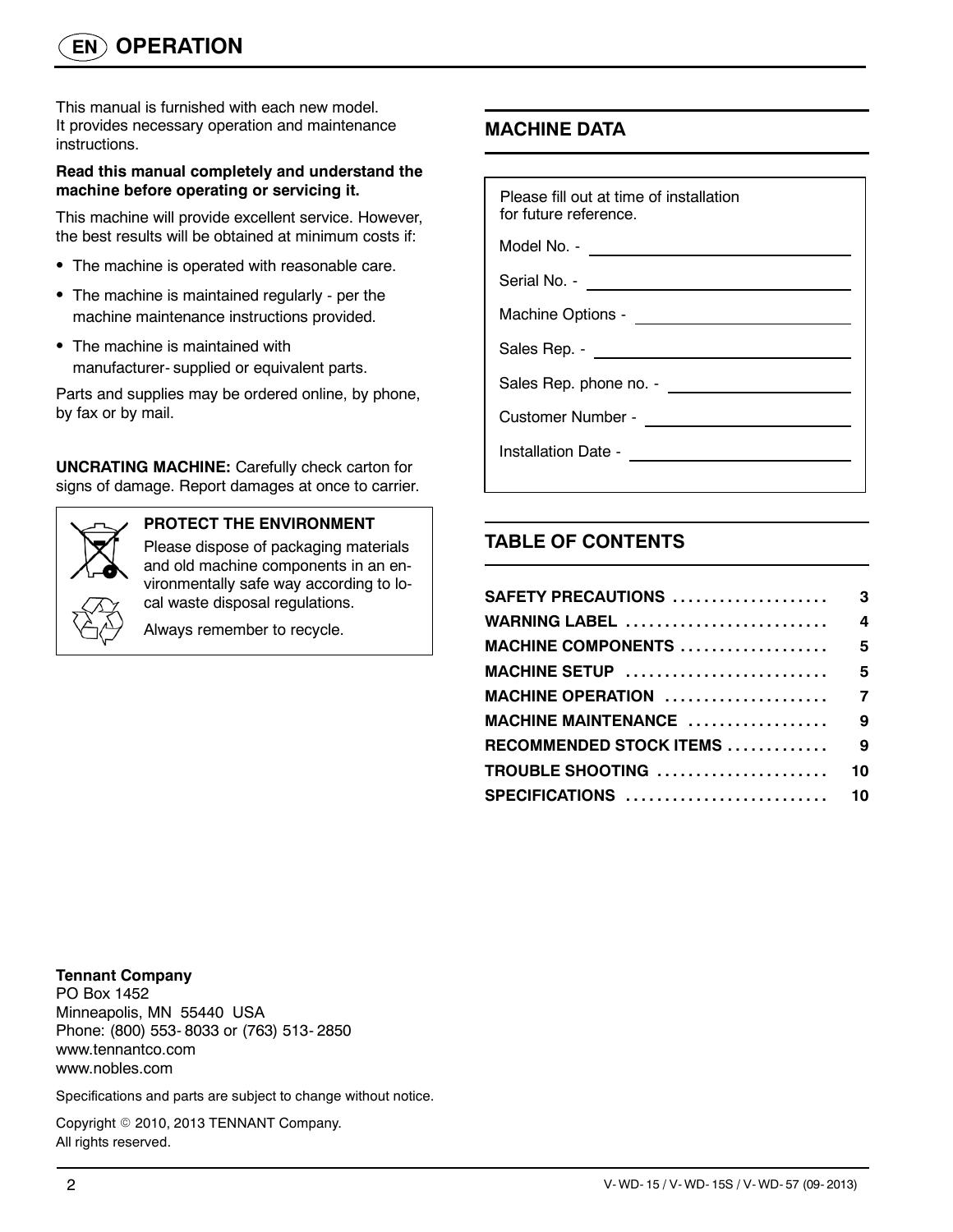## **SAFETY PRECAUTIONS**

**This machine is intended for commercial use. It is designed for wet/dry vacuuming in an indoor environment and is not constructed for any other use. Use only recommended accessory tools.**

#### **All operators must read, understand and practice the following safety precautions.**

The following warning alert symbol and the "FOR SAFETY" heading are used throughout this manual as indicated in their description:

**WARNING: To warn of hazards or unsafe practices which could result in severe personal injury or death.**

**FOR SAFETY: To identify actions which must be followed for safe operation of equipment.**

**Failure to follow these warnings may result in: personal injury, electrocution, electrical shock, fire or explosion.**

**WARNING: Do Not Use Flammable Liquids Or Operate Machine In Or Near Flammable Liquids, Vapors Or Combustible Dusts.**

**This machine is not equipped with an explosion proof motor. The electric motor will spark upon start up and during operation which could cause a flash fire or explosion if machine is used in an area where flammable vapors/liquids or combustible dusts are present.**

**WARNING: Do Not Pick Up Flammable Or Toxic Materials, Burning Or Smoking Debris.**

**WARNING: Do Not Operate With Damaged Power Cord. Do Not Modify Plug. Unplug Power Cord Before Servicing Machines.**

**If the supply cord is damaged or broken, it must be replaced by the manufacturer or it's service agent or a similarly qualified person in order to avoid a hazard.**

**WARNING: Do Not Use Outdoors. Do Not Expose To Rain. Store Indoors.**

**The following information signals potentially dangerous conditions to the operator or equipment:**

#### **FOR SAFETY:**

- **1. Do not operate machine:**
	- **With flammable liquids or near flammable vapors as an explosion or flash fire may occur.**
	- **Unless trained and authorized.**
	- **Unless operator manual is read and understood.**
	- **Unless cord is properly grounded.**
	- **With damaged cord or plug.**
	- **If not in proper operating condition.**
	- **In outdoor areas.**
	- **In standing water.**
	- **Without bag and/or filters in place.**
	- **With the use of an extension cord. (Fixed cord models)**
	- **With the use of additional extension cords (Detachable cord models). Only use manufacturer's extension cord equipped with machine which has proper capacity and is grounded.**
- **2. Before starting machine:**
	- **Make sure all safety devices are in place and operate properly.**
- **3. When using machine:**
	- Do not run machine over cord.
	- **Do not pull machine by plug or cord.**
	- **Do not pull cord around sharp edges or corners.**
	- Do not close doors on cord.
	- **Do not unplug by pulling on cord.**
	- **Do not stretch cord.**
	- **Do not handle plug with wet hands.**
	- **Keep cord away from heated surfaces.**
	- **Do not pick up burning or smoking debris, such as cigarettes, matches or hot ashes.**
	- **Never allow children to play on or around.**
	- **Report machine damage or faulty operation immediately.**
- **4. Before leaving or servicing machine:**
	- **Turn machine off.**
	- **Unplug cord from wall outlet.**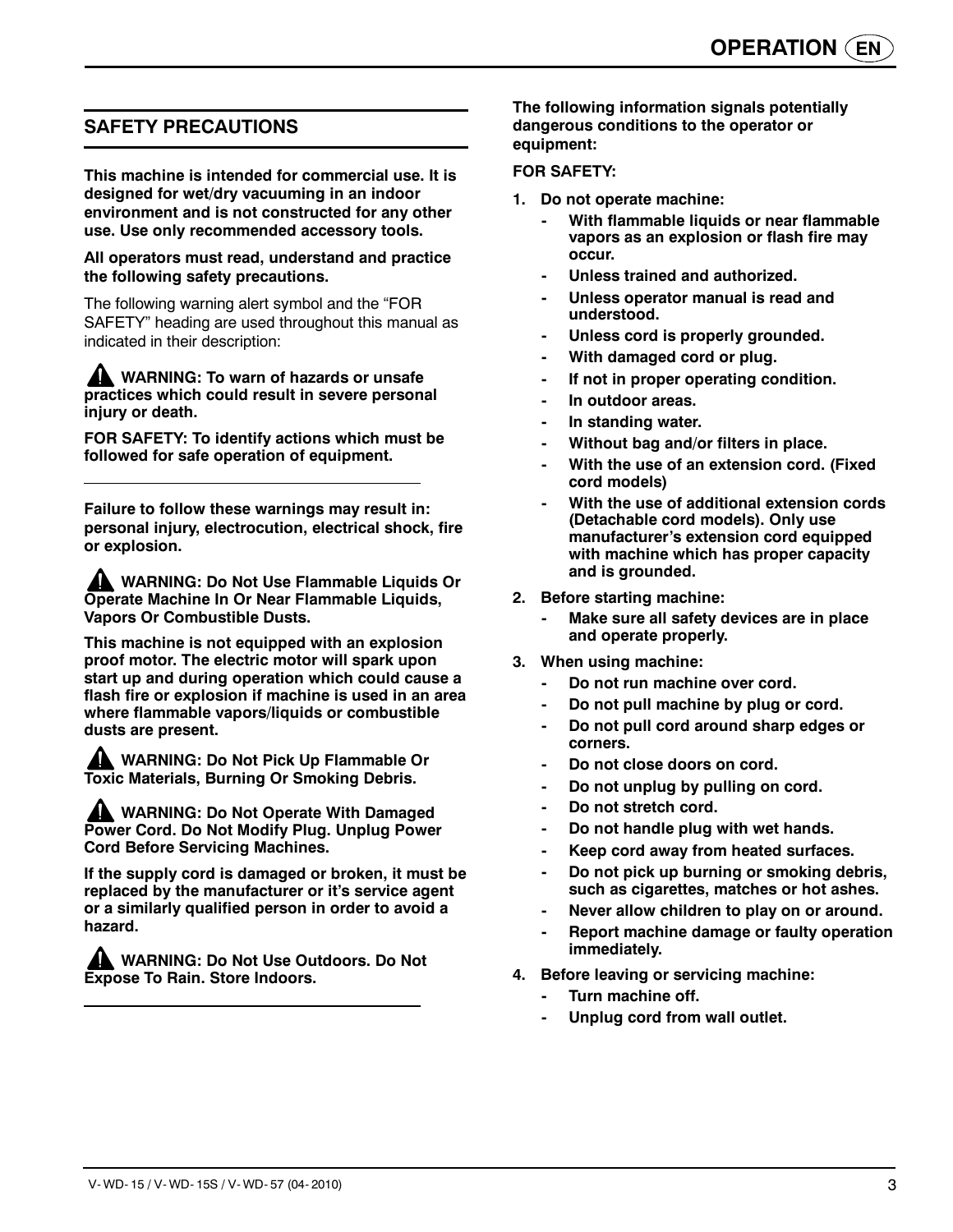- **5. When servicing machine:**
	- **Unplug cord from wall outlet.**
	- **Use manufacturer supplied or approved replacement parts.**
	- **All repairs must be performed by a qualified service person.**
	- **Do not modify the machine from its original design.**
- **6. When transporting machine:**
	- **Get assistance when lifting machine.**
	- **Unplug cord from wall outlet.**
	- **Use tie- down straps to secure machine to truck or trailer.**

#### **GROUNDING INSTRUCTIONS**

**Machine must be grounded. If it should malfunction or breakdown, grounding provides a path of least resistance for electrical current to reduce the risk of electrical shock. This machine is equipped with a cord having an equipment- grounding conductor and grounding plug. The plug must be plugged into an appropriate outlet that is properly installed in accordance with all local codes and ordinances. Do not remove ground pin; if missing, replace plug before use.**



## **WARNING LABEL**

The warning label appears on the machine in the location indicated. Replace label if it becomes damaged or illegible.

#### **WARNING LABEL - Located on backside of machine.**

| A WARNING                                 | <b>A AVERTISSEMENT</b>                                                                 | <b>A ADVERTENCIA</b>                       |
|-------------------------------------------|----------------------------------------------------------------------------------------|--------------------------------------------|
| <b>EXPLOSION, FIRE AND SHOCK</b>          | <b>RISQUE D'EXPLOSION, D'INCENDIE</b>                                                  | PELIGRO DE EXPLOSIÓN, FUEGO,               |
| HAZARD, AVOID INJURY.                     | ET DE DÉCHARGE. ÉVITEZ LES                                                             | <b>DESCARGA EVITE LESIONES.</b>            |
| . Do Not Use Near Flammable Liquids.      | <b>BLESSURES.</b>                                                                      | . No Use Cerca De Líquidos Flamables.      |
| Vapors or Combustible Dusts.              | • N'utilisez Pas Près de Liquides, Vapeurs                                             | Vapores Ó Materiales Combustibles.         |
| * Do Not Pick Up Flammable or Toxic       | ou Poussières Inflammables.                                                            | • No Recoja Materiales Flamables Ó Tóxicos |
| Materials and Burning Debris.             | . Ne Ramassez Pas de Matériaux                                                         | Ni Desechos Candentes.                     |
| . Do Not Operate With Damaged Power Cord. | Inflammables ou Toxiques et de Déchets                                                 | . No Use Con Cable De Corriente Dañado.    |
| Do Not Modify Plug. Unplug Power          | Enflammés.                                                                             | No Altere El Enchufe, Desconecte Cable     |
| Cord Before Servicing Machine.            | . N'utilisez Pas la Machine Avec un Cordon                                             | De Corriente Antes Del Mantenimiento.      |
| . Do Not Use Outdoors, Do Not Expose to   | d'Alimentation Endommagé. Ne Modifiez                                                  | . No Use Al Aire Libre, No Exponga A La    |
| Rain, Store Indoors.                      | Pas la Prise, Débranchez le Cordon<br>d'Alimentation Avant d'Entretenir la<br>Machine. | Lluvia. Guarde Bajo Techo.                 |
|                                           | · N'utilisez Pas en Extérieur. N'Exposez Pas à<br>la Pluie, Entreposez à l'Intérieur.  |                                            |

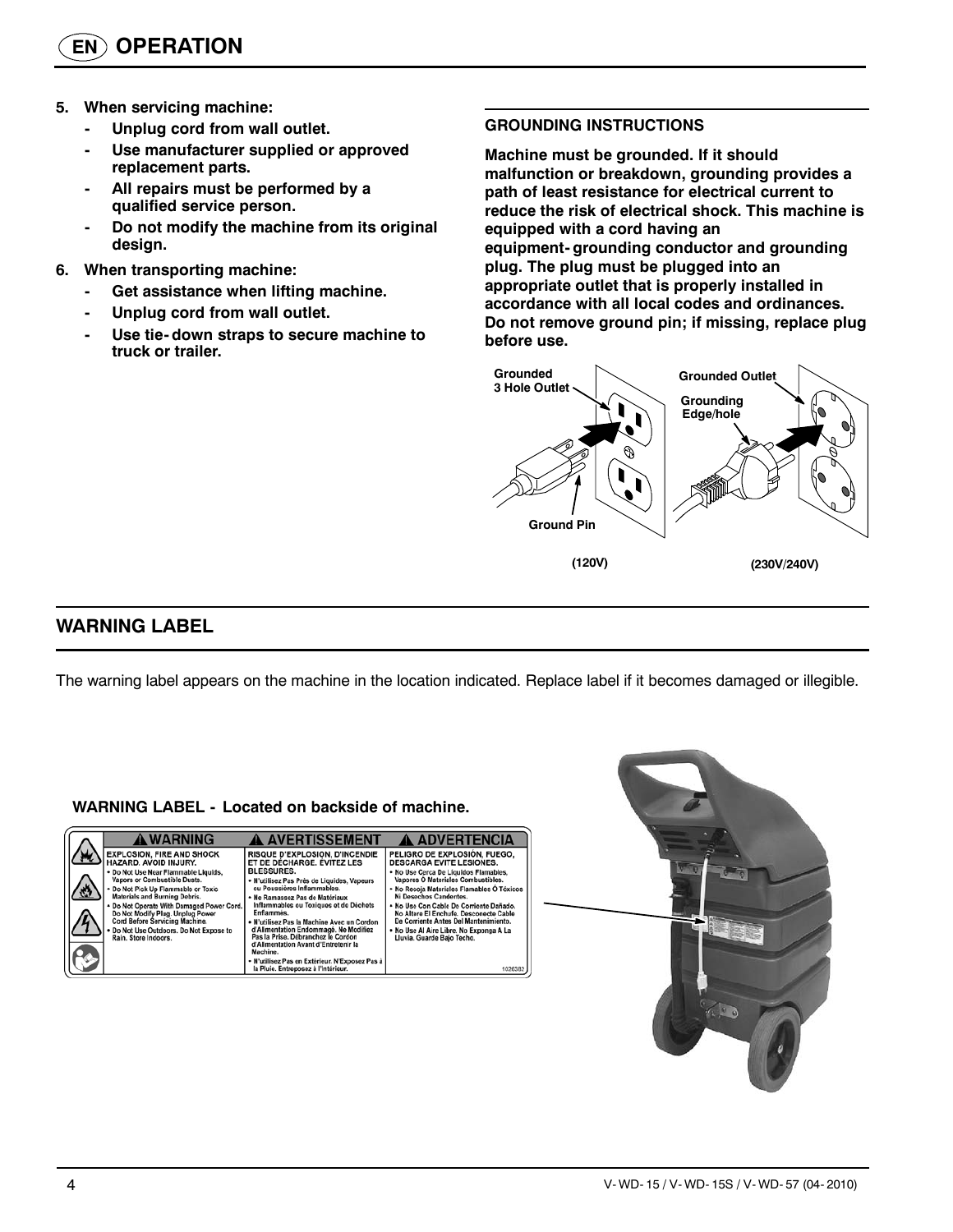## **MACHINE COMPONENTS**

- 1. Check carton for signs of damage. Report damages to carrier immediately.
- 2. Check carton contents to ensure all accessories are included. Contact distibutor for missing items.



- 1. 1 Machine
- 2. 1 10 ft / 3 m vacuum hose used with accessory tools
- 3. 1 Paper bag
- 4. 1 Cloth bag
- 5. 1 50 ft / 15 m power cord
- 6. 1 Two Piece Double Bend Chrome Wand
- 7. 1 14 in / 355 mm Push/Pull Squeegee Tool
- 8. 1 16 in / 406 mm Carpet Tool

## **MACHINE SETUP**

#### **SQUEEGEE KIT ATTACHMENT (OPTIONAL)**

**FOR SAFETY: When servicing machine, unplug cord from wall outlet. Use manufacturer supplied or approved replacement parts.**

- 1. Empty recovery tank.
- 2. Remove vacuum bags.
- 3. Tip machine on back.
- 4. Remove (2) bolts and washers located at bottom of machine.
- 5. Install squeegee mounting bracket (*supplied with kit*). Re- install bolts and washers (*Figure 1*).



**FIG. 1**

6. Fasten squeegee to mounting bracket. Use (2) clevis and cotter pins provided (*Figure 2).*



**FIG. 2**

7. Stand vacuum upright.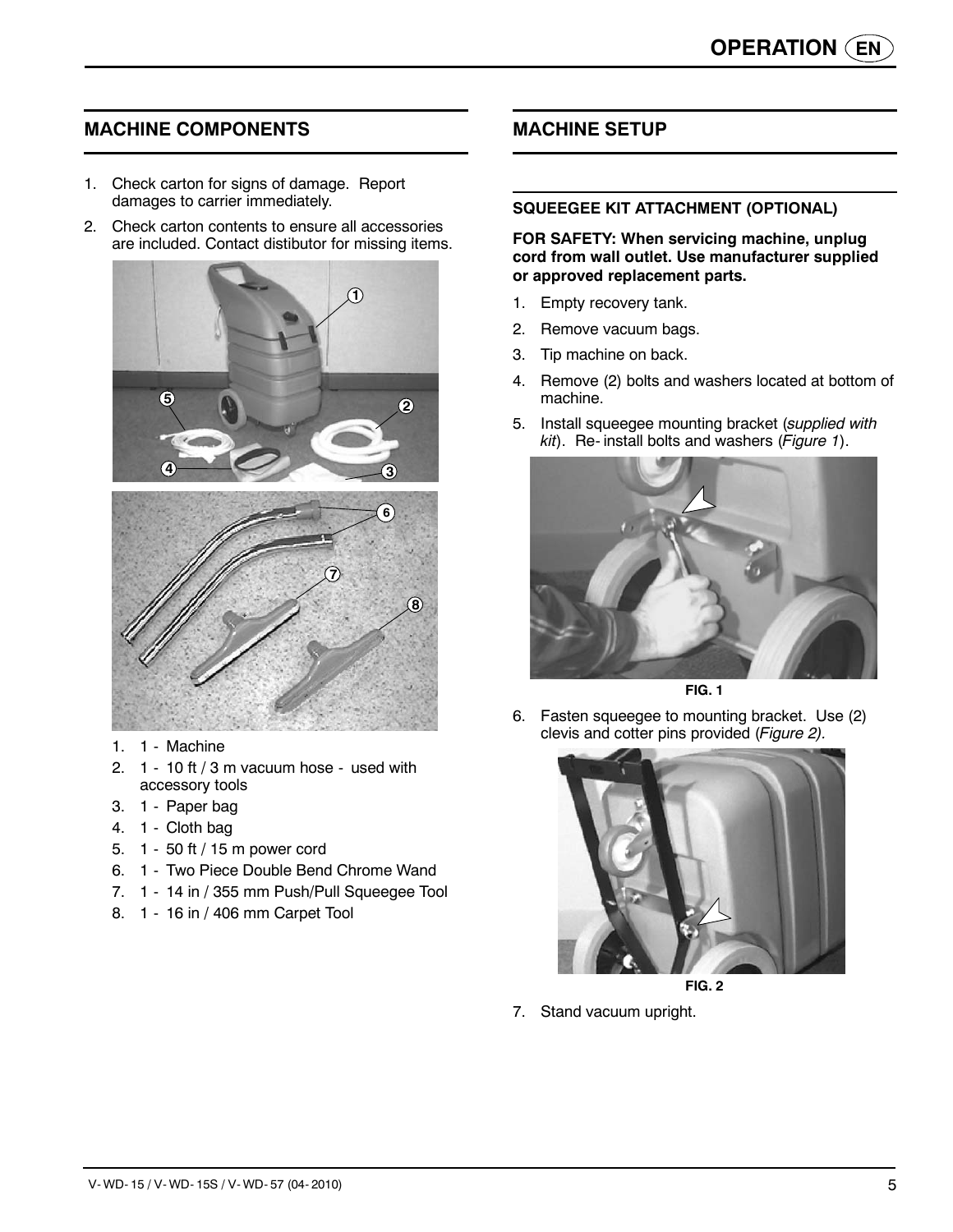8. Insert spacer through hole in pedal as shown. Position pedal between two holes in bracket and slide hex head screw through bracket and pedal. Secure with washer and nut *(Figure 3).*



9. Slide pedal between two mounting arms on back of machine. Align and insert clevis pin through arms and slot in pedal, secure with cotter pin *(Figure 4).*





10. Attach squeegee assembly to bracket. Use (2) thumb screws to secure *(Figure 5).*



**FIG. 5**

11. Connect 46 in / 117 cm vacuum hose to squeegee assembly and on neck of machine lid *(Figure 6).*





#### **ACCESSORY TOOL ATTACHMENT**

- 1. Slide 10 ft / 3m vacuum hose over neck on vacuum lid.
- 2. Connect desired accessory tools to vacuum hose *(Figure 7).*



**FIG. 7**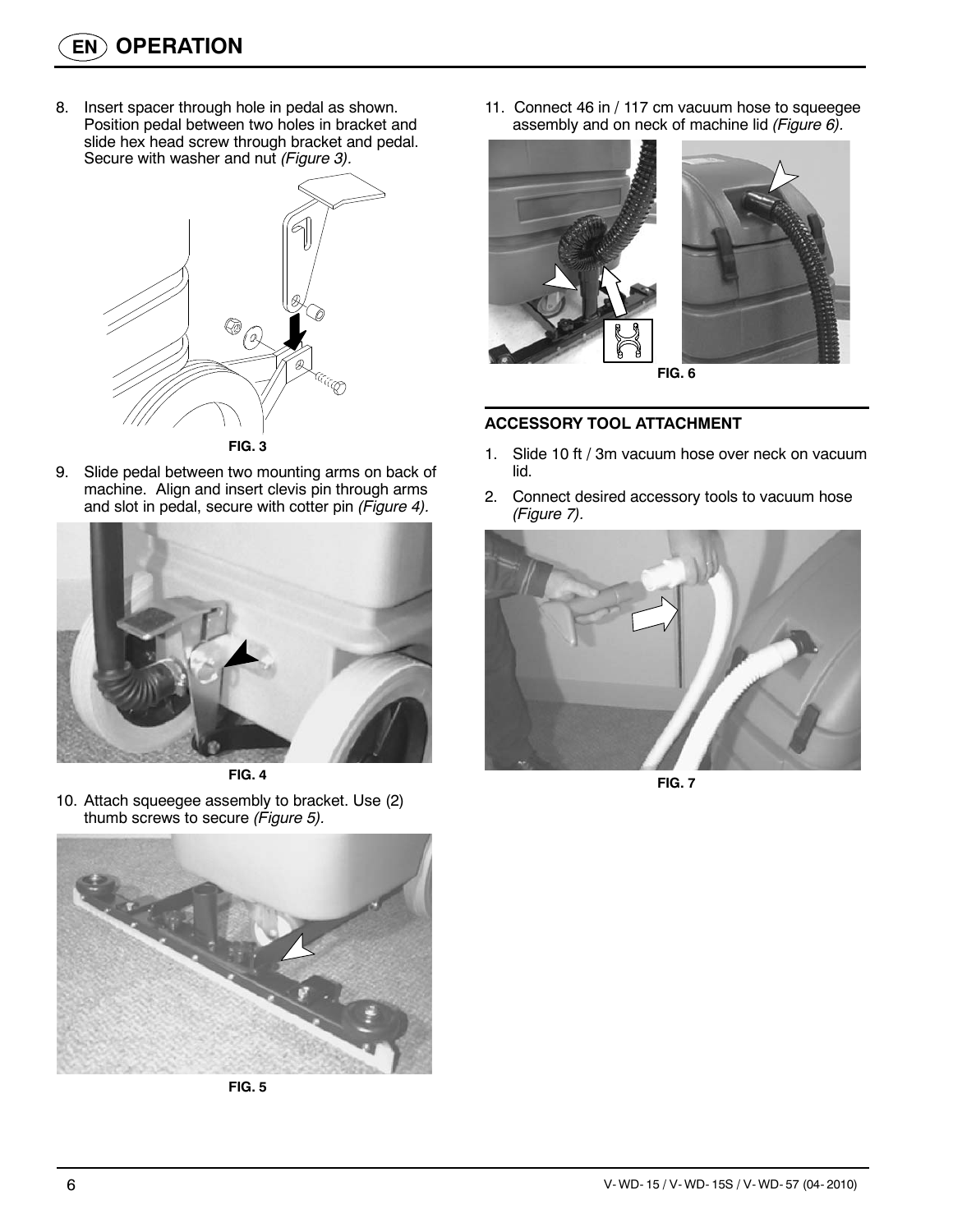## **MACHINE OPERATION**

#### **FOR SAFETY: Do not operate machine unless operator manual is read and understood.**

Plug power cord into a grounded outlet *(Figure 8).*

**WARNING: Do Not Operate With Damaged Power Cord. Do Not Modify Plug. Unplug Power Cord Before Servicing Machine**



**FOR SAFETY: Do not operate machine unless cord is properly grounded.**

**FOR SAFETY: When using machine, do not pull cord around sharp edges or corners. Do not stretch cord. Do not close doors on cord. Do not unplug by pulling on cord. Keep cord away from heated surfaces.**

#### **WET VACUUMING**

**WARNING: Do Not Pick Up Flammable Or Toxic Materials, Burning Or Smoking Debris.**

**WARNING: Do Not Use Flammable Liquids Or Operate Machine In Or Near Flammable Liquids, Vapors Or Combustible Dusts.**

**This machine is not equipped with an explosion proof motor. The electric motor will spark upon start up and during operation which could cause a flash fire or explosion if machine is used in an area where flammable vapors/liquids or combustible dusts are present.**

*NOTE: Machine is equipped with a float that will automatically stop water intake when recovery tank becomes full. Empty tank immediately when flow has stopped. This will prevent any vacuum damage.*

*NOTE: Always check to ensure vacuum bag has been removed.*

**ATTENTION: If you are vacuuming up liquids that may cause foaming inside recovery tank, use a quality defoamer chemical to eliminate the foam. Foam will NOT shut off automatic float and will damage vacuum motor. Damage due to foam is NOT covered by warranty.**

#### **Squeegee Wet Vacuuming:**

1. Hinge open recovery tank and remove vacuum bag from recovery tank *(Figure 9).*



**FIG. 9**

2. Lower squeegee to floor, lightly kick pedal forward to release from transport position *(Figure 10).*



**FIG. 10**

3. Turn on switch and begin vacuuming. Squeegee picks up water in both forward and reverse direction.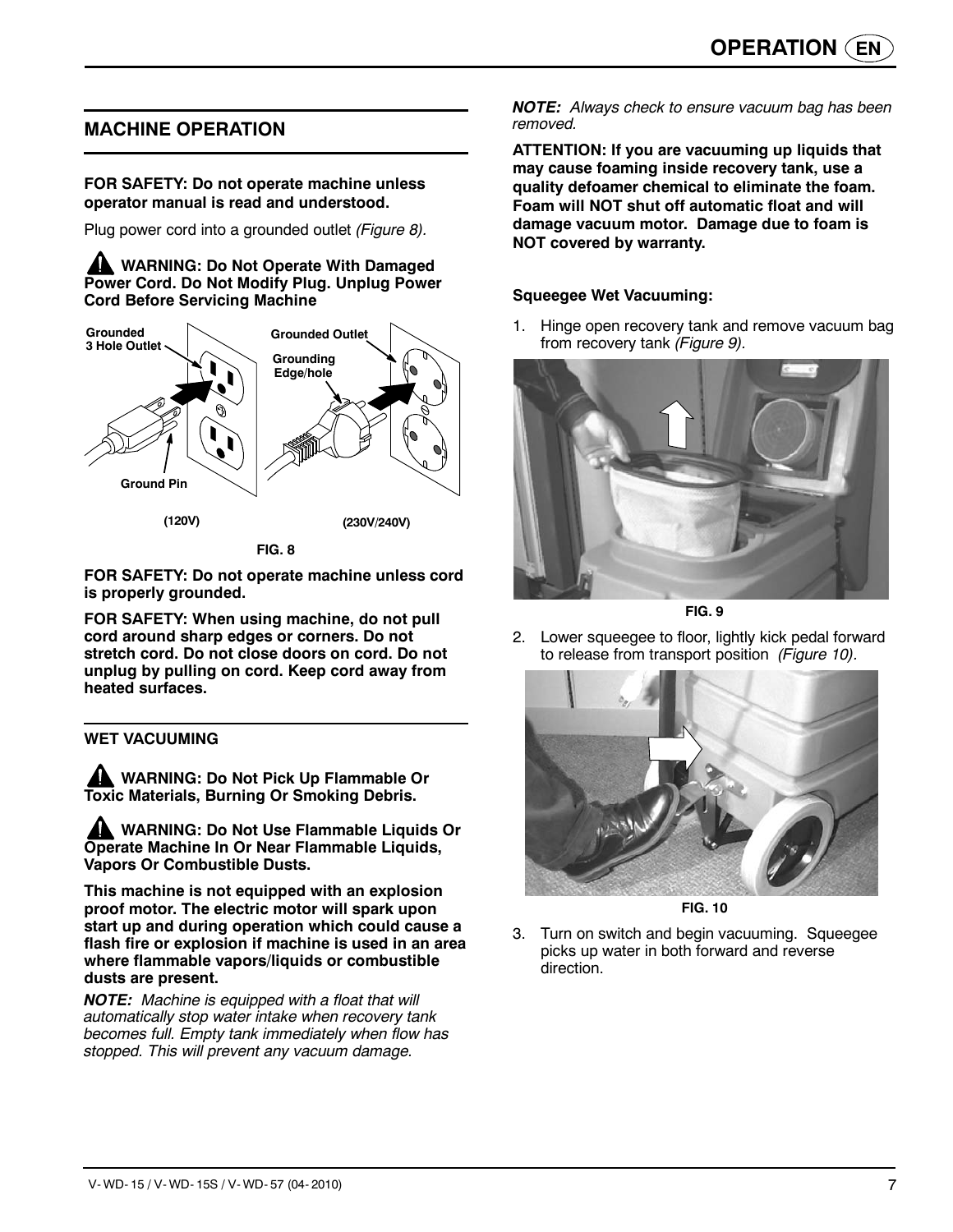4. To raise squeegee, step downward on the pedal until pedal engages in transport position *(Figure 11).*



**FIG. 11**

#### **Accessory Tool Wet Vacuuming:**

- 1. Hinge open recovery tank and remove vacuum bag from recovery tank *(Figure 9.).*
- 2. Attach appropriate tool to vacuum hose and activate power switch. Operate tools as normal.

#### **DRAINING RECOVERY TANK**

- 1. Push machine to nearest floor drain.
- 2. Remove drain hose from holder and twist off knob and drain. Raise hose to stop flow of water.
- 3. When recovery tank is empty, open lid and rinse tank with clean water to prevent odor buildup.
- 4. Replace drain hose knob and return to holder *(Figure 12).*



**FIG. 12**

*NOTE: Be certain drain hose knob is snug to prevent suction loss.*

#### **DRY VACUUMING**

#### **WARNING: Do Not Pick Up Flammable Or Toxic Materials, Burning Or Smoking Debris.**

*NOTE: Always check to ensure a vacuum bag is installed. Replace bag if damaged or full.*

1. Place a cloth filter bag into recovery tank and make sure that edge seals properly against rim of tank *(Figure 13).*

*NOTE: For easy debris disposal and to increase the life of cloth filter bag, place a paper vacuum bag inside cloth bag and tuck top of paper bag around outside rim of cloth bag.*



**FIG. 13**

- 2. Close lid and fasten latches.
- 3. Activate switch and operate accessory tools as normal.

*NOTE: Squeegee can be used to pick up fine particles (dust, sand, sawdust, etc...). Squeegee not recommended for ordinary pick up.*

4. Check bag periodically for fullness. Empty bag at 3/4 full for best suction performance.

**ATTENTION: Never use paper bag without cloth filter bag in place. Do not reuse paper bags, always dispose. Always make sure that bag is in place before dry vacuuming. Dry vacuuming without bag in place will damage vacuum motor This damage is NOT covered by warranty.**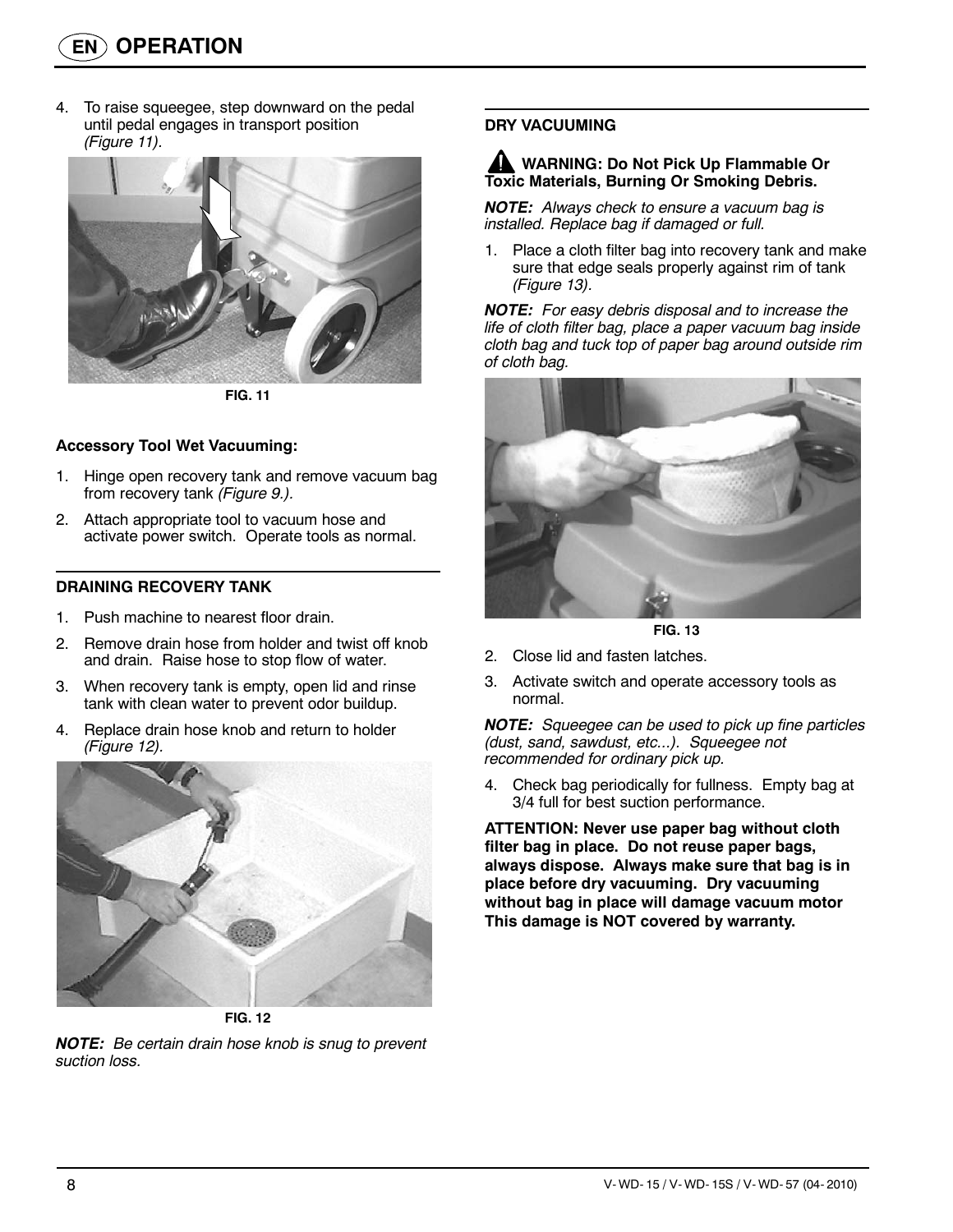## **MACHINE MAINTENANCE**

To keep machine in good working condition, simply follow machine's recommended maintenance procedures.

#### **WARNING: Unplug Power Cord Before Servicing Machine.**

1. Clean secondary filter weekly. Tap or blow off dust buildup. DO NOT clean with water or solvent. Filter is located on the vacuum motor as shown. Replace filter as needed *(Figure 14).*



**FIG. 14**

2. Wash cloth filter bag by hand with a mild detergent as needed. Let bag dry thoroughly before replacing. This will restore your bag so you can maintain good suction performance.

#### **ATTENTION: Clogged filters or vacuum hose will cause vacuum motor to overheat.**

3. Clean ball float screen inside tank after every use. Lift float screen assembly out of tank *(Figure 15).* Be certain to replace screen securely *.*



**FIG. 15**

**ATTENTION: Always have ball float screen in place before vacuuming. During wet vacuuming, the float screen protects the vacuum motor from water overflows. During dry vacuuming, the float screen can provide limited protection to vacuum motor from larger debris in case filter bag breaks.**

- 4. Once each month, spray ball bearings in front swivel caster with silicone spray.
- 5. Clean squeegee blades with a cloth whenever they start to leave streaks on the floor. Replace squeegee blades when they become worn.
- 6. Wipe machine housing with a cloth and mild detergent.
- 7. Inspect vacuum hose regularly for holes, loose cuffs or clogged debris.
- 8. Inspect power cord for damage, replace if damaged. Coil cord neatly after each use.

#### **WARNING: Do Not Operate With Damaged Power Cord. Do Not Modify Plug. Unplug Power Cord Before Servicing Machines.**

**If the supply cord is damaged or broken, it must be replaced by the manufacturer or it's service agent or a similarly qualified person in order to avoid a hazard.**

9. Monthly, check vacuum motor brushes for wear, replace brushes when 0.38 in / 10 mm or less in length.

**FOR SAFETY: All repairs must be performed by a qualified service person.**

#### **STORING MACHINE**

Before storing machine be certain to empty and rinse recovery tank of all debris or liquids. Store machine in a dry area with the squeegee removed. Hinge open recovery lid to promote air circulation. Do not allow machine to freeze.

**WARNING: Do Not Use Outdoors. Do Not Expose To Rain. Store Indoors.**

## **RECOMMENDED STOCK ITEMS**

Refer to the Parts List manual for recommended stock items. Stock Items are clearly identified with a bullet preceding the parts description. See example below:

|    | 26 1017380 | (00000000- | ) Hose, Drain, Assy, 1.5d X 29.5l, Blk, Flx |
|----|------------|------------|---------------------------------------------|
| 27 | 1008639    | (00000000- | ) ● C Drain Assy                            |
|    | 28 1019563 | (00000000- | ) · Strap, Drain Cap                        |
| 29 | 1008637    | (00000000- | ) • O Ring, 1.48" ld, 1.76" Od              |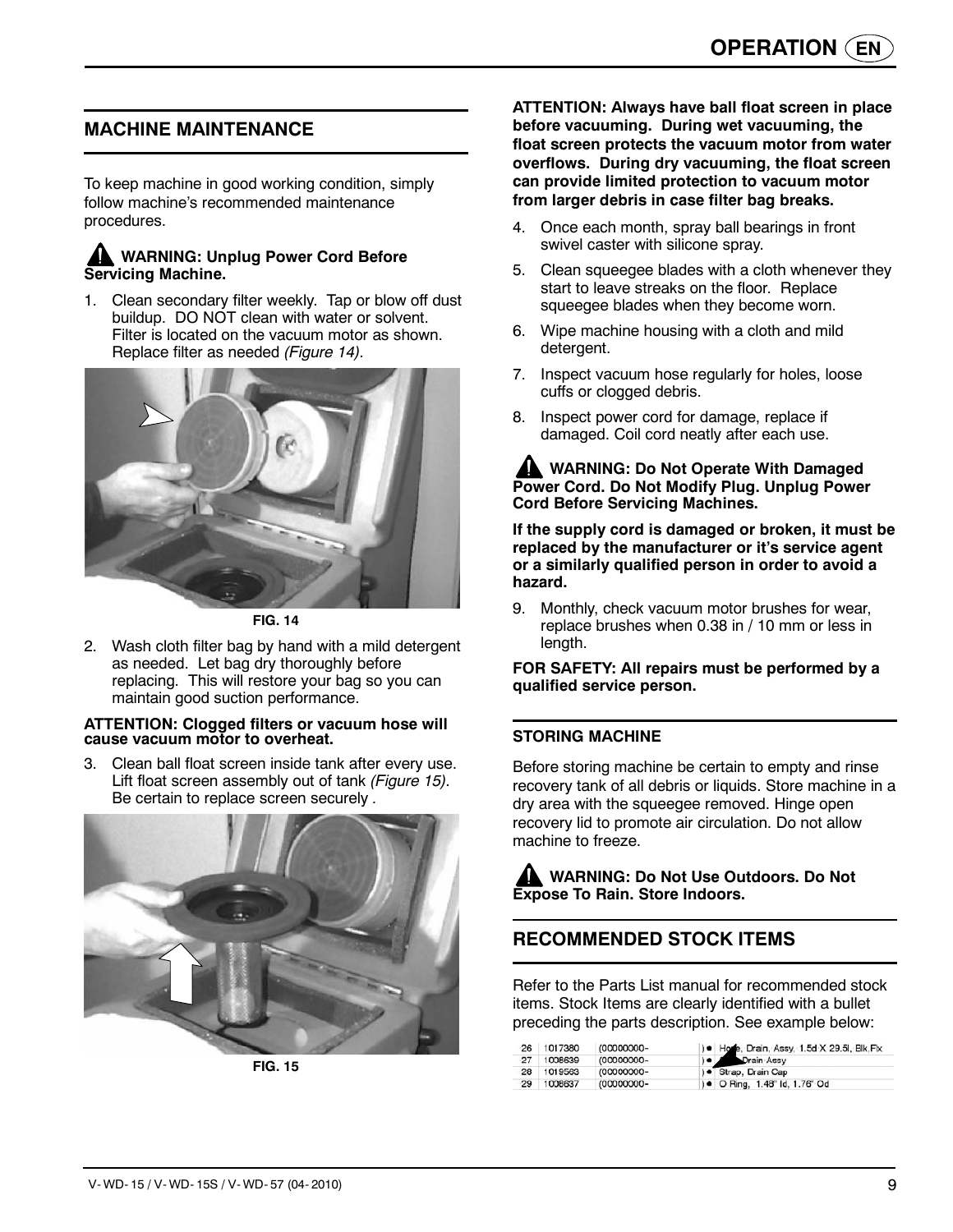## **TROUBLE SHOOTING**

| <b>PROBLEM</b>                    | <b>CAUSE</b>                               | <b>SOLUTION</b>                                 |
|-----------------------------------|--------------------------------------------|-------------------------------------------------|
| Machine does not run.             | ON/OFF switch is OFF.                      | Turn switch to ON.                              |
|                                   | Vacuum not plugged to wall outlet.         | Plug power cord to wall outlet.                 |
|                                   | Faulty ON/OFF switch.                      | <b>Contact Service Center.</b>                  |
|                                   | <b>Faulty Power Cord</b>                   | <b>Contact Service Center.</b>                  |
|                                   | Faulty wiring.                             | <b>Contact Service Center.</b>                  |
|                                   | Building circuit breaker tripped.          | Reset circuit breaker.                          |
|                                   | Vacuum motor overheated.                   | Find obstruction. Cool motor for 20<br>minutes. |
|                                   | Faulty vacuum motor.                       | <b>Contact Service Center.</b>                  |
| Machine has little or no suction. | Hose is clogged                            | Clear hose.                                     |
|                                   | Holes in hose.                             | Replace hose.                                   |
|                                   | Intake is clogged.                         | Remove hose and clear obstruction.              |
|                                   | Drain hose knob is loose or open.          | Tighten drain knob.                             |
|                                   | Lid is not securely latched.               | Latch both latches down securely.               |
|                                   | Worn gasket which is leaking air.          | Inspect all gaskets, replace if<br>necessary.   |
|                                   | Recovery tank or bag is full.              | Empty tank or bag.                              |
| Squeegee has poor pick up.        | Debris is wedged under squeegee<br>blade.  | Wipe off squeegee blade.                        |
|                                   | Squeegee blades are worn.                  | Replace squeegee blades.                        |
|                                   | Vacuum hose on squeegee mount is<br>loose. | Push vacuum hose on securely.                   |
|                                   | Recovery tank is full.                     | Empty tank.                                     |

## **SPECIFICATIONS**

| <b>MODEL</b>                                      | V-WD-15 / V-WD-15S / V-WD-57                         |
|---------------------------------------------------|------------------------------------------------------|
| <b>LENGTH</b>                                     | 29 in / 740 mm                                       |
| <b>WIDTH</b>                                      | 15.5 in / 390 mm                                     |
| <b>WEIGHT</b>                                     | 44 lb / 20kg                                         |
| <b>VACUUM MOTOR</b>                               | 8.5 amps, 1.3 hp, 120V, 980 watts                    |
|                                                   | 5.0 amps, 1.5 hp, 230V, 1242 watts                   |
| POWER CORD LENGTH                                 | 50 ft / 15 m                                         |
| SQUEEGEE PATH WIDTH<br>(OPTIONAL)                 | 27 in / 690 mm,<br>34 in / 840 mm,<br>40 in / 990 mm |
| <b>WATER LIFT</b>                                 | 92 in / 2340 mm                                      |
| <b>TANK CAPACITY</b>                              | 15 gal / 57 L                                        |
| <b>VACUUM BAG CAPACITY</b>                        | .3 <sub>bu</sub>                                     |
| <b>DECIBEL RATING AT</b><br><b>OPERATOR'S EAR</b> | 80.5 dBA                                             |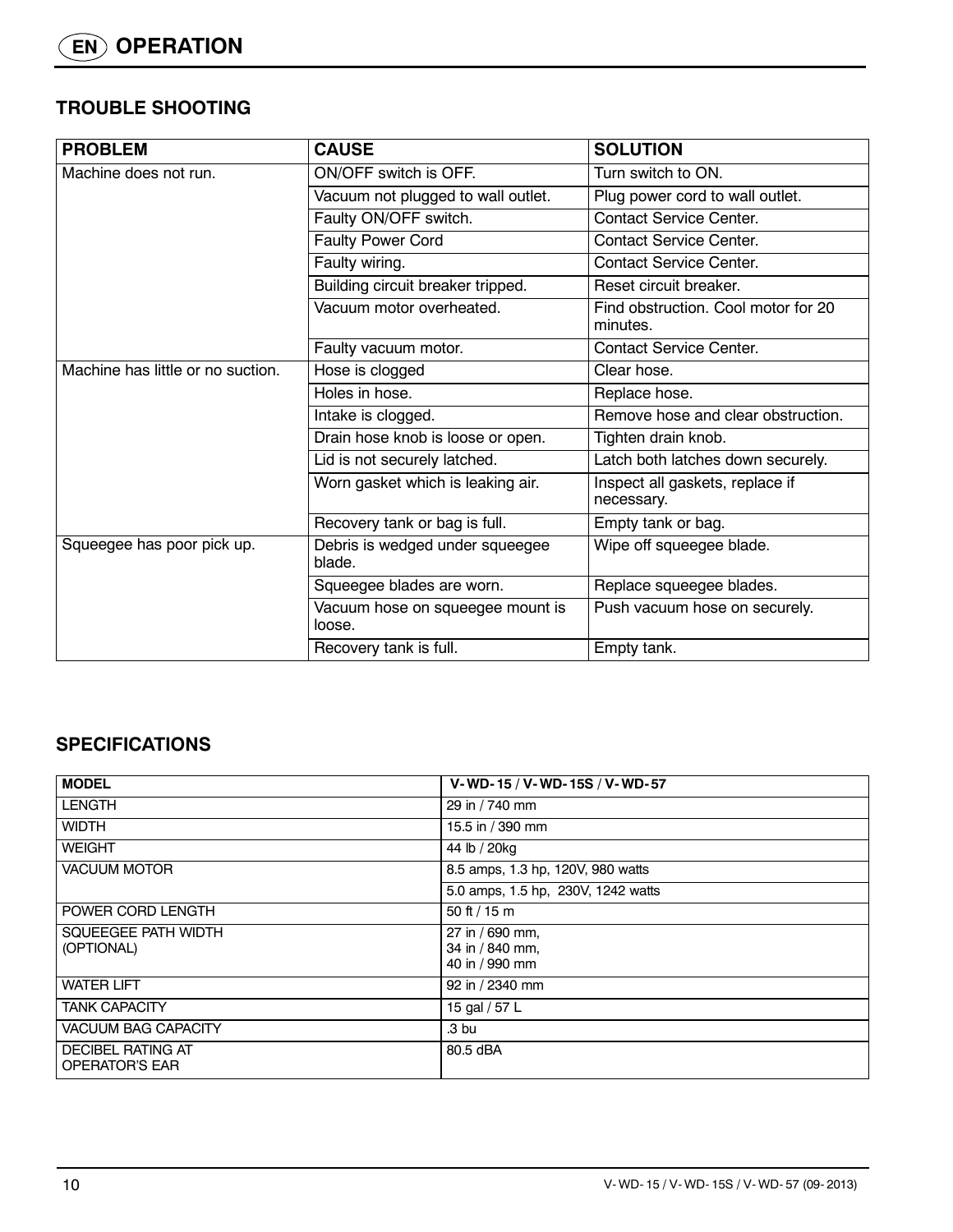Este manual acompaña a los modelos nuevos e incluye las instrucciones necesarias para su utilización y mantenimiento.

#### **Lea todo el manual para familiarizarse con la máquina antes de utilizarla o realizar tareas de mantenimiento.**

Esta máquina ofrece un funcionamiento excelente y puede obtener los mejores resultados con los mínimos costes si:

- Maneja la máquina con un cuidado razonable.
- Revisa la máquina periódicamente, de acuerdo con las instrucciones de mantenimiento adjuntas.
- Las operaciones de mantenimiento de la máquina se realizan con piezas suministradas por el fabricante o equivalentes.

Puede solicitar las piezas a través de internet, por teléfono, por fax o por correo.

**DESEMBALADO DE LA MÁQUINA:** Controle cuidadosamente si la caja presenta signos de deterioro. Si detecta desperfectos, informe inmediatamente al transportista.



#### **PROTECCIÓN DEL MEDIO AMBIENTE**

Deseche el material de embalaje y los componentes usados de la máquina de forma segura para el medio ambiente, de acuerdo con las normativas locales sobre desecho de residuos.

No olvide reciclar.

## **DATOS DE LA MÁQUINA**

Rellénela cuando realice la instalación para utilizarla como referencia en el futuro.

 $N^{\circ}$  modelo:

N<sup>o</sup> serie: \_

Opciones de la máquina:

Vendedor:

Nº de teléfono del vendedor:

N<sup>o</sup> de cliente:<br>
N<sup>o</sup> de cliente:

Fecha de instalación:

## **ÍNDICE**

| NORMAS DE SEGURIDAD                                                                                                                                                                                                   | 12 |
|-----------------------------------------------------------------------------------------------------------------------------------------------------------------------------------------------------------------------|----|
| <b>ADHESIVOS DE SEGURIDAD</b>                                                                                                                                                                                         | 13 |
| $\textsf{COMPONENTS}\ \textsf{DE}\ \textsf{LA}\ \textsf{MAQUINA}\ \dots\dots\dots\dots$                                                                                                                               | 14 |
| PREPARACIÓN DE LA MÁQUINA ………….                                                                                                                                                                                       | 14 |
| FUNCIONAMIENTO DE LA MÁQUINA                                                                                                                                                                                          | 16 |
| <b>MANTENIMIENTO DE LA MÁQUINA ...........18</b>                                                                                                                                                                      |    |
| <b>ARICULOS RECOMENDADOS A MANTENER</b>                                                                                                                                                                               |    |
| EN EXISTENCIA                                                                                                                                                                                                         | 19 |
| <b>RESOLUCIÓN DE PROBLEMAS</b>                                                                                                                                                                                        | 19 |
| $\mathsf E \mathsf S \mathsf P \mathsf E \mathsf C \mathsf I \mathsf F \mathsf I \mathsf C \mathsf A \mathsf C \mathsf I \mathsf O \mathsf N \mathsf E \mathsf S\$ . $\ldots, \ldots, \ldots, \ldots, \ldots, \ldots$ | 20 |
|                                                                                                                                                                                                                       |    |

#### **Tennant Company**

PO Box 1452 Minneapolis, MN 55440 EE.UU. Teléfono: (800) 553- 8033 o (763) 513- 2850 www.tennantco.com www.nobles.com

Las características técnicas y las piezas están sujetas a modificaciones sin previo aviso.

Copyright © 2010, 2013 TENNANT Company. Todos los derechos reservados.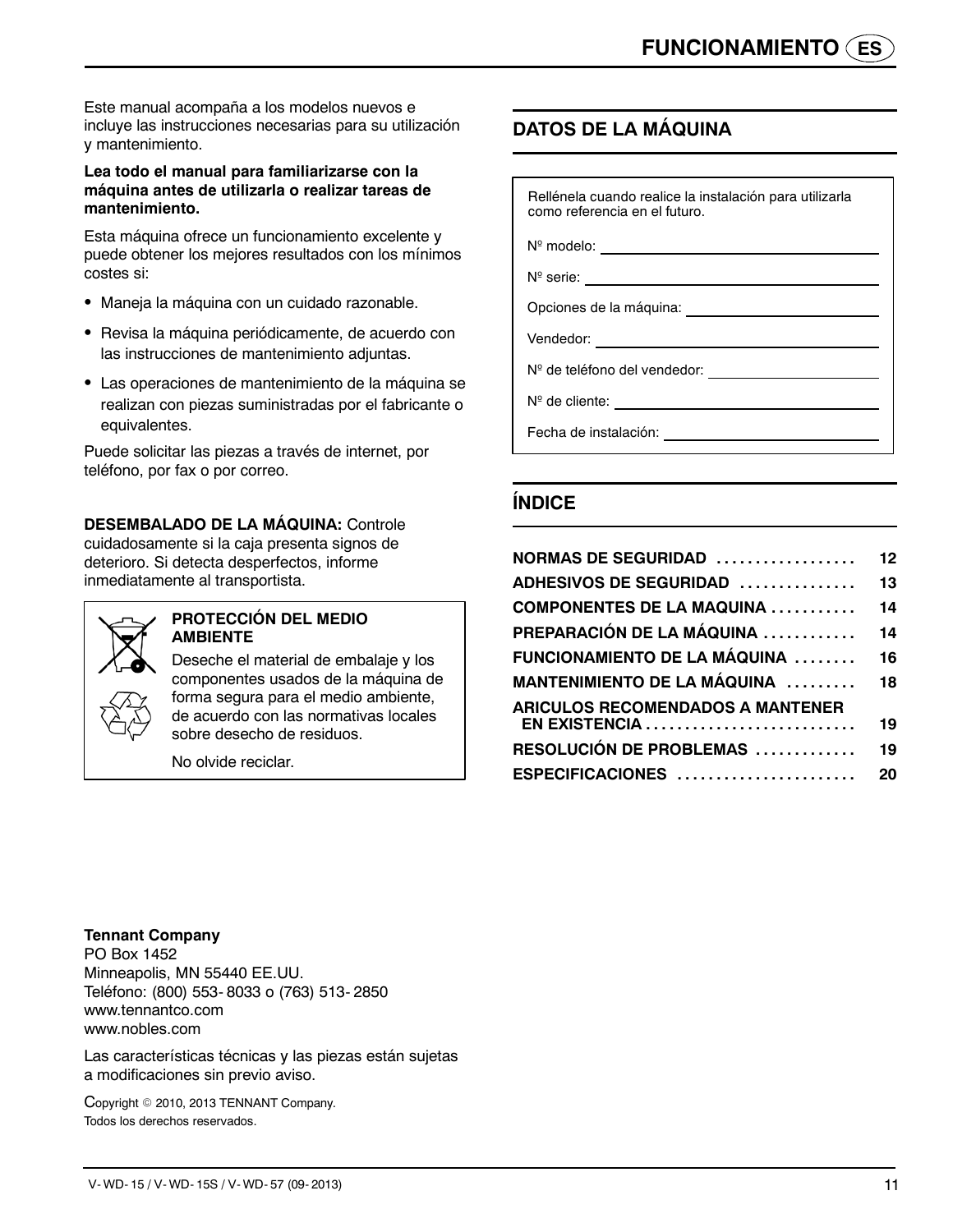## **NORMAS DE SEGURIDAD**

**Esta máquina es para el uso comercial. Se ha diseñado para aspiración húmeda/seca en un ambiente interior y no se construye para ningún otro uso. Use sólo las herramientas adicionales recomendadas.**

**Todos los operadores deben leer, entender y practicar las precauciones siguientes de seguridad.**

El siguiente símbolo de alerta de advertencia y el encabezamiento de "PARA SEGURIDAD" se usan en este manual como se indica en su descripción:

**ADVERTENCIA: Para advertir de riesgos o prácticas inseguras que podrían resultar en lesiones personales graves o la muerte.**

**PARA SEGURIDAD: Para identificar acciones que deben seguirse para el funcionamiento seguro del equipo.**

**El no seguir estas advertencias puede resultar en: lesiones personales, electrocución, choque eléctrico, fuego o explosión.**

**ADVERTENCIA: No use líquidos inflamables ni opere la máquina en o cerca de líquidos y vapores inflamables o polvos combustibles.**

**Esta máquina no está equipada con motores a prueba de explosión. Los motores eléctricos emiten chispas al arrancar y durante el funcionamiento lo que podría causar un fuego explosivo o explosión si la máquina se usa en una área donde están presentes vapores/líquidos inflamables o polvos combustibles.**

**ADVERTENCIA: No recoja materiales tóxicos o inflamables ni residuos humeantes o ardiendo.**

**ADVERTENCIA: No opere con un cordón eléctrico dañado. No modifique el enchufe. Desenchufe el cordón eléctrico antes de reparar la máquina.**

**Si el cordón del suministro se daña o se rompe, debe ser reemplazado por el fabricante o su agente de servicio o una persona similarmente calificada para evitar un riesgo.**

**ADVERTENCIA: No use al aire libre o en superficies húmedas. No exponga a la lluvia. Almacene bajo techo.**

**La información siguiente señala condiciones potencialmente peligrosas para el operador o el equipo:**

#### **PARA SEGURIDAD:**

- **1. No opere la máquina:**
	- **Con líquidos inflamables o cerca de los vapores inflamables ya que puede ocurrir una explosión o fuego explosivo.**
	- **A menos que está capacitado y autorizado.**
	- **A menos que se haya leído y entendido el manual del funcionamiento.**
	- **A menos que el cordón se conecte apropiadamente a tierra.**
	- **Con un cordón o enchufe dañados.**
	- **Si no está en condición de ejecutar una operación apropiada.**
	- **En áreas al aire libre.**
	- **En agua estancada.**
	- **Sin haber colocado los filtros y/o la bolsa.**
	- **Sin bolsa del polvo en lugar (Modelos fijos de la cuerda).**
	- **Con cables alargadores adicionales (Modelos desmontables de la cuerda). Utilice únicamente los alargadores proporcionados por el fabricante junto a la máquina para asegurarse de que presentan la capacidad y toma de tierra adecuadas.**
- **2. Antes de arrancar la máquina:**
	- **Asegúrese que todos los dispositivos de seguridad están en su lugar y operando apropiadamente.**
- **3. Al usar máquina:**
	- **No pase la máquina encima del cordón.**
	- **No tire de la máquina por el enchufe o el cordón.**
	- **Evite pasar el cable por bordes agudos o esquinas.**
	- **No cierra las puertas sobre el cordón.**
	- **No desenchufe tirando del cordón.**
	- **No estire el cordón.**
	- **No maneje el enchufe con las manos húmedas.**
	- **Mantenga el cordón lejos de las superficies calientes.**
	- **No recoja restos ardiendo o humeantes como cigarrillos, cerillas o cenizas calientes.**
	- **Nunca permita que los niños jueguen en o alrededor de la máquina.**
	- **Informe inmediatamente acerca de daños o un funcionamiento defectuoso.**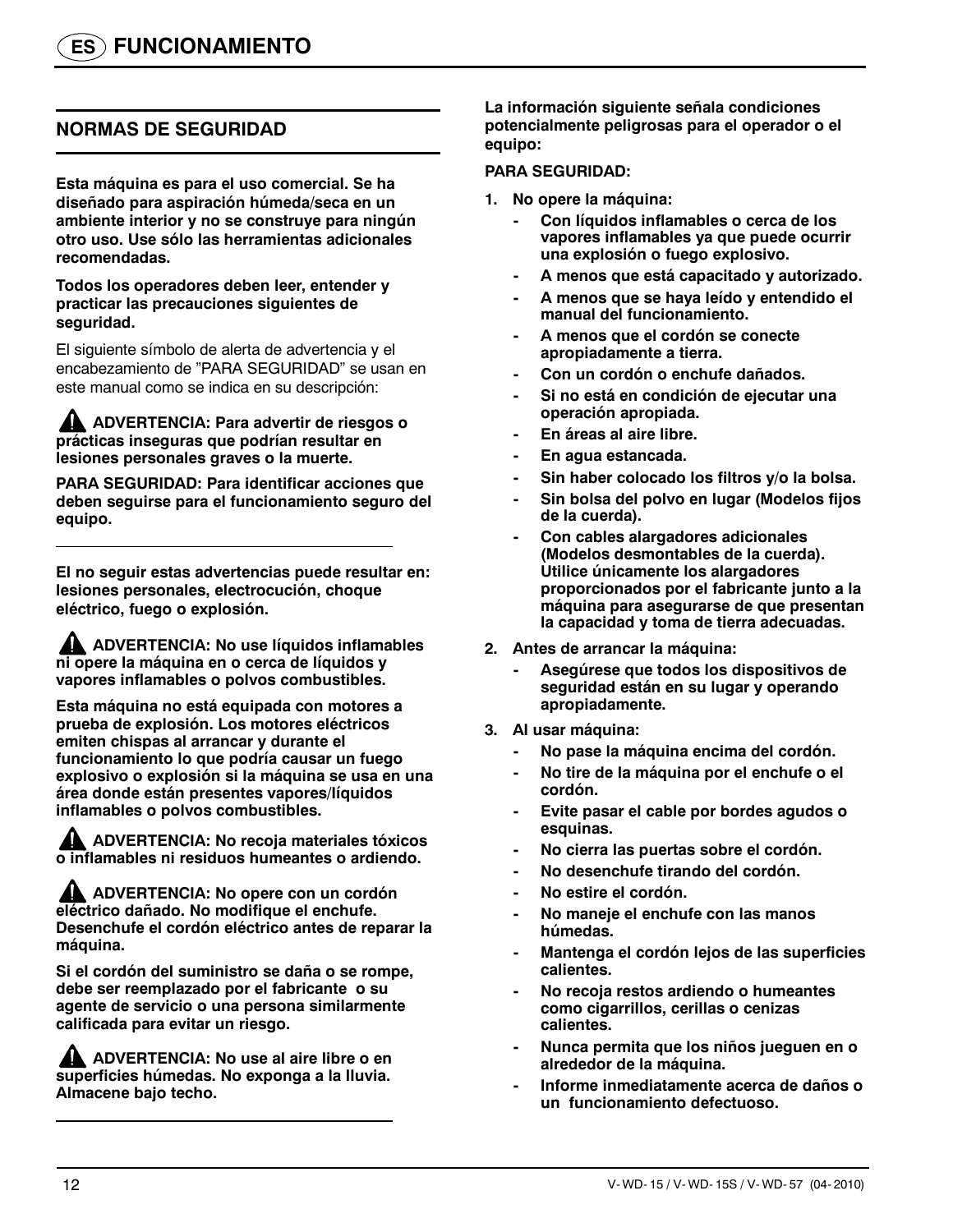- **4. Antes de salir de o reparar la máquina:**
	- **Apague la máquina.**
	- **Desenchufe cordón del tomacorriente de la pared.**

#### **INSTRUCCIONES PARA REALIZAR LA TOMA DE TIERRA**

**La máquina debe estar conectada a una toma de tierra. En caso de funcionamiento incorrecto o avería de la máquina, la toma de tierra proporciona el camino de menor resistencia a la corriente eléctrica reduciendo de este modo el riesgo de descarga eléctrica. La máquina está equipada con un cable y enchufe con toma de tierra. Conecte el enchufe en un enchufe apropiado correctamente instalado de acuerdo con los normas y ordenanzas locales.**



Los adhesivos de seguridad se encuentran en la posición indicadas a continuación. Sustituya los adhesivos deteriorados o ilegibles.





V- WD- 15 / V- WD- 15S / V- WD- 57 (04- 2010) 13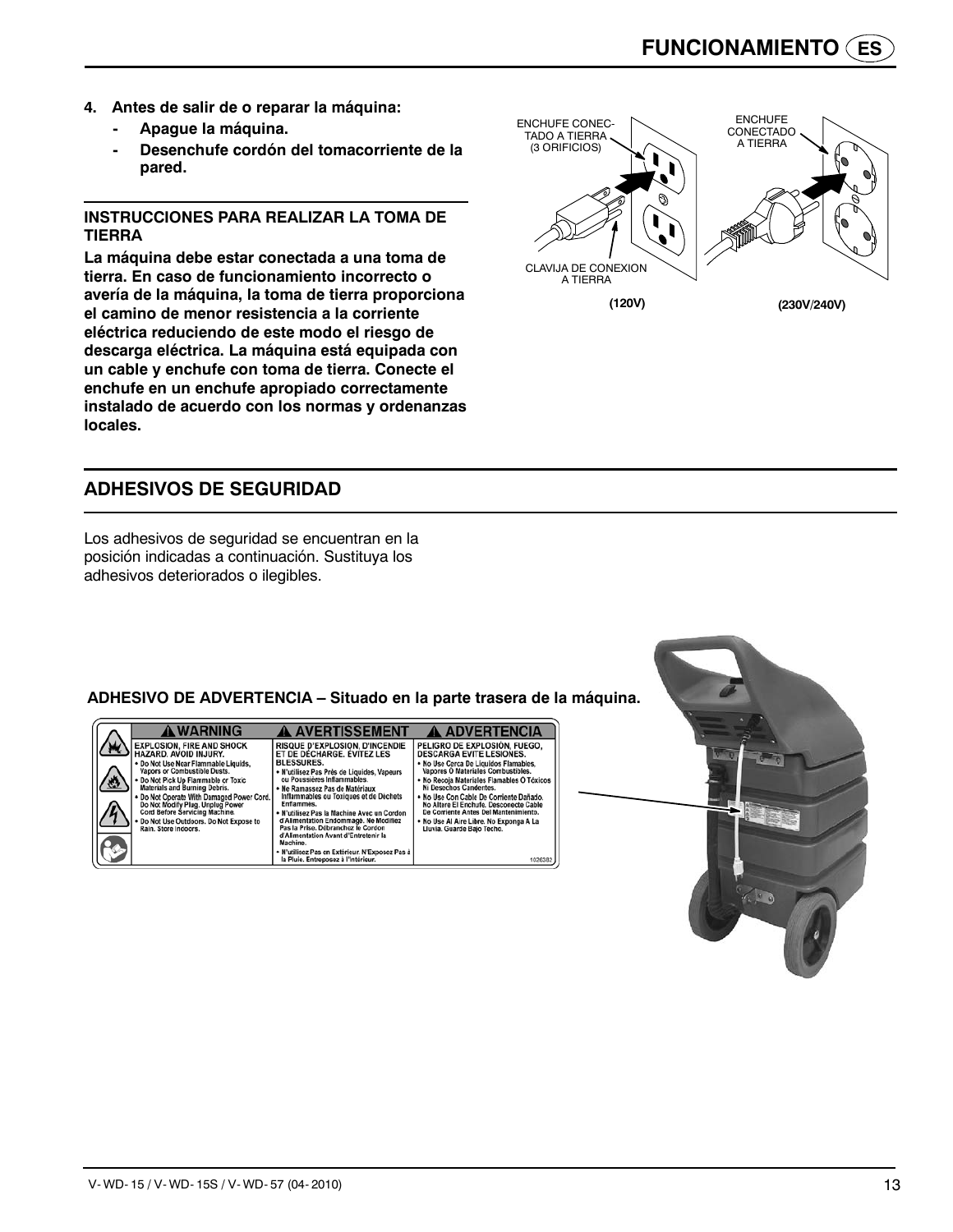## **COMPONENTES DE LA MAQUINA**

- 1. Revise si la caja tiene señales de estar dañada. Reporte cualquier daño al transportista.
- 2. Revise el contenido de la caja para asegurarse de que contenga todos los accesorios. Póngase en contacto con el distribuidor en caso de no haber recibido todos los accesorios.



- 1. 1 Machine
- 2. 1 Manguera de aspiración de 10 pies / 3 m para ser utilizada con los accesorios
- 3. 1 Bolsa recolectora de papel
- 4. 1 Bolsa recolectora de tela
- 5. 1 Cable de corriente de 50 pies / 15 m
- 6. 1- Tubo de aluminio de 2 codos
- 7. 1 Juego de rasqueta de caucho de 14 pulg / 355mm
- 8. 1 Boca De Aspir. 16 pulg / 406 mm

## **PREPARACIÓN DE LA MÁQUINA**

#### **JUEGO OPCIONAL DE RASQUETA DE CAUCHO**

#### **PARA SU SEGURIDAD: Desenchufe la máquina antes de revisarla. Utilice repuestos suministrados o aprobados por el fabricante.**

- 1. Vacíe el tanque de recuperación.
- 2. Saque las bolsas recolectoras.
- 3. Incline la máquina hacia atrás.
- 4. Saque (2) pernos y arandelas que están en la parte inferior de la máquina.
- 5. Instale la ménsula de montaje de la rasqueta de caucho *(incluida con el juego).* Vuelva a colocar los pernos y las arandelas *(Figura 1).*





6. Fije la rasqueta de caucho en la ménsula de montaje. Use (2) pasadores *(Figura 2).*



**FIG. 2**

7. Coloque la aspiradora en posición vertical.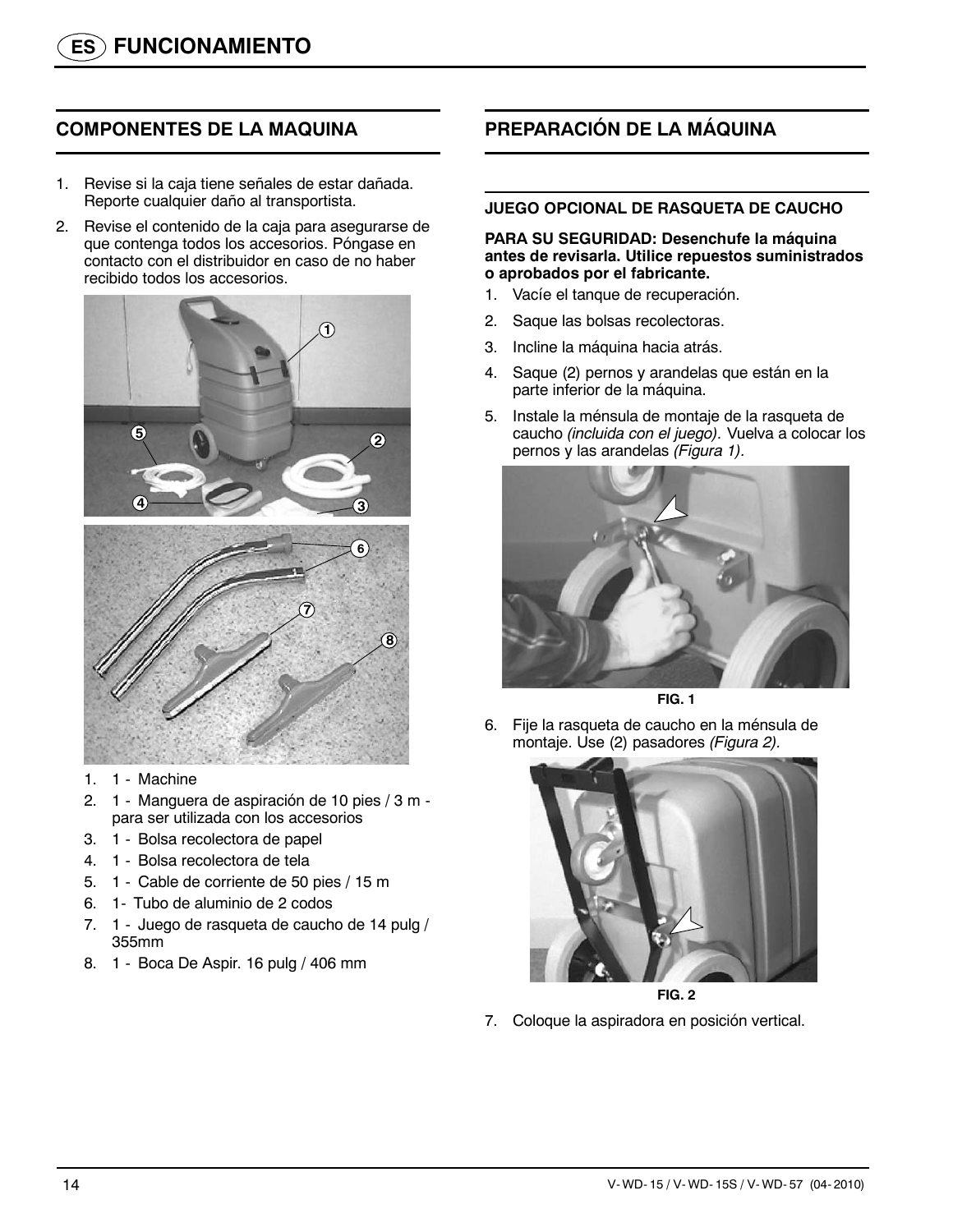8. Introduzca un espaciador en el orificio del pedal como se muestra. Coloque el pedal entre los dos orificios en la ménsula e introduzca el tornillo de cabeza hexagonal a través de la ménsula y del pedal. Fíjelo con una arandela y una tuerca (*Figura 3).*



9. Introduzca el pedal entre los dos brazos de montaje en la parte posterior de la máquina. Alinee e introduzca el pasador a través de los brazos y la ranura del pedal *(Figura 4).*



**FIG. 4**

10. Una el conjunto de la rasqueta de caucho a la ménsula. Use (2) tornillos de mariposa para fijarlo *(Figura 5).*



**FIG. 5**

11. Conecte la manguera de aspiración de 46 pulg / 117 cm al conjunto de la rasqueta de caucho y al cuello de la tapa de la máquina *(Figura 6).*



**FIG. 6**

#### **ACCESORIOS OPCIONALES**

- 1. Introduzca una manguera de aspiración de 10 pies / 3 m en el cuello de la tapa de la aspiradora.
- 2. Conecte el accesorio opcional deseado a la manguera de aspiración *(Figura 7).*



**FIG. 7**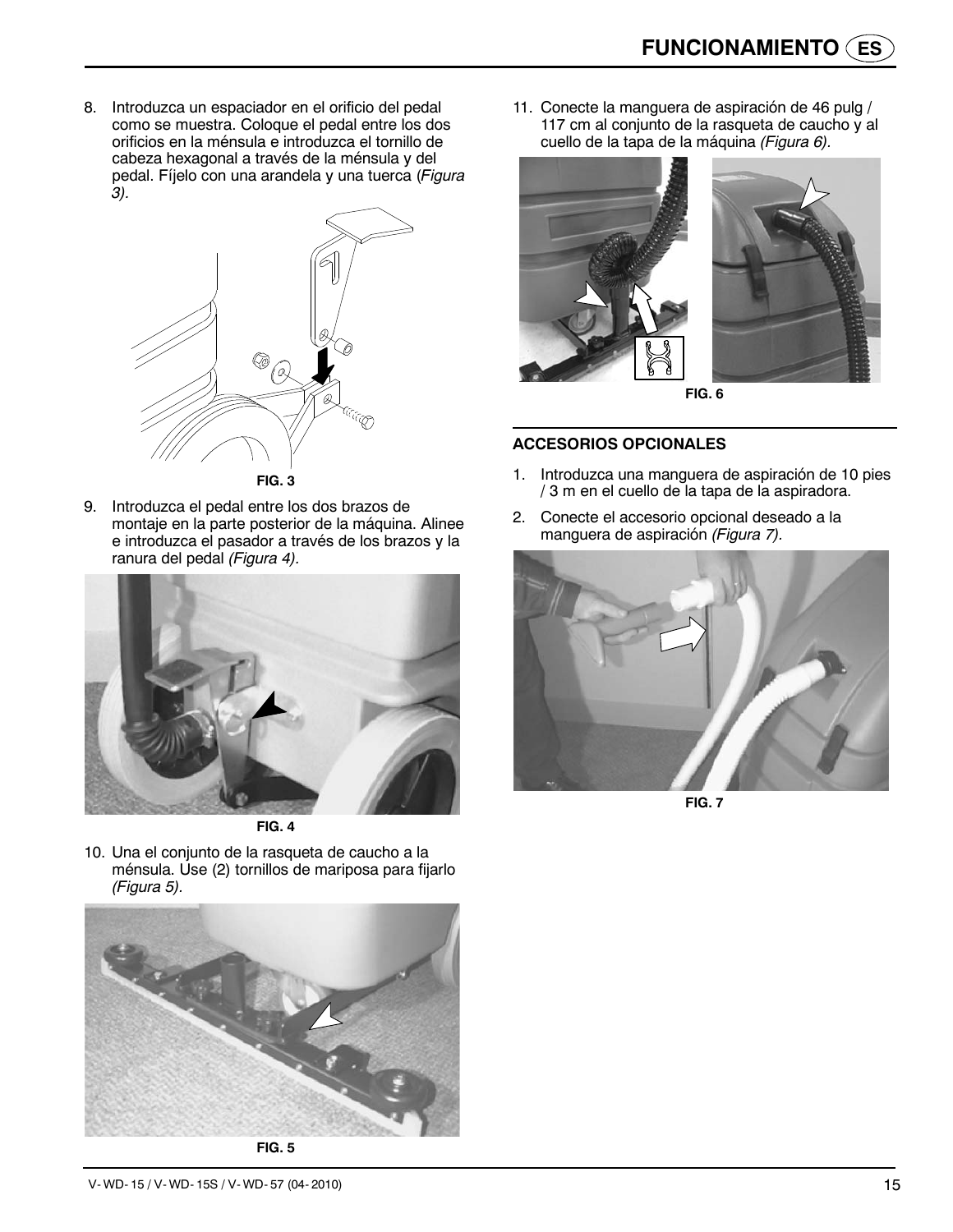## **FUNCIONAMIENTO DE LA MÁQUINA**

**PARA SU SEGURIDAD: No utilice la máquina salvo que haya leído y comprendido el manual del operario.**

Conecte el cable eléctrico en un tomacorriente que tenga conexión a tierra *(Figura 8).*

**ADVERTENCIA: No utilice la máquina si el cable eléctrico está deteriorado. No modifique el enchufe. Desconecte el cable eléctrico antes de revisar la máquina.**



**FIG. 8**

**PARA SU SEGURIDAD: No utilice la máquina salvo que el cable eléctrico esté conectado a una toma de tierra que funcione correctamente.**

**PARA SU SEGURIDAD: Evite pasar el cable por bordes agudos o esquinas cuando utilice la máquina. No estire demasiado el cable. Tenga cuidado de no pillar el cable eléctrico al cerrar puertas. No desenchufe la máquina tirando del cable. Mantenga el cable alejado de superficies calientes.**

#### **ASPIRACIÓN DE LÍQUIDOS**

**ADVERTENCIA: No recoja materiales tóxicos o inflamables ni residuos humeantes o ardiendo.**

#### **AND ADVERTENCIA: No aspire líquidos inflamables, ya que éstos pueden causar explosiones o incendios.**

*NOTA: Esta máquina está equipada con un flotador que detiene automáticamente la entrada de agua cuando se llena el tanque de recuperación. Vacíe el tanque de inmediato cuando se detenga el flujo de agua. Esto evita daños al sistema de aspiración.*

*NOTA: Siempre revise para asegurarse de haber quitado la bolsa.*

**ATENCIÓN: Si está aspirando líquidos que pudieran causar espuma dentro del tanque de recuperación, utilice un producto químico que evita la formación de espuma para eliminarla. La espuma NO cierra el flotador automático, y ocasiona daños al motor del sistema de aspiración. Los daños causados por espuma NO están cubiertos por la garantía.**

#### **Aspiración De Líquidos Con La Rasqueta De Caucho:**

1. Abra la tapa del tanque de recuperación y saque la bolsa recolectora del tanque *(Figura 9).*





2. Baje la rasqueta de caucho al piso, empuje ligeramente el pedal hacia adelante para soltar la rasqueta de su posición de transporte *(Figura 10).*



**FIG. 10**

3. Encienda la máquina con el interruptor de encendido y comience a aspirar. La rasqueta de caucho aspira el líquido al moverse tanto hacia adelante como hacia atrás.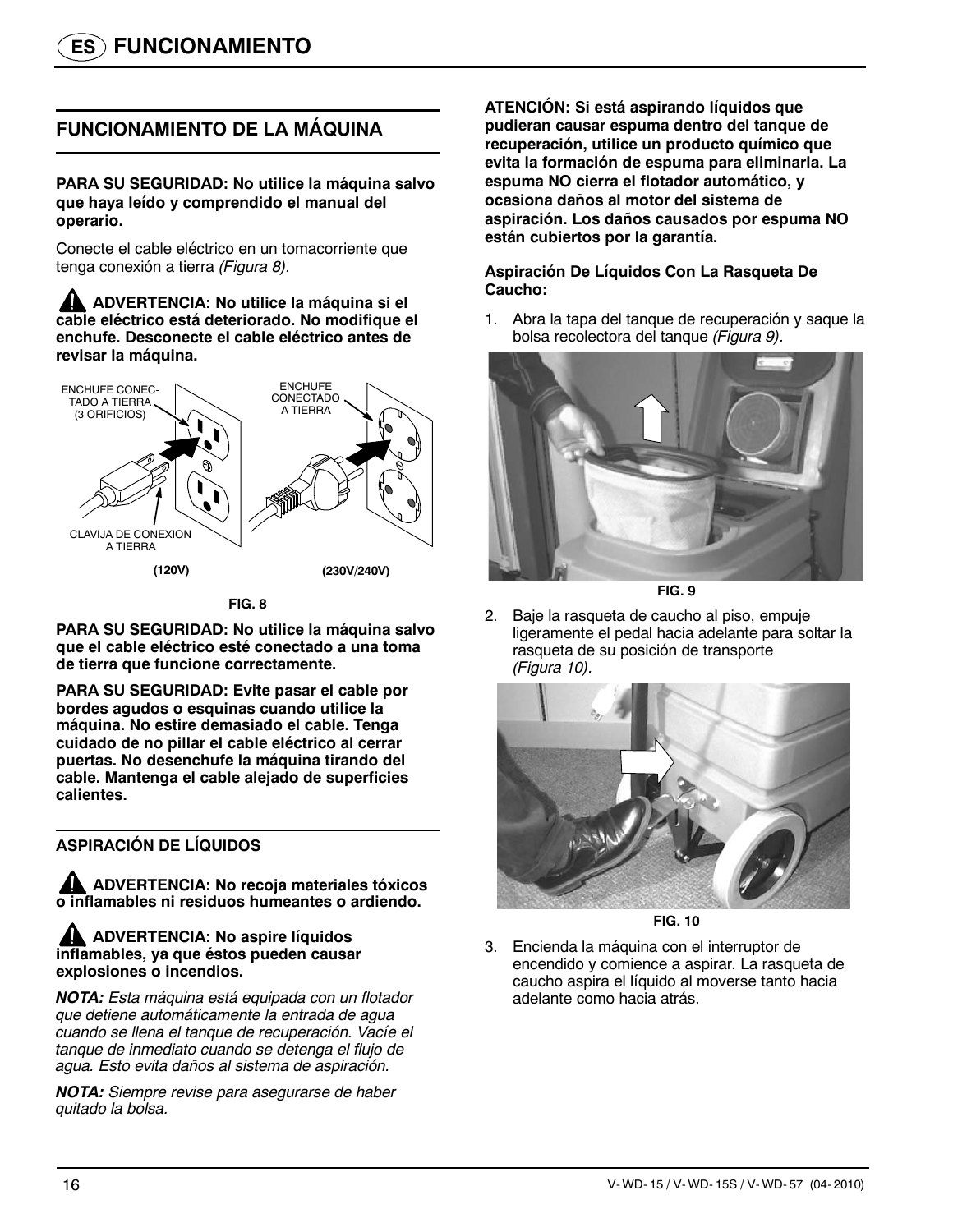4. Para subir la rasqueta de caucho, oprima el pedal hacia abajo hasta que la rasqueta quede fija en la posición de transporte *(Figura 11).*



**FIG. 11**

#### **Aspiración De Líquidos Con Accesorios:**

- 1. Abra la tapa del tanque de recuperación y saque la bolsa recolectora *(Figura 9).*
- 2. Coloque el accesorio adecuado en la manguera de aspiración y encienda la máquina con el interruptor de encendido. Use los accesorios en forma normal.

#### **PARA VACIAR EL TANQUE DE RECUPERACIÓN**

- 1. Lleve la máquina a la coladera más cercana.
- 2. Saque la manguera de descarga de su soporte, gire el tapón roscado y vacie. Levante la manguera para detener el flujo de agua.
- 3. Cuando el tanque de recuperación esté vacío, abra la tapa y enjuague el tanque con agua limpia para evitar los malos olores.
- 4. Vuelva a colocar el tapón roscado en la manguera de descarga y vuelva a colocar la manguera en el soporte *(Figura 12).*



**FIG. 12**

*NOTA: Asegúrese de que el tapón roscado de la manguera de descarga quede apretado para evitar pérdidas de succión.*

## **ASPIRACIÓN EN SECO**

#### **ADVERTENCIA: No recoja materiales tóxicos o inflamables ni residuos humeantes o ardiendo.**

*NOTA: Siempre revise que haya una bolsa recolectora en la máquina. Cambie la bolsa si está dañada o llena.*

1. Coloque una bolsa recolectora de tela en el tanque de recuperación y asegúrese de que la orilla selle correctamente contra la orilla del tanque *(Figura 13).*

*NOTA: Para poder desechar fácilmente la basura y para que la bolsa recolectora de tela dure más tiempo, coloque una bolsa recolectora de papel dentro de la bolsa de tela y meta la orilla superior de la bolsa de papel alrededor del anillo exterior de la bolsa de tela.*



**FIG. 13**

- 2. Cierre la tapa y los pestillos.
- 3. Encienda el interruptor y use los accesorios en forma normal.

*NOTA: Se puede utilizar la rasqueta de caucho para recoger partículas finas (polvo, arena, aserrín, etc.). No se recomienda usar la rasqueta de caucho para recoger basura normal.*

4. Revise la bolsa periódicamente para ver si está llena. Vacíe la bolsa cuando se llene a 3/4 de su capacidad, para que la máquina aspire mejor.

**ATENCIÓN: Nunca usa una bolsa recolectora de papel sin tener la bolsa recolectora de tela en su lugar. No use varias veces la misma bolsa de papel. Siempre deséchelas. Asegúrese de que haya una bolsa en su lugar antes de aspirar en seco. Al aspirar en seco sin una bolsa en su lugar se daña el motor de la aspiradora. Estos daños NO están cubiertos por la garantía.**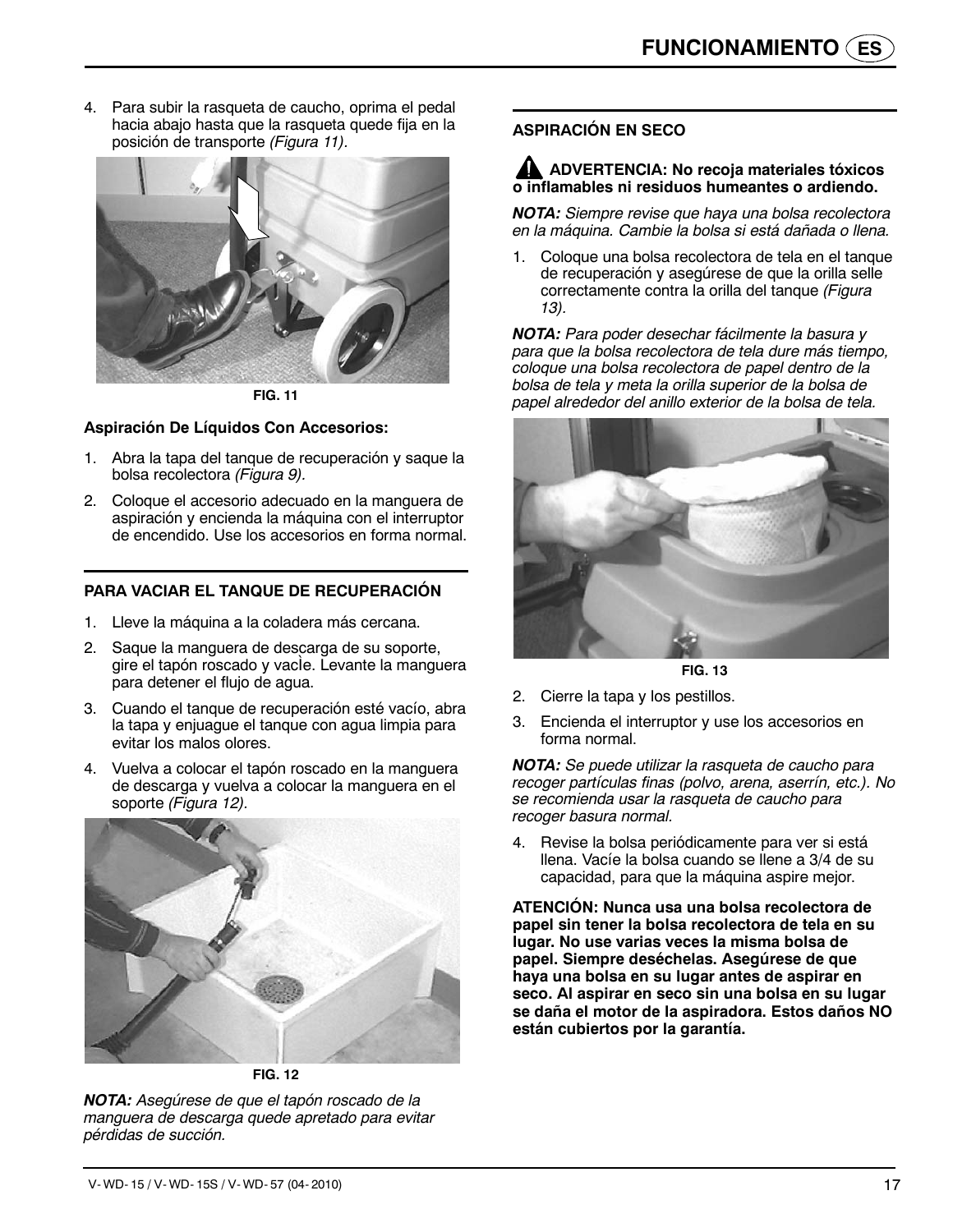## **MANTENIMIENTO DE LA MÁQUINA**

Para mantener la máquina en buenas condiciones de funcionamiento bastará realizar las operaciones de mantenimiento diarias, semanales o mensuales de la máquina

#### **ADVERTENCIA: Desconecte el cable eléctrico antes de revisar la máquina.**

1. Limpie el filtro secundario semanalmente. Golpéelo ligeramente o sople para eliminar el polvo acumulado. NO limpie el filtro con agua o con algún solvente. El filtro debe estar en el motor de aspiración como se muestra. Cambie el filtro cuando sea necesario. *(Figura 14)*



**FIG. 14**

2. Lave la bolsa recolectora de tela a mano con un detergente ligero, según sea necesario. Deje que la bolsa se seque por completo antes de volver a colocarla. De esta forma mantiene una buena succión.

#### **ATENCIÓN: El motor sufrirá una sobrecarga si los filtros o la manguera de aspiración están bloqueados.**

3. La rejilla del flotador del tanque de recuperación debe ser limpiada diariamente. Saque el conjunto de la malla del flotador de cierre levantándolo fuera del tanque *(Figura 15)*. Asegúrese de volver a colocar la malla de forma que quede fija*.*



**FIG. 15**

**ATENCIÓN: Siempre debe haber una malla del flotador de cierre en su lugar antes de aspirar. Mientras aspira lÌquidos, la malla del flotador protege al motor de aspiración contra el agua. Mientras aspira en seco, la malla del flotador de cierre puede ofrecer cierta protección al motor de aspiración contra partículas grandes, en caso de que la bolsa recolectora de tela llegara a romperse.**

- 4. Una vez al mes, rocíe los rodamientos de bolas en las rueditas orientables delanteras con silicona.
- 5. Limpie las hojas del conjunto de la rasqueta de caucho con un trapo siempre que comiencen a dejar marcas en el piso. Cambie las hojas cuando se desgasten.
- 6. Limpie el exterior de la máquina con un trapo y una solución ligera de detergente.
- 7. Revise regularmente si la manguera de aspiración tiene orificios, extremos sueltos o basura atorada.
- 8. Controle si el cable eléctrico está deteriorado, sustitúyalo si así fuera. Guarde el cable enrollado después de cada uso.

**ADVERTENCIA: No opere con un cordón eléctrico dañado. No modifique el enchufe. Desenchufe el cordón eléctrico antes de reparar la máquina.**

**Si el cordón del suministro se daña o se rompe, debe ser reemplazado por el fabricante o su agente de servicio o una persona similarmente calificada para evitar un riesgo.**

9. Mensualmente, revise las escobillas del motor de aspiración para ver si están desgastadas. Cámbielas cuando midan menos de 0.38 plg / 10 mm de largo.

**PARA SU SEGURIDAD: Todas las reparaciones deben ser realizadas por una persona de servicio calificada.**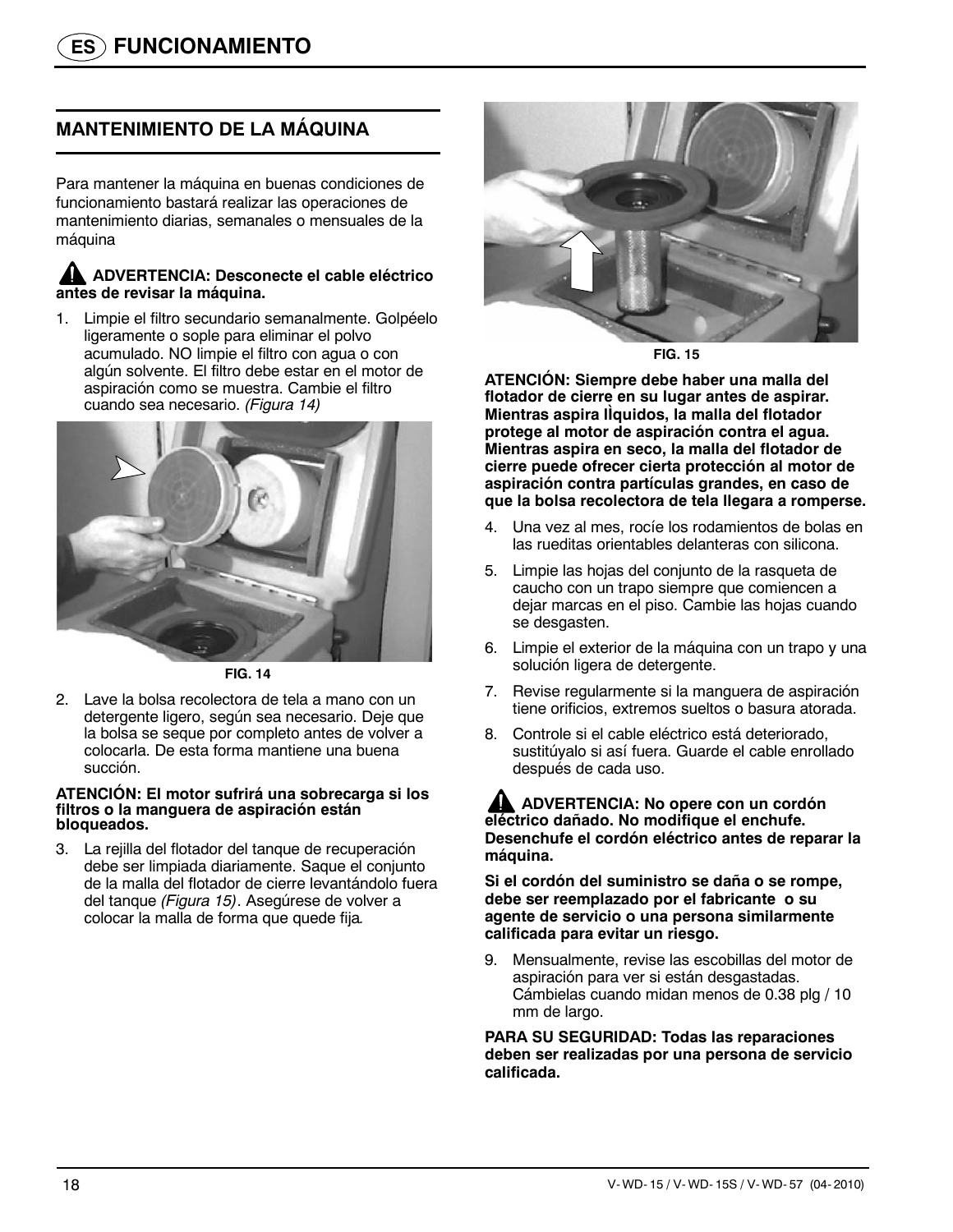### **ALMACENAMIENTO DE LA MÁQUINA**

Antes de almacenar la máquina, asegúrese de vaciar y enjuagar el tanque de recuperación. Almacene la máquina en una área seca sin el conjunto de la rasqueta de caucho. Abra la tapa del tanque de recuperación para que circule el aire. No permita que la máquina llegue a congelarse.

**ADVERTENCIA: No use al aire libre o en superficies húmedas. No exponga a la lluvia. Almacene bajo techo.**

## **ARICULOS RECOMENDADOS A MANTENER EN EXISTENCIA**

Consulte el manual de repuestos para saber qué repuestos conviene tener en stock. Los repuestos que debe tener en almacén se identifican fácilmente por la marca que precede a la descripción de las piezas. Consulte el siguiente ejemplo:

| 26 | 1017380 | (00000000- | ) . Hone, Drain, Assy, 1.5d X 29.5l, Blk, Flx |
|----|---------|------------|-----------------------------------------------|
| 27 | 1008639 | (00000000- | $\bullet$<br>Drain Assy                       |
| 28 | 1019563 | (00000000- | ) · Strap, Drain Cap                          |
| 29 | 1008637 | (00000000- | ) • O Ring, 1.48" Id, 1.76" Od                |

| <b>PROBLEMA</b>                                         | <b>CAUSA</b>                                                             | <b>SOLUCIÓN</b>                                                                     |
|---------------------------------------------------------|--------------------------------------------------------------------------|-------------------------------------------------------------------------------------|
| La máquina no funciona.                                 | El interruptor de encendido está en la<br>posición de apagado (OFF).     | Cologue el enterruptor en la posición<br>de encendido (ON).                         |
|                                                         | La aspiradora no está conectada en<br>un tomacorriente.                  | Conecte la máquina a un<br>tomacorriente.                                           |
|                                                         | No funciona el interruptor de<br>encendido.                              | Llame al centro de servicio.                                                        |
|                                                         | El cableado está defectuoso.                                             | Llame al centro de servicio.                                                        |
|                                                         | El cable de corriente está defectuoso.                                   | Llame al centro de servicio.                                                        |
|                                                         | El cortacircuito automático del edificio<br>se abrió.                    | Restablezca el circuito.                                                            |
|                                                         | El motor de aspiración se<br>sobrecalentó.                               | Busque alguna obstrucción. Deje que<br>el motor se enfríe durante 20 minutos.       |
|                                                         | El motor de aspiración está<br>defectuoso.                               | Llame al centro de servcio.                                                         |
| La máquina no aspira o tiene muy                        | La manguera está tapada.                                                 | Destape la manguera.                                                                |
| baja succión.                                           | La manguera tiene orificios.                                             | Cambie la manguera.                                                                 |
|                                                         | La entrada está tapada.                                                  | Quite la manguera y limpie la<br>obstrucción.                                       |
|                                                         | El tapón roscado de la manguera de<br>descarga está suelto o abierto.    | Apriete el tapón roscado.                                                           |
|                                                         | Algún empaque, o junta obturadora,<br>está desgastado y se fuga el aire. | Revise todos los empaques, o juntas<br>obturadoras, y cámbielos si es<br>necesario. |
|                                                         | El tanque de recuperación o la bolsa<br>están llenos.                    | Vacíe el tanque o la bolsa.                                                         |
| El conjunto de la rasqueta de<br>caucho no recoge bien. | Hay basura atorada bajo la hoja de la<br>rasqueta.                       | Limpie la hoja.                                                                     |
|                                                         | Las hojas están desgastadas.                                             | Cambie las hojas.                                                                   |
|                                                         | La manguera de aspiración en la<br>rasqueta de caucho está suelta.       | Fije la manguera en las rasqueta.                                                   |
|                                                         | El tanque de recuperación está lleno.                                    | Vacíe el tanque.                                                                    |

## **RESOLUCIÓN DE PROBLEMAS**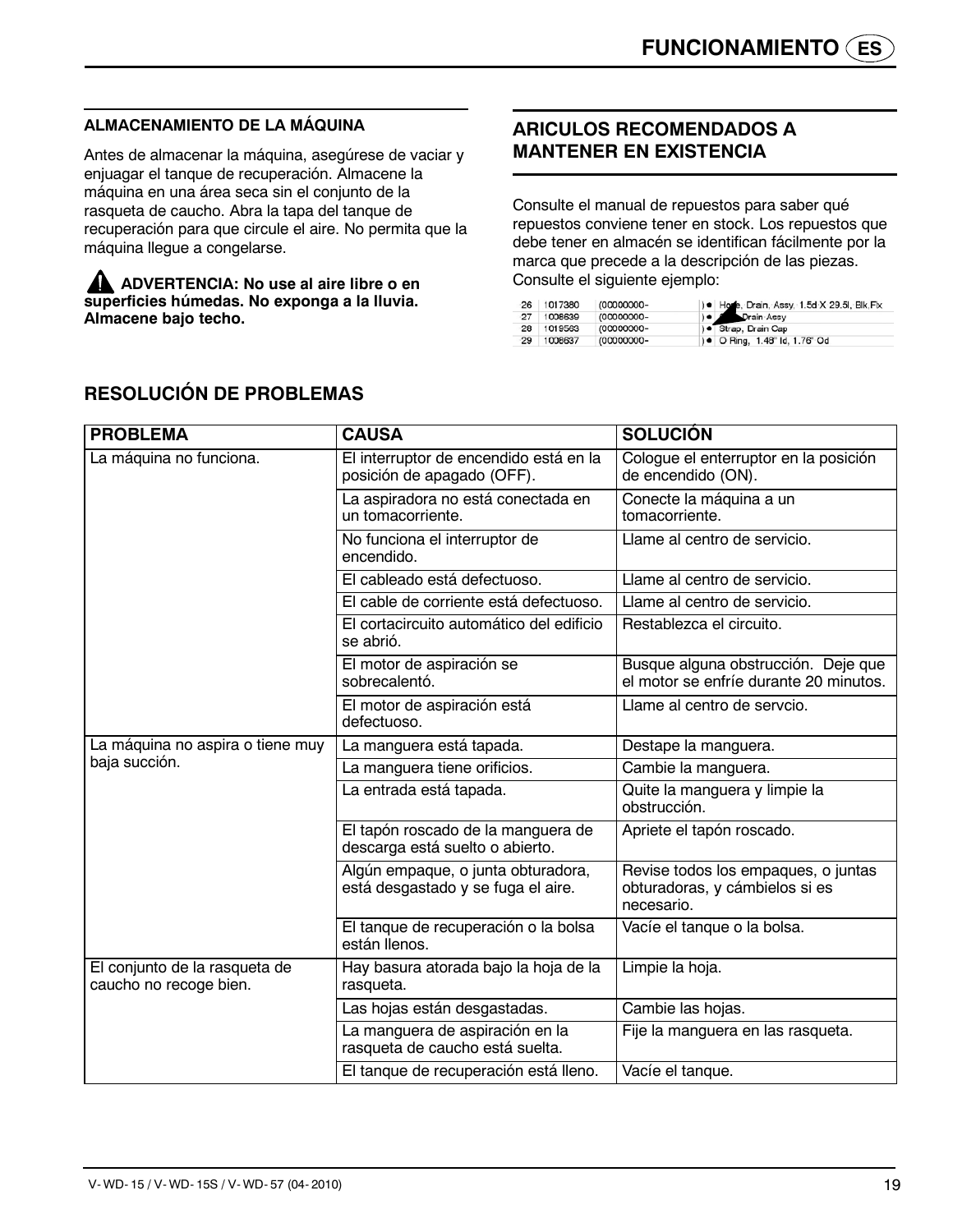## **ESPECIFICACIONES**

| <b>I MODELO NUMERO</b>                                     | V-WD-15 / V-WD-15S / V-WD-57                               |
|------------------------------------------------------------|------------------------------------------------------------|
| LONGITUD                                                   | 29 pulg / 740 mm                                           |
| <b>ANCHURA</b>                                             | 15.5 pulg / 390 mm                                         |
| <b>PESO</b>                                                | 44 lb / 20kg                                               |
| I MOTOR DE ASPIRACION                                      | 8.5 amps, 1.3 hp, 120V, 980 watts                          |
|                                                            | 5.0 amps, 1.5 hp, 230V, 1242 watts                         |
| LONGITUD DE CABLE DE CORRIENTE                             | 50 ft / 15 m                                               |
| ANCHURA DE EL JUEGO DE<br>RASQUETA DE CAUCHO<br>(OPCIONAL) | 27 pulg / 690 mm,<br>34 pulg / 840 mm,<br>40 pulg / 990 mm |
| ELEVACIÓN DE AGUA                                          | 92 pulg / 2340 mm                                          |
| CAPADIDAD DEL TANQUE DE RECUPERACION                       | 15 gal / 57 L                                              |
| CAPIDAD DE BOLSA DE ASPIRACION                             | .3 bu                                                      |
| NIVEL DE RUIDO EN<br>DECIBELIOS A LA ALTURA DEL OPERARIO   | 80.5 dBA                                                   |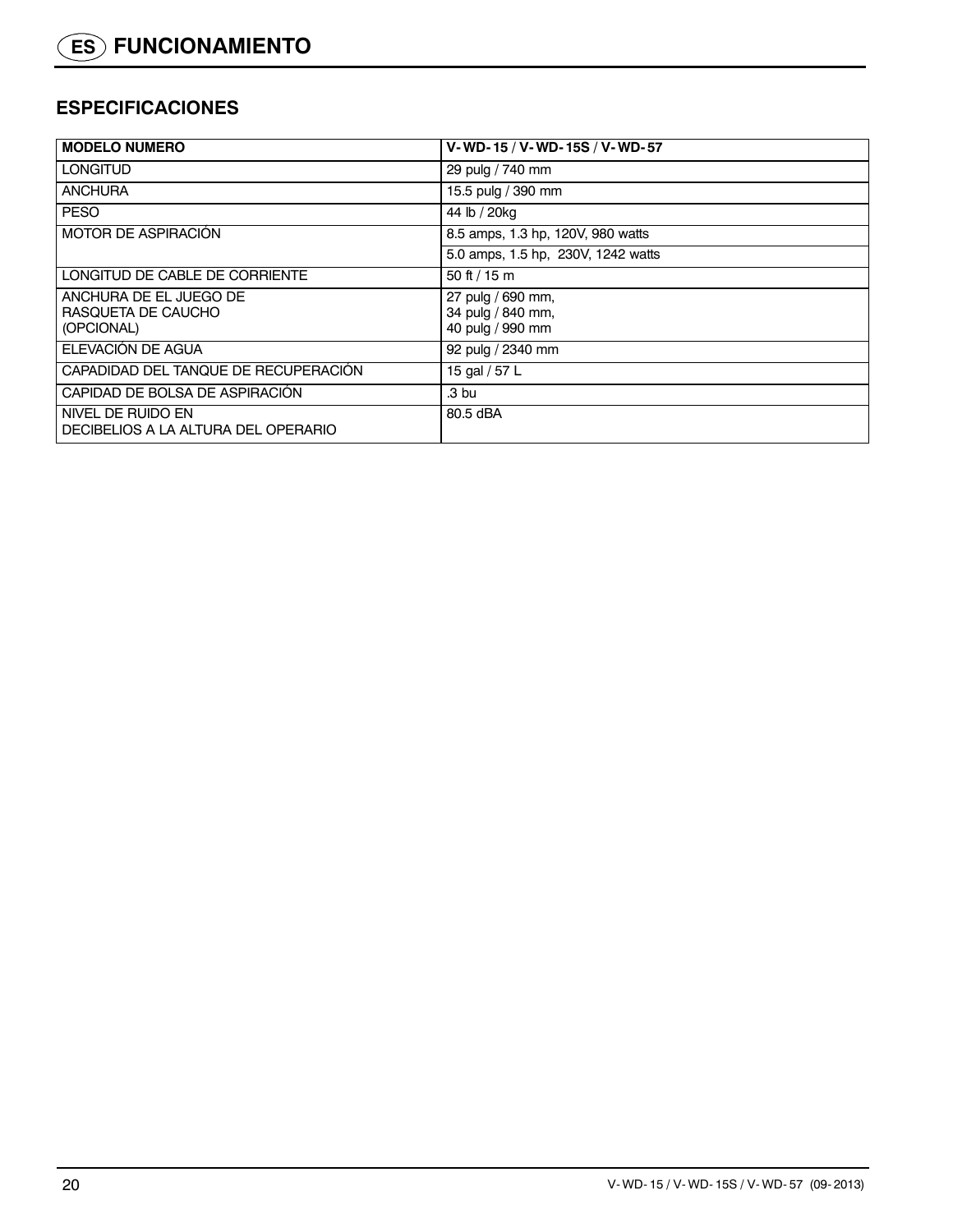Ce manuel accompagne chaque nouveau modèle. Il contient les instructions de fonctionnement et d'entretien nécessaires.

#### **Lisez complètement ce manuel et familiarisez- vous avec la machine avant de l'utiliser ou de l'entretenir.**

Cette machine vous fournira d'excellents services. Toutefois, vous obtiendrez les meilleurs résultats pour un prix de revient minimum si:

- La machine est manipulée avec un certain soin.
- La machine fait l'objet d'un entretien régulier conformément aux instructions d'entretien de ce manuel.
- L'entretien de la machine est effectué avec des pièces fournies par le fabricant ou des pièces équivalentes.

Les pièces et fournitures peuvent être commandées en ligne, par téléphone, fax, ou par courrier.

#### **DÉBALLAGE DE LA MACHINE:** Vérifiez

soigneusement si le carton ne présente pas de dommages. Signalez immédiatement tout dommage au transporteur.



#### **PROTECTION DE L'ENVIRONNEMENT**

Veuillez éliminer les matériaux d'emballage et les composants usagés de l'appareil de manière à protéger l'environnement, conformément aux règlements locaux concernant l'élimination des déchets.

N'oubliez pas de toujours recycler.

## **DONNÉES DE LA MACHINE**

| A remplir au moment de l'installation à<br>titre de référence. |
|----------------------------------------------------------------|
| $N^{\circ}$ du modèle -                                        |
| $N^{\circ}$ de série -                                         |

Options de la machine -

Agent commercial -

Nº de tél. de l'agent commercial -

Numéro de client -

Date d'installation -

## **TABLE DES MATIÈRES**

| <b>MESURES DE SÉCURITÉ</b> $\ldots\ldots\ldots\ldots\ldots\ldots\qquad$ 22 |    |
|----------------------------------------------------------------------------|----|
| ÉTIQUETTE DE MISE EN GARDE 23                                              |    |
| COMPOSANTS DE LA MACHINE  24                                               |    |
| MISE EN SERVICE DE LA MACHINE  24                                          |    |
| FONCTIONNEMENT DE L'APPAREIL  26                                           |    |
| $ENTRETIEN DE LA MACHINE$                                                  | 28 |
| ARTICLES DE STOCK RECOMMANDÉS                                              | 29 |
| <b>DÉPISTAGE DES PANNES</b>                                                | 30 |
| DONNÉES TECHNIQUES  31                                                     |    |

**Tennant Company**

PO Box 1452 Minneapolis, MN 55440 USA Phone: (800) 553- 8033 or (763) 513- 2850

www.tennantco.com www.nobles.com

Les spécifications et pièces sont susceptibles de modification sans préavis.

Copyright © 2010, 2013 TENNANT Company. Tous droits réservés.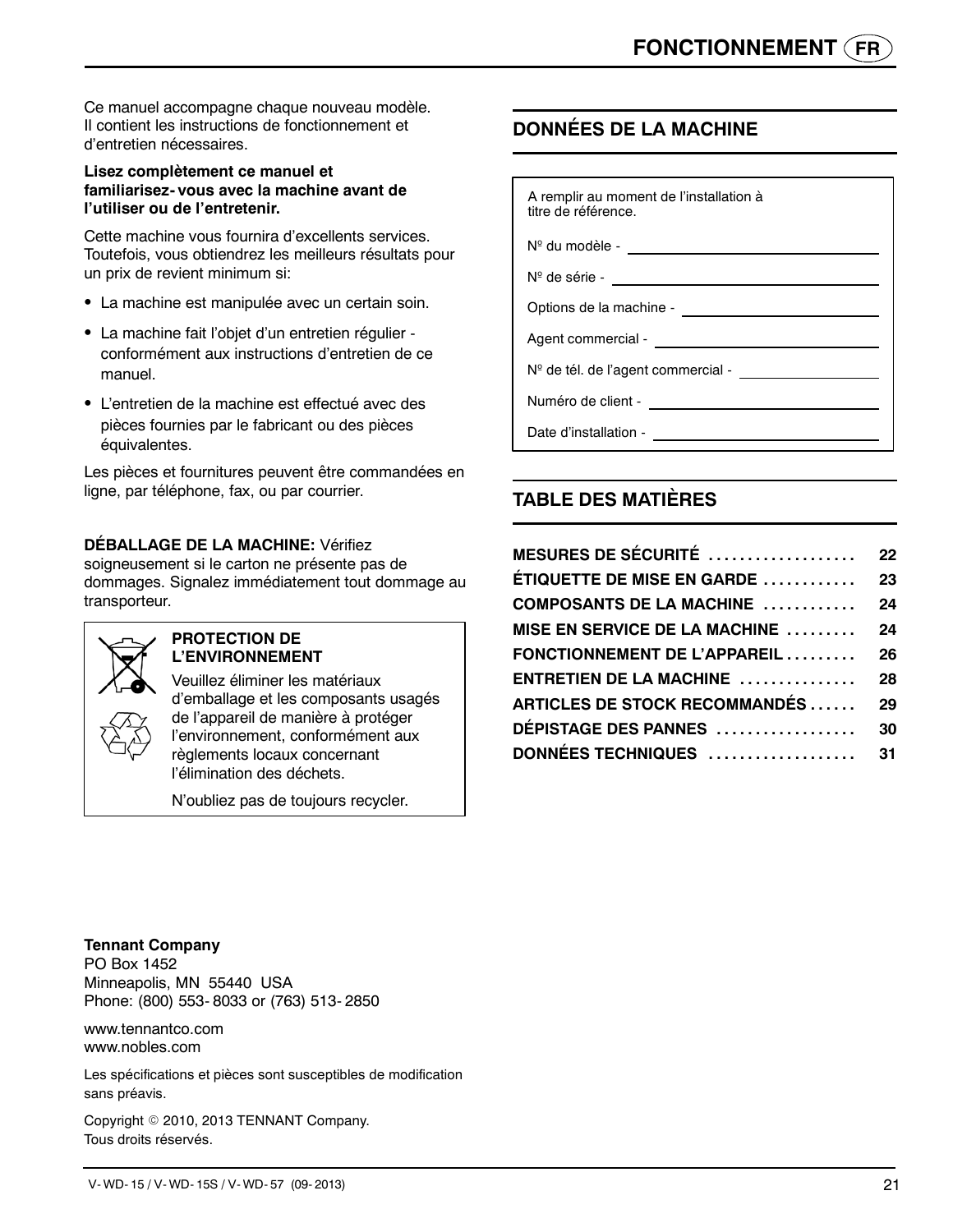## **MESURES DE SÉCURITÉ**

**Cette machine est conçue pour un usage commercial. Elle est conçue pour une aspiration à sec/humide dans un environnement intérieur et ne convient pas à un quelconque autre usage. Utilisez uniquement les accessoires recommandés.**

**Tous les opérateurs sont tenus de lire et comprendre les consignes de sécurité suivantes et de se familiariser avec celles- ci.**

Le symbole de mise en garde suivant et l'en- tête « POUR VOTRE SECURITE » sont utilisés tout au long de ce manuel comme indiqué dans leur description:

Æ **MISE EN GARDE : identifie la présence de dangers ou les opérations dangereuses susceptibles de blesser grièvement ou de provoquer la mort.**

**POUR VOTRE SECURITÉ : identifie les instructions qui doivent être suivies afin de garantir la sécurité lors de l'utilisation de l'équipement.**

**Le fait d'ignorer ces avertissements peut entraîner : des blessures personnelles, une électrocution, un choc électrique, un incendie ou une explosion.**

**MISE EN GARDE : N'utilisez pas de liquides inflammables ou n'utilisez pas la machine dans ou près de liquides ou vapeurs inflammables ou poussières combustibles.**

**Cette machine n'est pas équipée d'un moteur protégé contre les explosions. Le moteur électrique émet des étincelles au moment du démarrage et pendant son fonctionnement, ce qui peut entraîner un incendie instantané ou une explosion si la machine est utilisée dans une zone où des vapeurs/liquides inflammables ou des poussières combustibles, sont présents.**

**MISE EN GARDE : Ne ramassez pas de matériaux inflammables ou toxiques, de déchets enflammés ou fumants.**

**ANDISE EN GARDE : N'utilisez pas la machine avec un cordon d'alimentation endommagé. Ne modifiez pas la prise. Débranchez le cordon d'alimentation avant d'entretenir la machine.**

**Si le cordon d'alimentation est endommagé ou rompu, il doit être remplacé par le fabricant ou son agent de maintenance ou toute autre personne qualifiée, afin d'éviter tout danger.**

**MISE EN GARDE : N'utilisez pas en extérieur. N'exposez pas à la pluie. Entreposez à l'intérieur.**

**Les signaux d'information ci- après indiquent les situations potentiellement dangereuses pour l'opérateur ou l'équipement :**

#### **POUR VOTRE SECURITÉ :**

- **1. N'utilisez pas la machine :**
	- **avec des liquides inflammables ou près de vapeurs inflammables, afin d'éviter le risque d'explosion ou d'incendie instantané.**
	- **Si vous n'y êtes pas formé et autorisé.**
	- **Avant d'avoir lu et compris le manuel opérateur.**
	- **Si le cordon n'est pas correctement relié à la terre.**
	- **Avec des cordons ou prises endommagés.**
	- **Si elle n'est pas en bon état de marche.**
	- **À l'extérieur.**
	- **Dans l'eau stagnante.**
	- **Sans sac et/ou filtres dans la machine.**
	- **Avec une rallonge. (Modèles à cordon fixe)**
	- **Avec des rallonges de cordons supplémentaires (Modèles à cordon détachable). Utilisez uniquement les rallonges de cordons équipées avec la machine ; celles- ci possèdent la capacité adéquate et sont reliées à la terre.**
- **2. Avant de mettre en marche la machine :**
	- **Assurez- vous que tous les dispositifs de sécurité se trouvent à leur place et fonctionnent correctement.**
- **3. Lors de l'utilisation de la machine :**
	- **Ne roulez pas sur le cordon avec l'appareil.**
	- **Ne tirez pas la machine par la prise ou le cordon.**
	- **Ne tirez pas le cordon près des bords ou des coins vifs.**
	- **Ne fermez pas de portes sur le cordon.**
	- **Ne débranchez pas l'appareil en tirant sur le cordon.**
	- **N'étirez pas le cordon.**
	- **Ne manipulez pas la prise avec des mains mouillées.**
	- **Éloignez le cordon des surfaces chaudes.**
	- **Ne ramassez pas de déchets enflammés ou fumants, comme des cigarettes, des allumettes ou des cendres chaudes.**
	- **Empêchez les enfants de jouer à proximité de la machine.**
	- **Signalez immédiatement tout dommage occasionné à la machine ou tout mauvais fonctionnement.**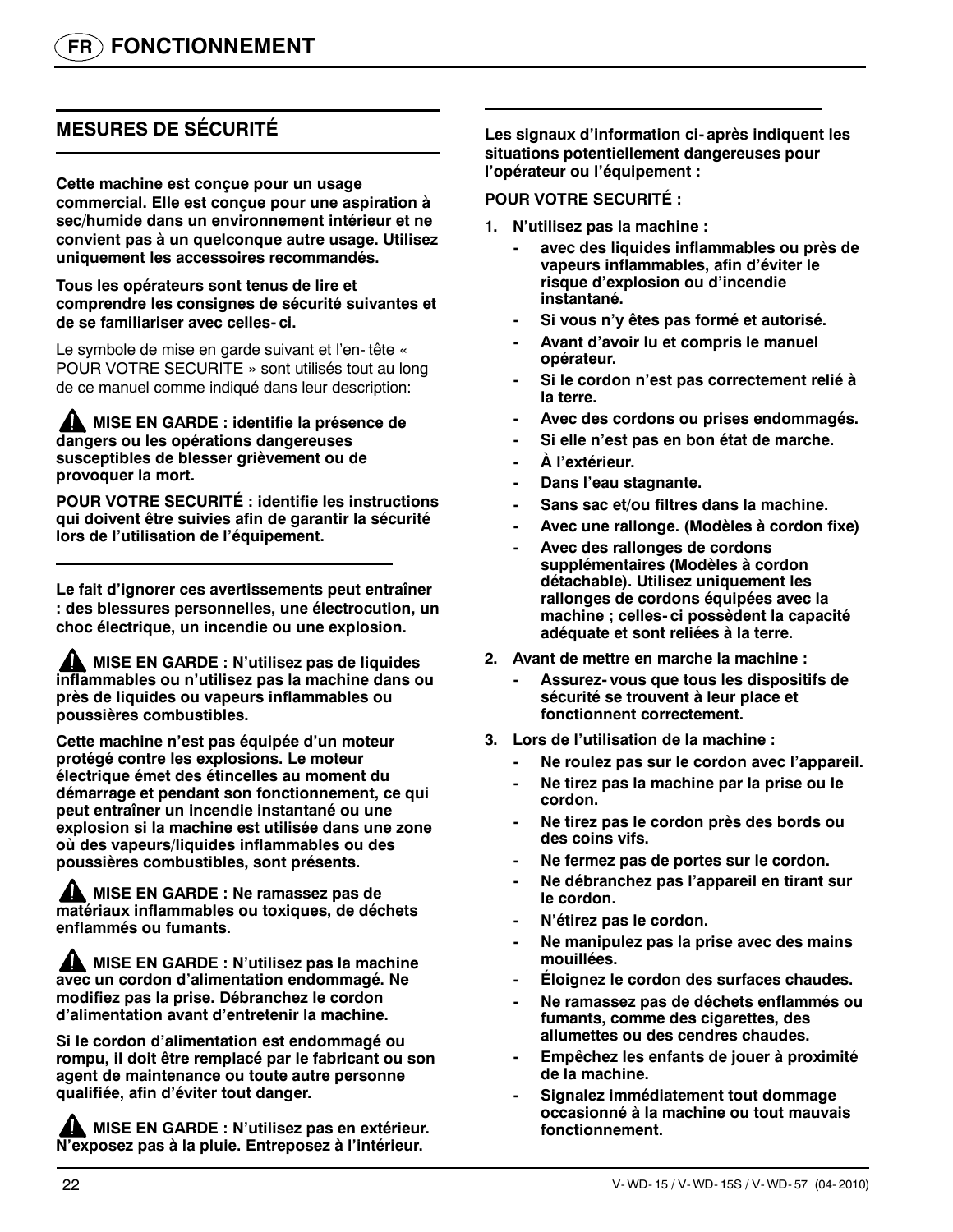- **4. Avant de quitter ou d'entretenir la machine :**
	- **Coupez le contact de la machine.**
	- **Débranchez le cordon de la prise murale.**
- **5. Lors de l'entretien de la machine :**
	- **Débranchez le cordon de la prise murale.**
	- **Utilisez des pièces de rechanges fournies ou agréées par le fabricant.**
	- **Toutes les réparations doivent être effectuées uniquement par un technicien qualifié.**
	- **Ne modifiez pas le design d'origine de la machine.**
- **6. Lors du transport de la machine :**
	- **Demandez de l'aide pour soulever la machine.**
	- **Débranchez le cordon de la prise murale.**
	- **Utilisez des sangles pour arrimer la machine sur le camion ou la remorque.**

#### **INSTRUCTIONS DE MISE À LA TERRE**

**La machine doit être mise à la terre. En cas de dysfonctionnement ou de panne, la mise à la terre offre une voie de moindre résistance au courant électrique, afin de réduire le risque de décharge électrique. Cette machine est équipée d'un cordon muni d'un conducteur de terre principale et d'une fiche avec mise à la terre. La fiche doit être branchée sur une prise appropriée montée correctement, conformément aux réglementations et codes en vigueur au niveau local. Ne supprimez pas la fiche de mise à la terre; si celle- ci manque, remplacez la prise avant d'utiliser la machine.**



## **ÉTIQUETTE DE MISE EN GARDE**

L'étiquette de mise en garde se trouve sur la machine à l'endroit indiqué. Remplacez l'étiquette lorsqu'elle est endommagée ou qu'elle devient illisible.



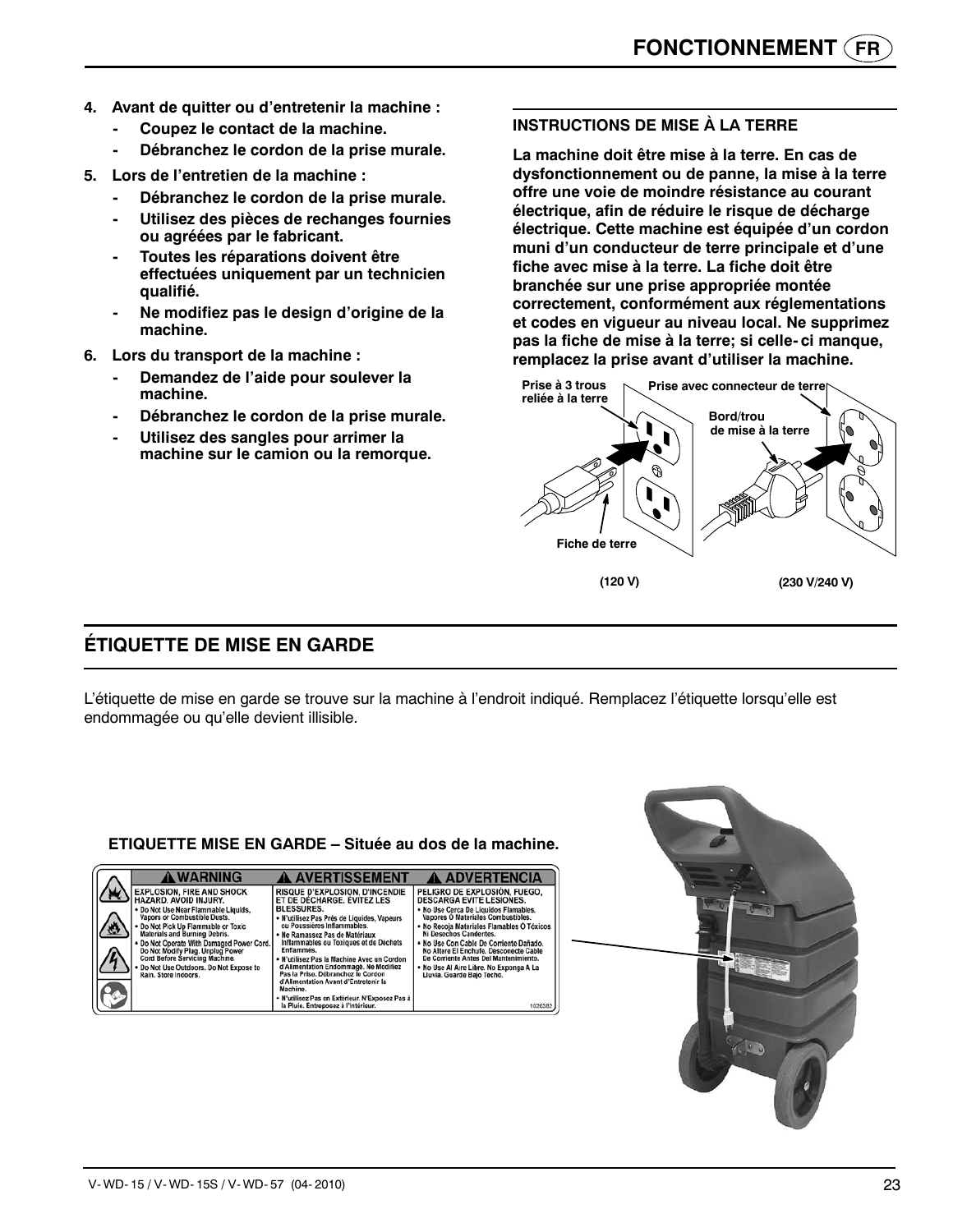## **COMPOSANTS DE LA MACHINE**

- 1. Vérifiez si le carton ne présente pas de dommages. Signalez immédiatement tout dommage au transporteur.
- 2. Vérifiez le contenu du carton pour vous assurer que tous les accessoires sont présents. Contactez le distributeur pour tout élément manquant.



- 1. 1 Machine
- 2. 1 tuyau d'aspiration de 3 m utilisé avec les accessoires
- 3. 1 Sac aspirateur en papier
- 4. 1 Sac aspirateur en tissu
- 5. 1 Cordon d'alimentation de 15 m
- 6. 1 Tube chromé à raccord courbe double en deux pièces
- 7. 1 Racloire à pousser/tirer de 355 mm
- 8. 1 Outil de moquette de 406 mm

## **MISE EN SERVICE DE LA MACHINE**

#### **KIT DE RACLOIR ACCESSOIRE (OPTION)**

**POUR VOTRE SECURITÉ : Quand vous entretenez la machine, débranchez le cordon de la prise murale. Utilisez des pièces de rechanges fournies ou agrées par le fabricant.**

- 1. Videz le réservoir de récupération.
- 2. Retirez les sacs aspirateur.
- 3. Basculez la machine en arrière.
- 4. Retirez les (2) boulons et les rondelles situés sur le fond de la machine.
- 5. Installez le support de montage du racloir (*fourni avec le kit*). Réinstallez les boulons et les rondelles (*Figure 1*).



6. Fixez le racloir sur le support de montage. Utilisez (2) les vis à œillet et goupilles fendues fournies (*Figure 2).*



**FIG. 2**

7. Posez la machine à la verticale.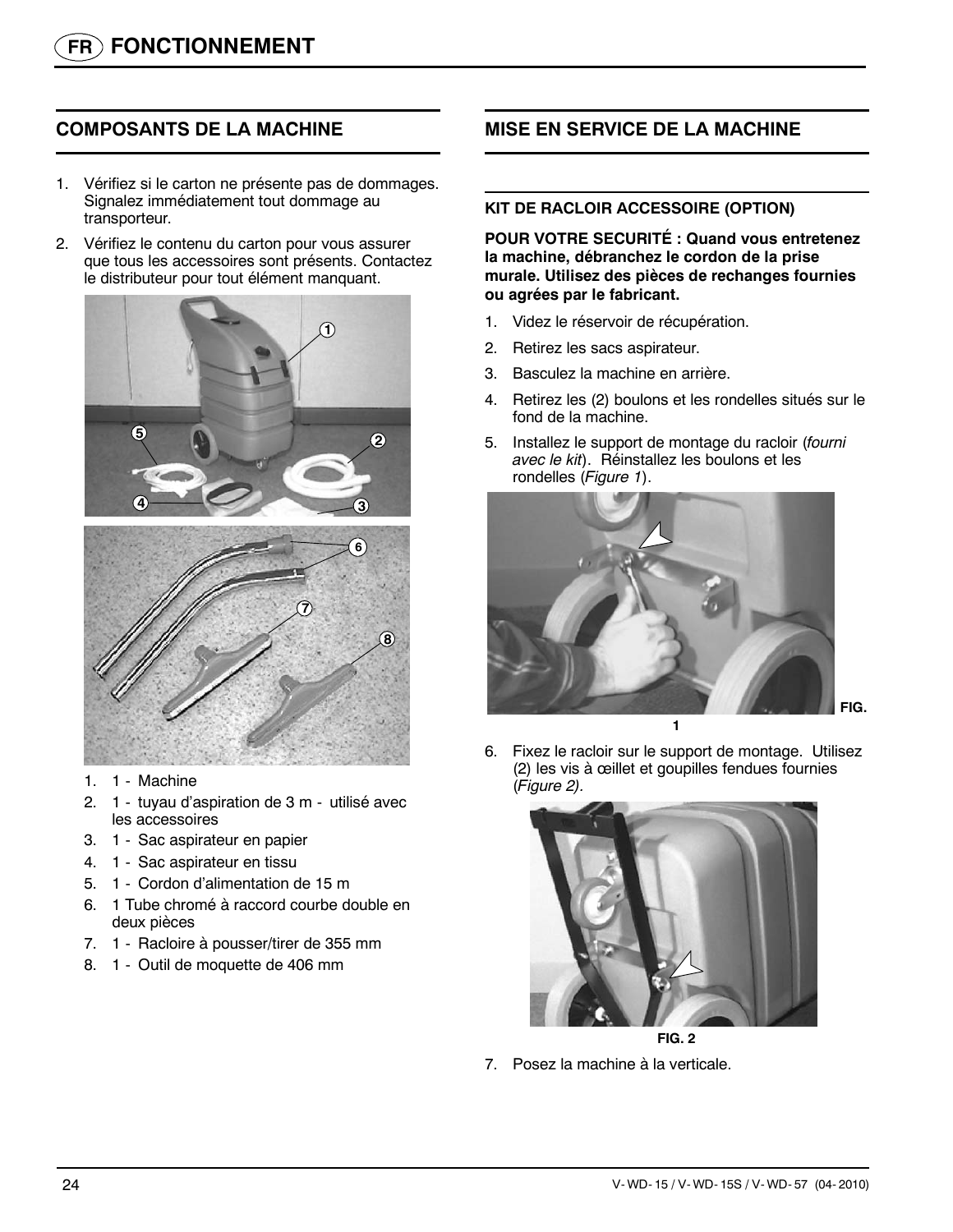8. Insérez l'écarteur dans le trou de la pédale, comme illustré. Placez la pédale entre deux trous du support et faites glisser la vis à tête hexagonale au travers du support et de la pédale. Fixez avec la rondelle et l'écrou *(Figure 3).*



9. Faites coulisser la pédale entre deux bras de montage à l'arrière de la machine. Alignez et insérez la vis à œillet au travers des pattes et de la fente dans la pédale et bloquez la vis avec la goupille fendue *(Figure 4).*



**FIG. 4**

10. Fixez le bloc de racloire sur le support. Utilisez des vis à oreilles (2) pour la fixation *(Figure 5).*



**FIG. 5**

11. Branchez le tuyau d'aspiration de 117 cm sur le bloc de racloir et sur le rebord du couvercle de la machine *(Figure 6).*



**FIG. 6**

#### **ACCESSOIRE**

- 1. Faites glisser le tuyau d'aspiration de 3 m au- dessus du rebord du couvercle d'aspiration.
- 2. Raccordez l'accessoire souhaité sur le tuyau d'aspiration *(Figure 7).*



**FIG. 7**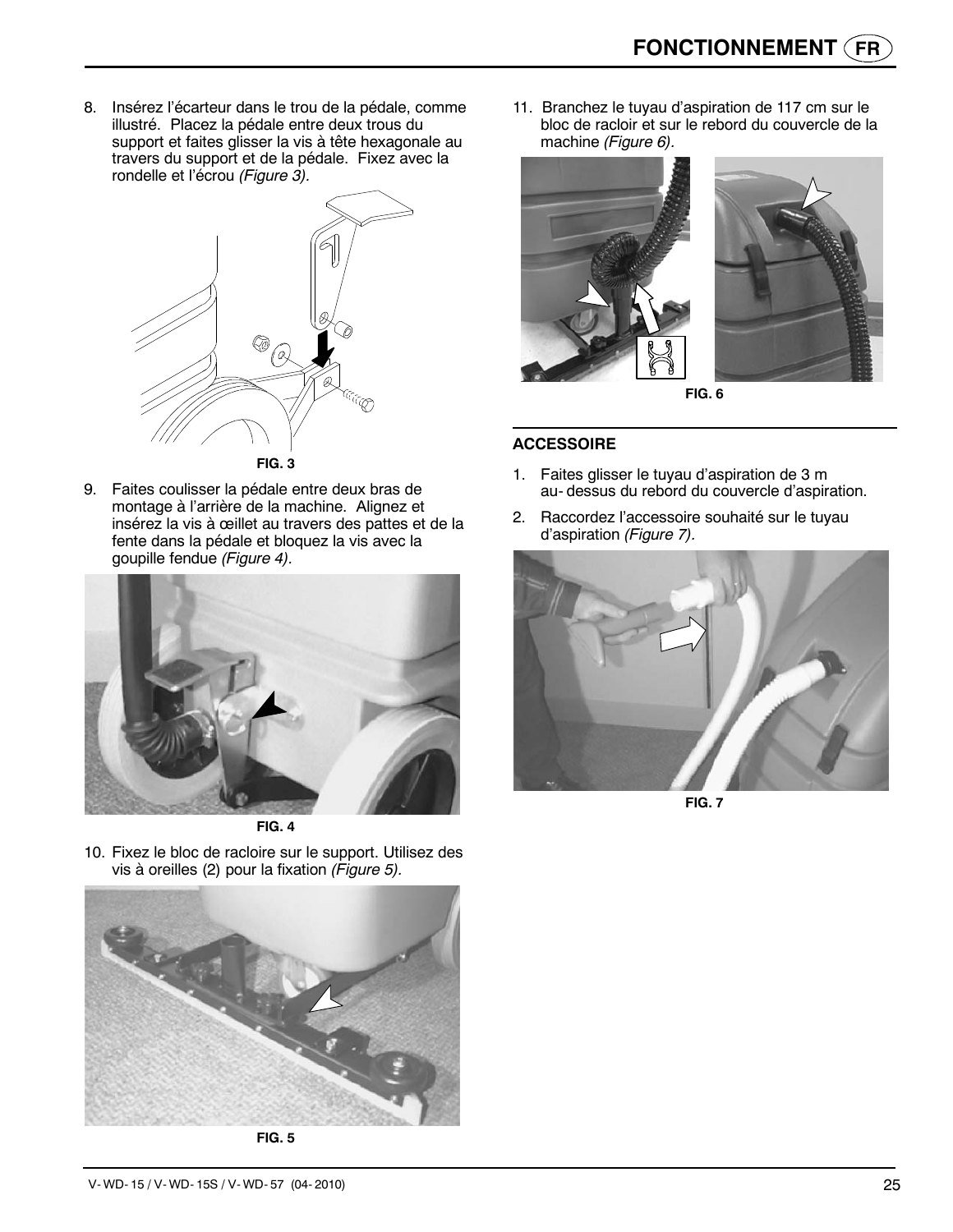## **FONCTIONNEMENT DE L'APPAREIL**

#### **POUR VOTRE SECURITÉ : n'utilisez pas la machine avant d'avoir lu et compris le manuel opérateur.**

Branchez le cordon d'alimentation dans une prise murale reliée à la terre *(Figure 8).*

**MISE EN GARDE : N'utilisez pas la machine avec un cordon d'alimentation endommagé. Ne modifiez pas la prise. Débranchez le cordon d'alimentation avant d'entretenir la machine**



**FIG. 8**

**POUR VOTRE SECURITÉ : N'utilisez la machine que si le cordon est correctement relié à la terre.**

**POUR VOTRE SECURITÉ : Quand vous utilisez la machine, ne tirez pas le cordon sur des arêtes ou coins tranchants. N'étirez pas le cordon. Ne fermez pas de portes sur le cordon. Ne débranchez pas l'appareil en tirant sur le cordon. Eloignez le câble des surfaces chaudes.**

#### **ASPIRATION EN MILIEU HUMIDE**

**A** MISE EN GARDE : Ne ramassez pas de **matériaux inflammables ou toxiques, de déchets enflammés ou fumants.**

**MISE EN GARDE : N'utilisez pas de liquides inflammables ou n'utilisez pas la machine dans ou près de liquides ou vapeurs inflammables ou poussières combustibles.**

**Cette machine n'est pas équipée d'un moteur protégé contre les explosions. Le moteur électrique émet des étincelles au moment du démarrage et pendant son fonctionnement, ce qui peut entraîner un incendie instantané ou une explosion si la machine est utilisée dans une zone où des vapeurs/liquides inflammables ou des poussières combustibles, sont présents.**

*REMARQUE : la machine est équipée d'un flotteur qui arrête automatiquement l'arrivée d'eau lorsque le réservoir de récupération est plein. Videz immédiatement le réservoir lorsque le débit est arrêté. Ceci permet d'éviter un endommagement de l'aspirateur.*

*REMARQUE : Assurez- vous toujours que le sac aspirateur a été retiré.*

**ATTENTION : Si vous aspirez des liquides pouvant entraîner une formation de mousse dans le réservoir de récupération, utilisez un produit chimique antimousse pour éliminer la mousse. La mousse ne provoque PAS automatiquement l'actionnement du flotteur et risque d'endommager le moteur d'aspiration. Les dommages occasionnés par la mousse ne sont PAS couverts par la garantie.**

#### **Aspiration humide avec racloir :**

1. Faites pivoter le réservoir de récupération pour l'ouvrir et retirez le sac aspirateur du réservoir de récupération *(Figure 9).*



**FIG. 9**

2. Abaissez le racloir sur le sol, appuyez légèrement sur la pédale pour désenclencher la position de transport *(Figure 10).*



**FIG. 10**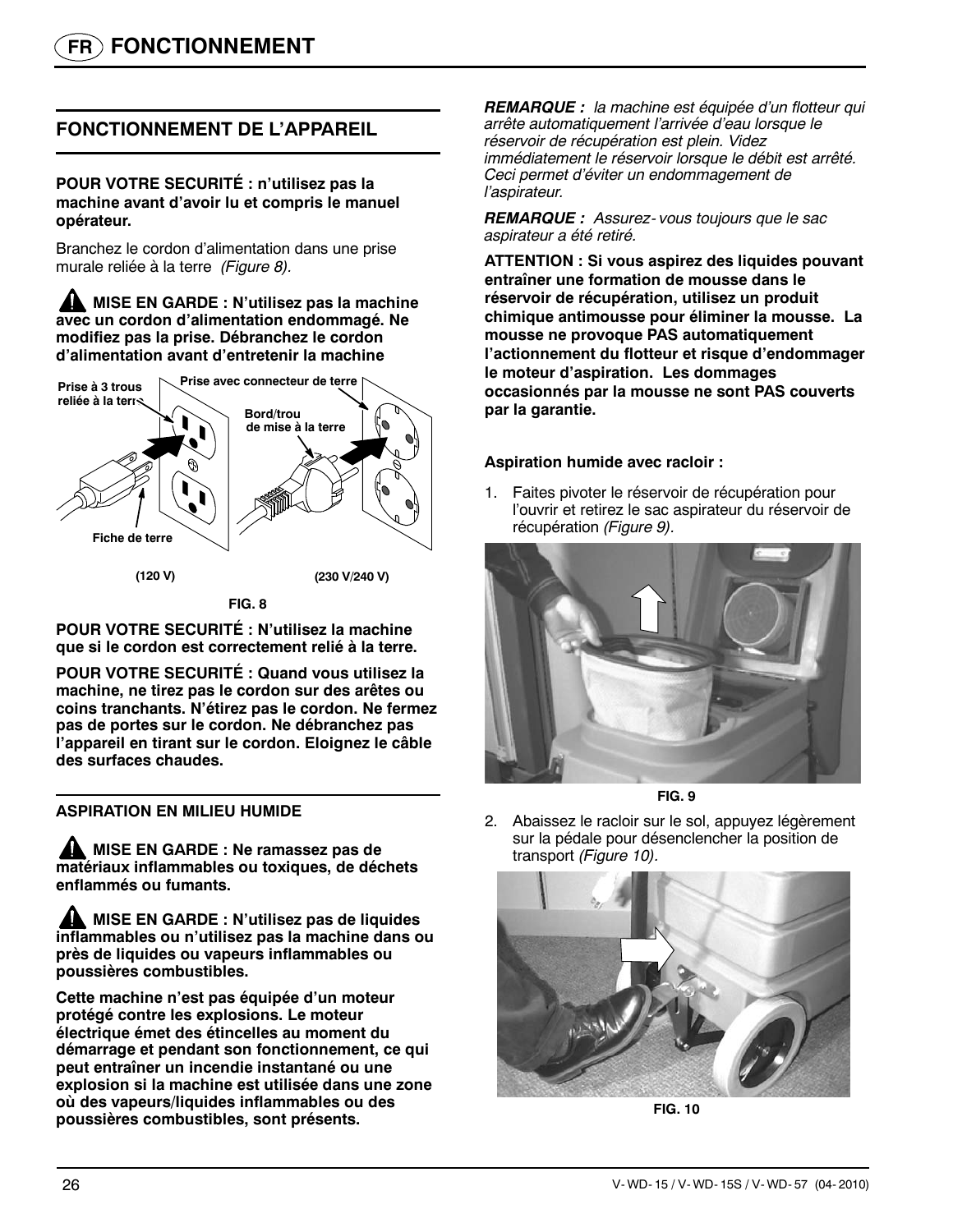- 3. Appuyez sur le commutateur et commencez l'aspiration. Le racloir récupère l'eau en marche avant et en marche arrière.
- 4. Pour soulevez le racloire, appuyez sur la pédale jusqu'à ce qu'elle s'engage en position de transport *(Figure 11).*



**FIG. 11**

#### **Aspiration en milieu humide avec accessoire :**

- 1. Faites pivoter le réservoir de récupération pour l'ouvrir et retirez le sac aspirateur du réservoir de récupération *(Figure 9.).*
- 2. Fixez l'accessoire approprié au tuyau d'aspiration et activez le commutateur d'alimentation. Utilisez les outils de manière normale.

#### **VIDANGE DU RÉSERVOIR DE RÉCUPÉRATION**

- 1. Poussez la machine vers le siphon de sol le plus proche.
- 2. Retirez le tuyau de vidange du support, dévissez le bouchon et videz. Soulevez le tuyau pour arrêter le débit de l'eau.
- 3. Lorsque le réservoir de récupération est vide, ouvrez le couvercle et rincez le réservoir avec de l'eau claire, afin d'éviter l'accumulation d'odeurs.
- 4. Replacez le bouchon du tuyau de vidange et replacez le tuyau sur le support *(Figure 12).*



**FIG. 12**

*REMARQUE : Veillez à ce que le bouchon du tuyau de vidange soit parfaitement ajusté, afin d'éviter des pertes d'aspiration.*

#### **ASPIRATION À SEC**

#### **A** MISE EN GARDE : Ne ramassez pas de **matériaux inflammables ou toxiques, de déchets enflammés ou fumants.**

*REMARQUE : Assurez- vous toujours qu'un sac aspirateur est installé. Remplacez le sac s'il est endommagé ou plein.*

1. Placez un sac aspirateur en tissu dans le réservoir de récupération et veillez à ce que les joints des bords soient posés correctement contre le bord du réservoir *(Figure 13).*

*REMARQUE : Pour une élimination aisée des débris et pour augmenter la durée de vie du sac aspirateur en tissu, placez un sac aspirateur en papier dans le sac en tissu et repliez le sommet du sac en papier autour du bord extérieur du sac en tissu.*



**FIG. 13**

- 2. Refermez le couvercle et fixez les loquets.
- 3. Activez le commutateur et utilisez les accessoires de façon normale.

*REMARQUE : vous pouvez utiliser le racloir pour ramasser les fines particules (poussière, sable, sciure, etc.). Le racloir n'est pas recommandé pour un ramassage ordinaire.*

4. Vérifiez périodiquement le remplissage du sac. Videz le sac lorsqu'il est au 3/4 plein, afin d'obtenir les meilleures performances d'aspiration.

**ATTENTION : N'utilisez jamais de sac en papier sans sac en tissu en place. Ne réutilisez pas les sacs en papier, jetez- les toujours. Veillez toujours à ce que le sac soit en place avant d'entamer l'aspiration à sec. L'aspiration à sec sans sac en place endommage le moteur d'aspiration. Ce dommage n'est pas couvert par la garantie.**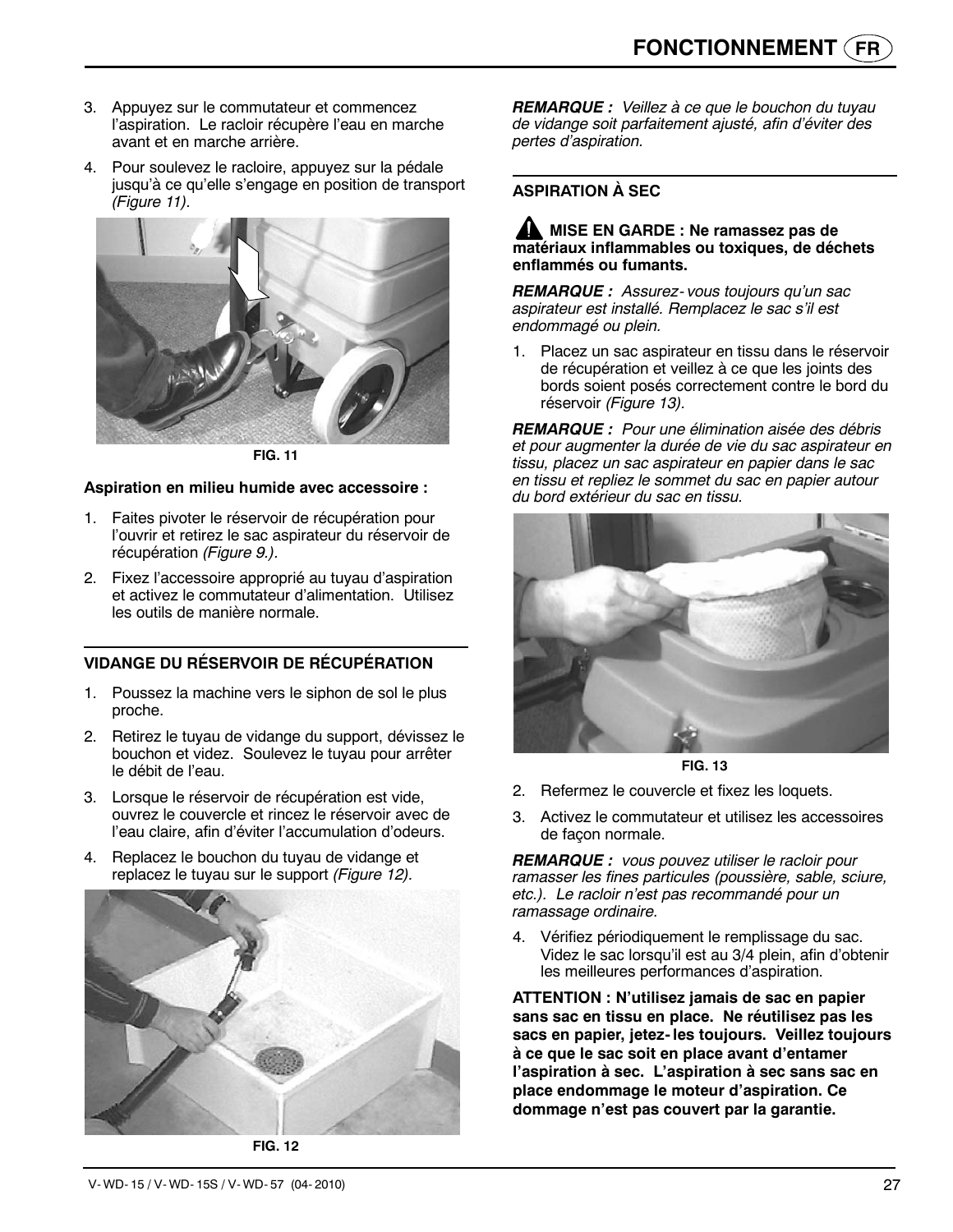## **ENTRETIEN DE LA MACHINE**

Pour garder la machine en bon état de marche, il vous suffit de suivre les procédures d'entretien recommandées pour la machine.

#### **MISE EN GARDE : Débranchez le cordon d'alimentation avant d'entretenir la machine.**

1. Nettoyez toutes les semaines le filtre auxiliaire. Tapotez ou soufflez sur la poussière accumulée. Ne nettoyez PAS avec de l'eau ou du solvant. Le filtre est situé sur le moteur d'extracteur, comme illustré. Remplacez le filtre, le cas échéant *(Figure 14).*



**FIG. 14**

2. Lavez le sac aspirateur en tissu à la main avec un détergeant doux, le cas échéant. Laissez complètement sécher le sac avant de le replacer. Ceci permet de remettre le sac dans un état garantissant des bonnes performances d'aspiration.

#### **ATTENTION : Des filtres ou un tuyau d'aspiration obstrués provoquent une surchauffe du moteur.**

3. Après chaque utilisation, nettoyez le flotteur sphérique à l'intérieur du réservoir. Soulevez le dispositif de filtre à flotteur hors du réservoir *(Figure 15).* Veillez à replacer fermement le filtre *.*



**FIG. 15**

**ATTENTION : Veillez toujours à ce que le filtre à flotteur soit en place avant l'aspiration. Durant l'aspiration en milieu humide, le filtre à flotteur protège le moteur d'aspiration contre les débordements d'eau. Durant l'aspiration à sec, le filtre à flotteur peut fournir une protection limitée au moteur d'aspiration contre des débris plus larges, en cas de rupture du sac aspirateur.**

- 4. Une fois par mois, pulvérisez avec un jet au silicone les roulements à billes de la roulette pivotante avant.
- 5. Nettoyez les lames de racloir avec un chiffon, dès qu'elles laissent des traces sur le sol. Remplacez les lames de racloir lorsqu'elles deviennent usées.
- 6. Essuyez le carter de la machine avec un chiffon et un produit détergent doux.
- 7. Vérifiez régulièrement la présence de trous, de raccords détachés ou de débris obstrués.
- 8. Inspectez le cordon d'alimentation pour voir s'il n'est pas endommagé. Remplacez- le en cas d'endommagement. Enroulez soigneusement le cordon après chaque utilisation.

**MISE EN GARDE : N'utilisez pas la machine avec un cordon d'alimentation endommagé. Ne modifiez pas la prise. Débranchez le cordon d'alimentation avant d'entretenir la machine.**

**Si le cordon d'alimentation est endommagé ou rompu, il doit être remplacé par le fabricant ou son agent de maintenance ou toute autre personne qualifiée, afin d'éviter tout danger.**

9. Tous les mois, vérifiez l'usure des balais du moteur d'aspiration ; remplacez les poils lorsqu'ils ont une longueur de 10 mm ou moins.

**POUR VOTRE SECURITÉ : Toutes les réparations doivent être effectuées uniquement par un technicien qualifié.**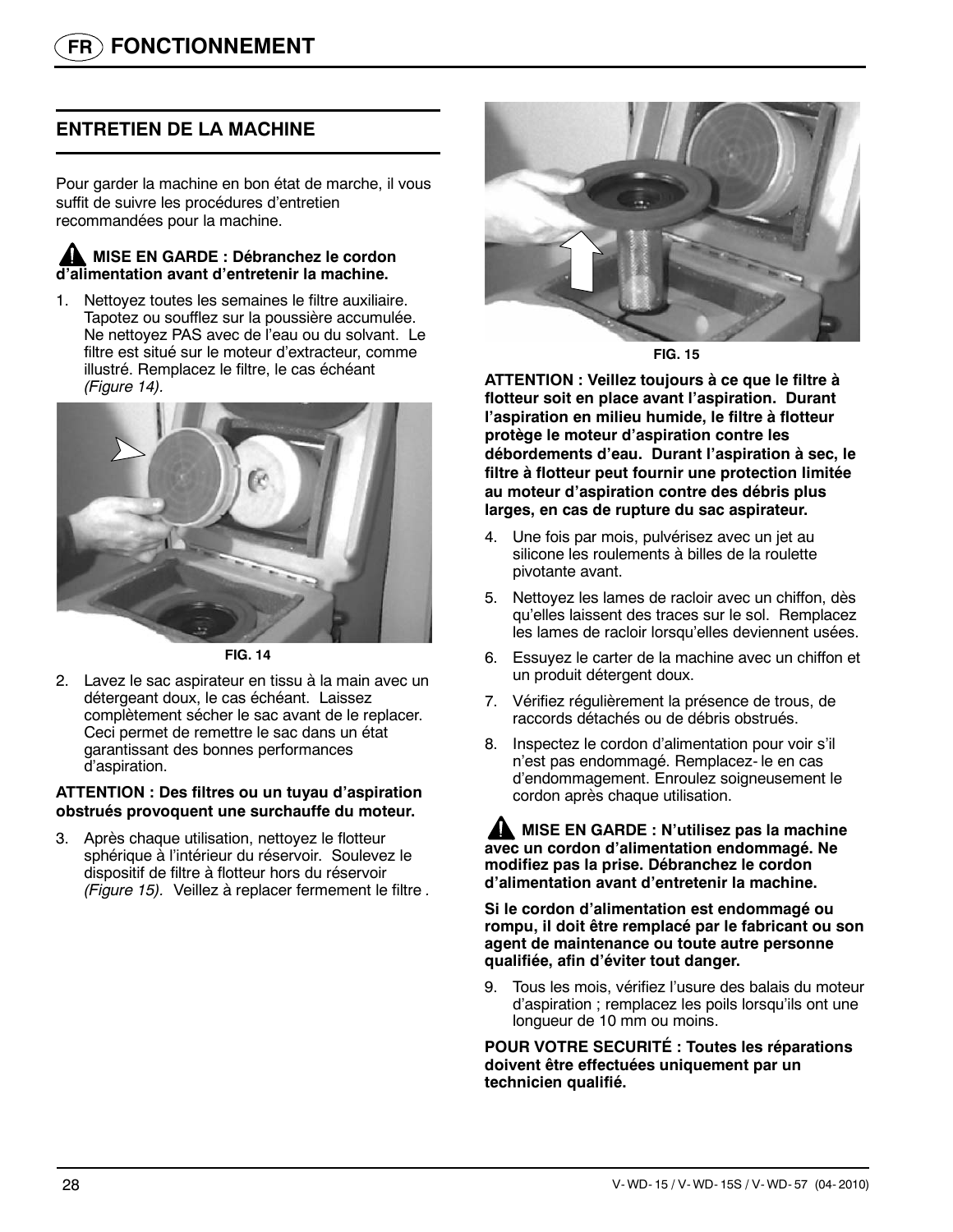#### **ENTREPOSAGE DE LA MACHINE**

Avant d'entreposer la machine, veillez à vider et à rincer le réservoir de récupération de tous les débris ou liquides. Entreposez la machine à l'abri de l'humidité avec le racloir démonté. Ouvrez le couvercle du réservoir de récupération pour favoriser la circulation d'air. N'exposez pas la machine au gel.

**MISE EN GARDE : N'utilisez pas en extérieur. N'exposez pas à la pluie. Entreposez à l'intérieur.**

## **ARTICLES DE STOCK RECOMMANDÉS**

Reportez- vous à la section Liste des pièces du manuel pour les articles de stock recommandés. Les articles de stock sont clairement identifiés à l'aide d'un point précédant la description de la pièce. Voir l'exemple ci- dessous :

|    | 26 1017380 | (00000000- | ) . Hore, Drain, Assy, 1.5d X 29.5l, Blk, Flx |
|----|------------|------------|-----------------------------------------------|
| 27 | 1008639    | (00000000- | Drain Assy                                    |
|    | 28 1019563 | (00000000- | ) · Strap, Drain Cap                          |
| 29 | 1008637    | (00000000- | ) • O Ring, 1.48" ld, 1.76" Od                |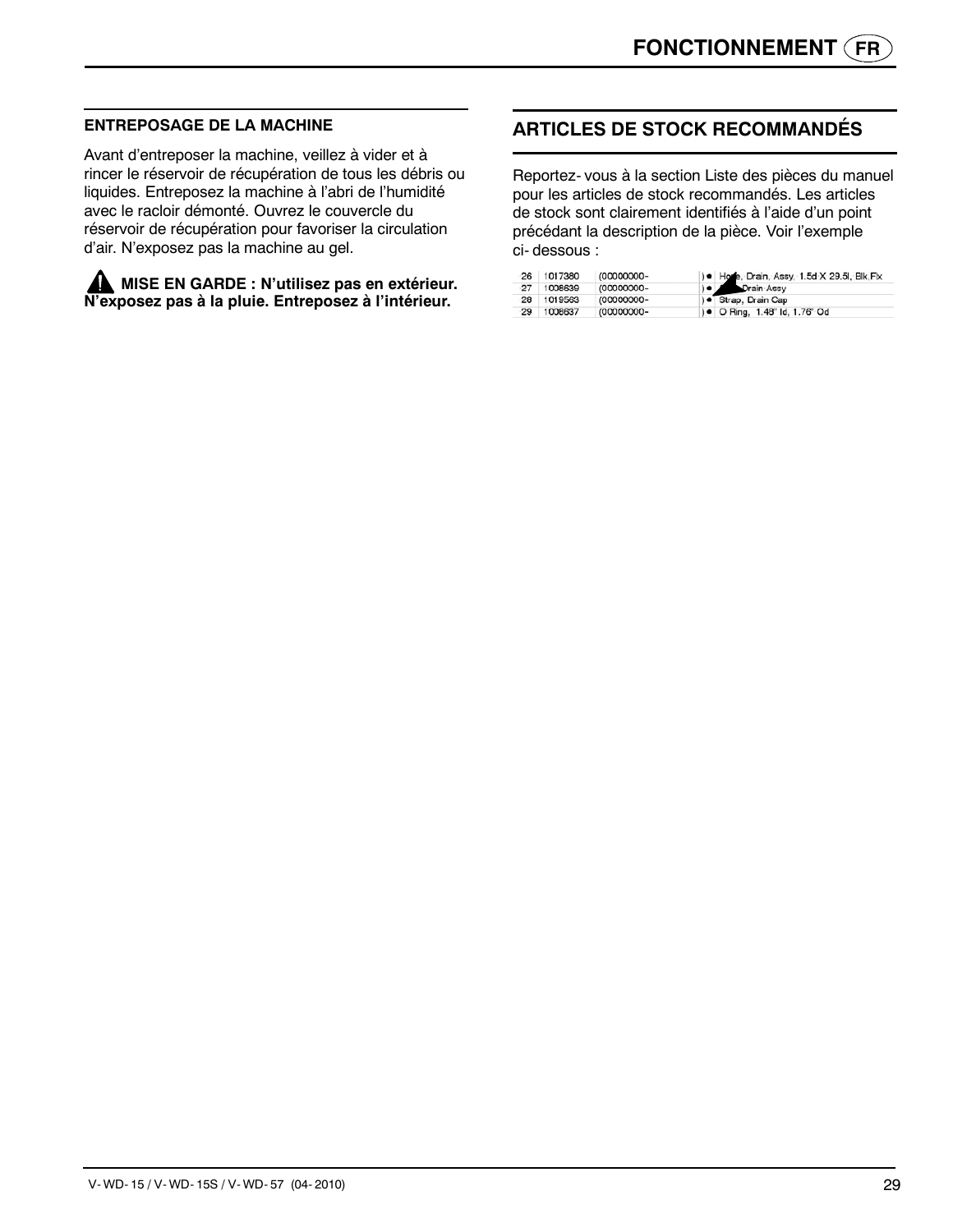## **DÉPISTAGE DES PANNES**

| <b>PROBLÈME</b>                           | <b>CAUSE</b>                                                     | <b>REMÈDE</b>                                                             |  |
|-------------------------------------------|------------------------------------------------------------------|---------------------------------------------------------------------------|--|
| La machine ne fonctionne pas.             | Commutateur ON/OFF en position<br>OFF (Arrêt).                   | Placez le commutateur en position<br>ON.                                  |  |
|                                           | L'aspirateur n'est pas branché sur une<br>prise de courant.      | Branchez le cordon d'alimentation sur<br>une prise murale.                |  |
|                                           | Interrupteur Marche/Arrêt défectueux.                            | Contactez le service de dépannage.                                        |  |
|                                           | Cordon d'alimentation défectueux.                                | Contactez le service de dépannage.                                        |  |
|                                           | Câblage défectueux.                                              | Contactez le service de dépannage.                                        |  |
|                                           | Coupe- circuit du bâtiment déclenché.                            | Réenclenchez le coupe- circuit                                            |  |
|                                           | Surchauffe du moteur d'aspiration.                               | Trouvez l'obstruction. Laissez refroidir<br>le moteur pendant 20 minutes. |  |
|                                           | Moteur de l'aspirateur défectueux.                               | Contactez le service de dépannage.                                        |  |
| La machine aspire faiblement ou           | Le tuyau est bouché.                                             | Débouchez le tuyau.                                                       |  |
| pas du tout.                              | Trous dans le tuyau.                                             | Remplacez le tuyau.                                                       |  |
|                                           | L'arrivée d'air est bouchée.                                     | Retirez le tuyau et éliminez<br>l'obstruction.                            |  |
|                                           | Le bouchon du tuyau de vidange est<br>desserré ou ouvert.        | Resserrez le bouchon du tuyau de<br>vidange.                              |  |
|                                           | Le couvercle n'est pas fixé<br>convenablement.                   | Bloquez les deux loquets fermement.                                       |  |
|                                           | Joint usé provoquant une fuite d'air.                            | Inspectez tous les joints,<br>remplacez-les si nécessaire.                |  |
|                                           | Le réservoir de récupération ou le sac<br>est plein.             | Videz le réservoir ou le sac.                                             |  |
| Ramassage faible au niveau du<br>racloir. | Des débris sont coincés sous la lame<br>du racloir.              | Essuyez la lame du racloir.                                               |  |
|                                           | Les lames du racloir sont usées.                                 | Remplacez les lames du racloir.                                           |  |
|                                           | Le tuyau d'aspiration sur le dispositif<br>de racloir est lâche. | Poussez fermement le tuyau<br>d'aspiration.                               |  |
|                                           | Réservoir de récupération est plein.                             | Videz le réservoir.                                                       |  |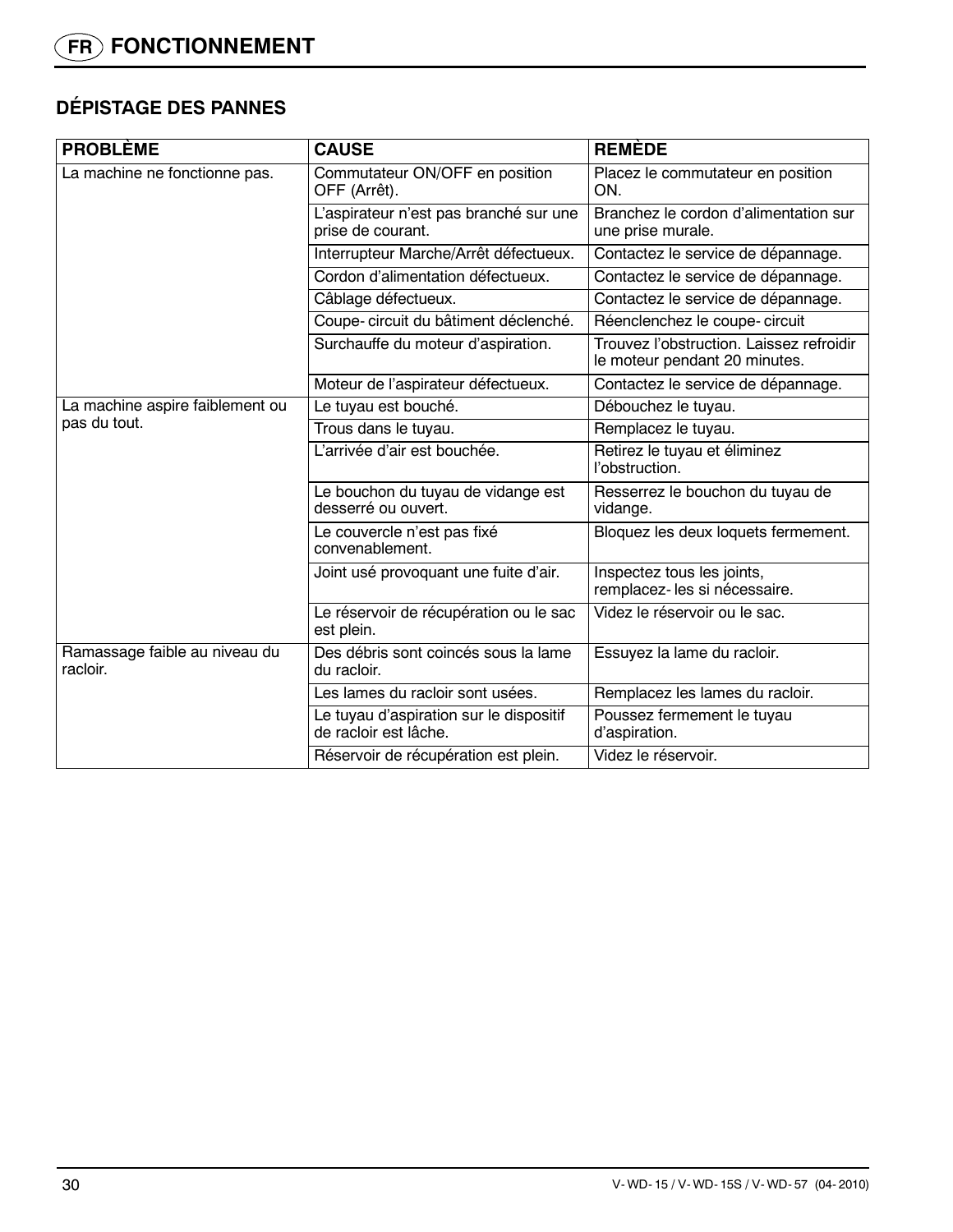## **DONNÉES TECHNIQUES**

| <b>MODÈLO</b>                                                | V-WD-15 / V-WD-15S / V-WD-57         |
|--------------------------------------------------------------|--------------------------------------|
| <b>LONGUEUR</b>                                              | 740 mm                               |
| <b>LARGEUR</b>                                               | 390 mm                               |
| <b>POIDS</b>                                                 | 20 kg                                |
| <b>MOTEUR D'EXTRACTION</b>                                   | 8,5 amps, 1,3 CV, 120 V, 980 watts   |
|                                                              | 5,0 amps, 1,5 CV, 120 V, 1.242 watts |
| LONGUEUR DU CORDON D'ALIMENTATION                            | 15 <sub>m</sub>                      |
| LARGEUR DU COULOIR DE RACLOIR (OPTION)                       | 690 mm.<br>840 mm.<br>990 mm         |
| <b>HAUTEUR D'ASPIRATION</b>                                  | 2.340 mm                             |
| CAPACITÉ DU RÉSERVOIR                                        | 571                                  |
| CAPACITÉ DU SAC ASPIRATEUR                                   | 10,57                                |
| VALEUR EN DÉCIBELS AU NIVEAU DE L'OREILLE DE<br>L'OPÉRATEUR. | 80,5 dBA                             |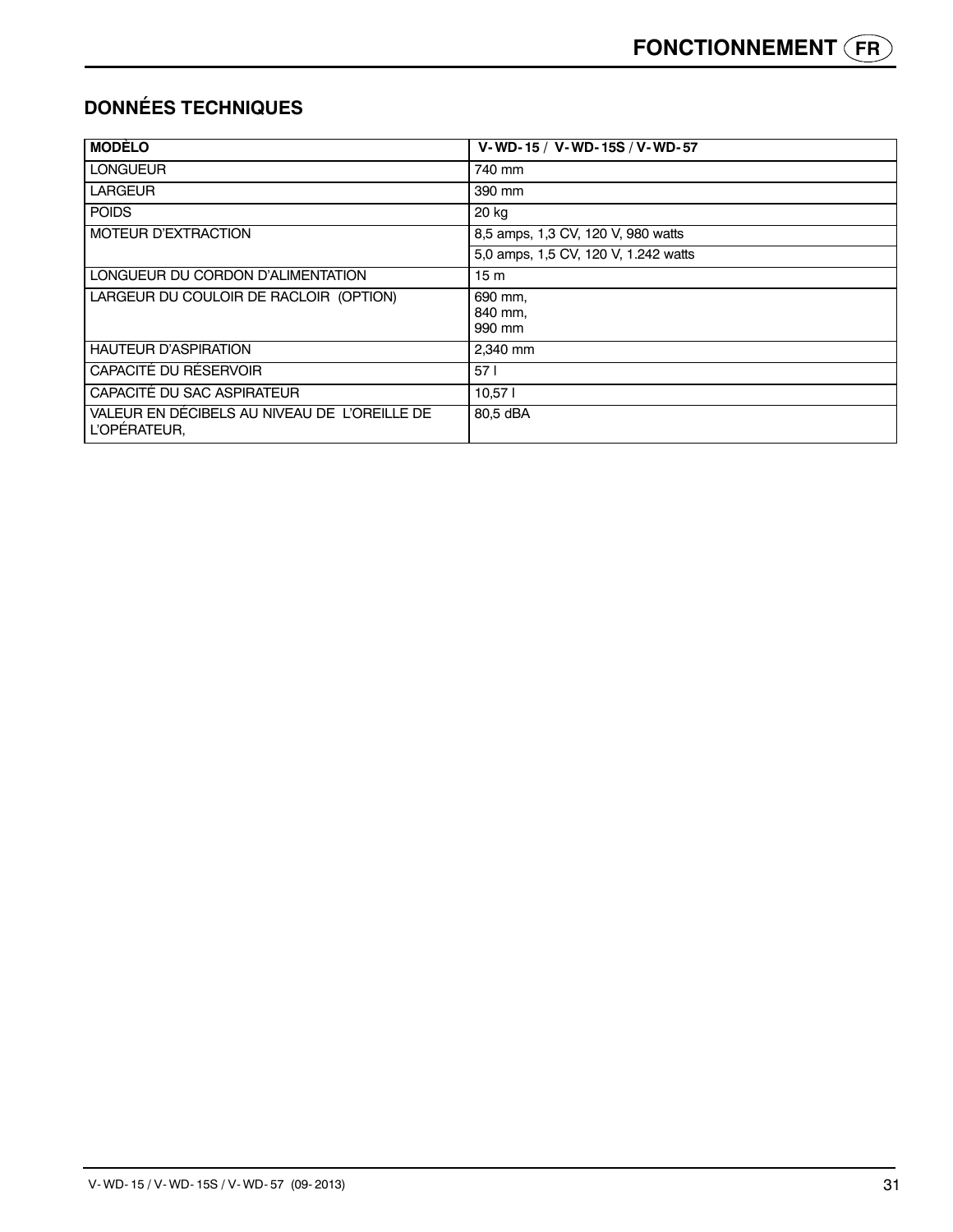当マニュアルはそれぞれの製品に同梱されており、製 品の操作や整備に必要な説明が記載されています。

#### 当マニュアルを読み完全に理解して本機の操作や点検 整備を行ってください。

本機は優れた耐久性を誇ります。最小のコストで最良 の結果を得るためには、次のことにご留意ください。

- S 本機は十分注意して操作してください。
- 本機は決められた手順に従って、定期的に整備してくだ さい。
- 本機は、当社製のパーツまたは同等品を使って点検整 備してください。

パーツやサプライ品のご注文は、オンライン、電話、FAX、 または手紙でお願いいたします。

#### 開梱時:

外箱(カートン)に損傷がないか注意深く点検してください。 問題があれば、すぐに輸送会社に報告してください。



#### 環境の保護

梱包材や本機の交換済の部品を廃棄す るときは、各国の法令に従い、環境に安 全な方法で廃棄してください。

常にリサイクルを検討してください。

#### **Tennant Company**

PO Box 1452 Minneapolis, MN 55440 USA Phone: (800) 553- 8033 or (763) 513- 2850 www.tennantco.com

テナントカンパニー日本支店 〒231-0023 神奈川県横浜市中区山下町 2番地 産業貿易センタービル 9階 電話: 045-640-5630 ファックス: 045-640-5604 www.tennant.co.jp

本書に記載された仕様やパーツは、通知なしに変更される場合が あります。

Copyright © 2010 TENNANT Company. 無断複写・転載を禁じます。

本機のデーター

後日確認できるように、納入時に記入してください。 モデルNo. - シリアルNo. - 本機のオプション-販売代理店-販売代理店の電話番号 - 顧客番号 - \_\_\_\_\_\_\_\_\_\_\_\_\_\_\_\_\_\_\_\_\_ **納入日 - https://** 

## 目次

| 安全上の注意                | 33 |
|-----------------------|----|
| 警告ラベル ……………………………………  | 34 |
| 本機の構成 ……………………………………… | 35 |
| アクセサリーキット(オプション)      | 35 |
|                       | 35 |
| 本機の操作                 | 37 |
| 点検整備 ………………………………………… | 39 |
| トラブルシューティング           | 41 |
|                       | 42 |
|                       | 42 |
|                       |    |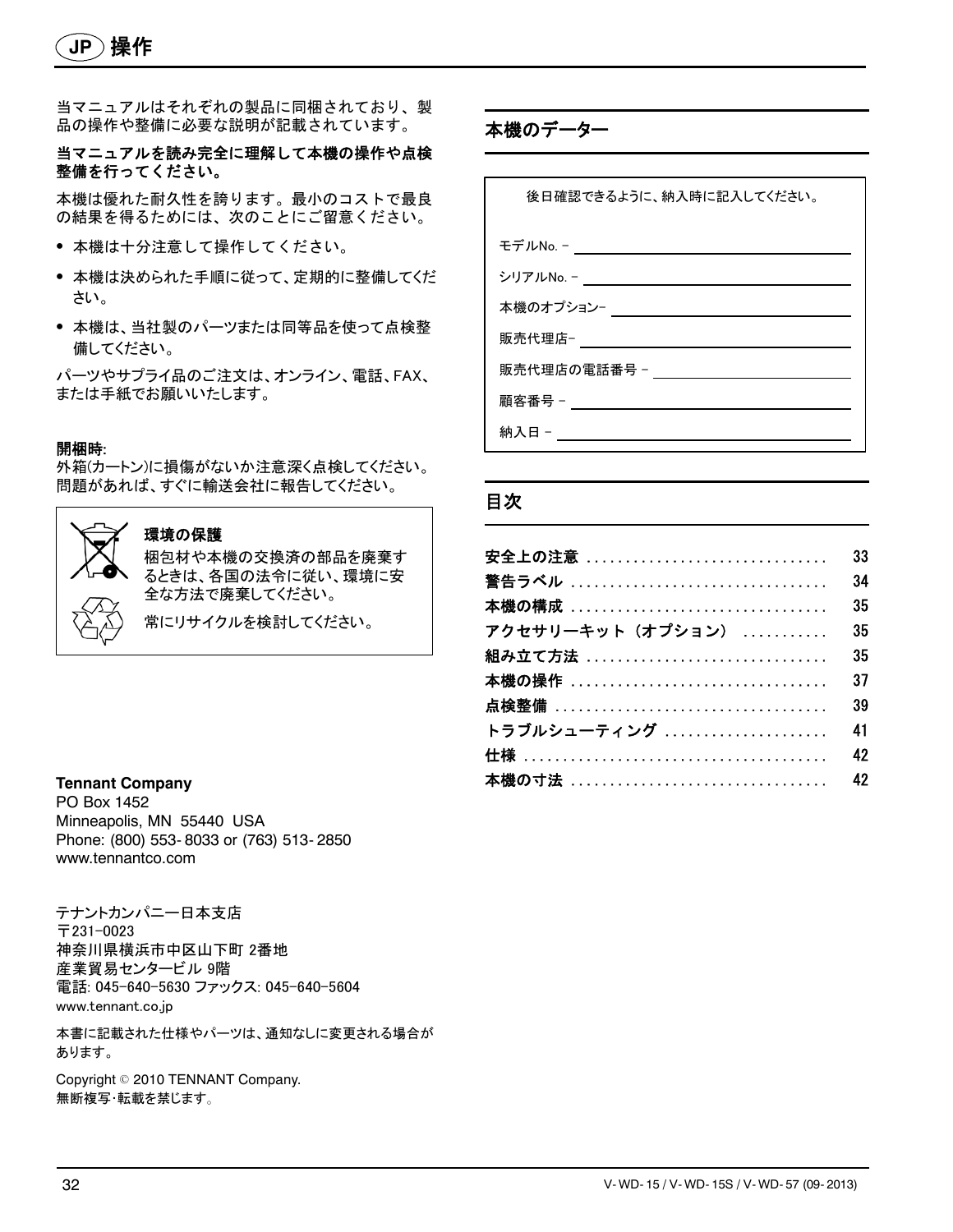#### 安全上の注意

本機は業務用の仕様となっています。屋内において水 や乾燥したゴミを回収するための機械であるため、他 の目的での使用は控えてください。本機の部品は、テ ナント社の推奨品のみをご使用ください。

オペレーターは必ず本書を読み、内容を理解したうえ で、以下の注意事項を守ってください。

本書では、以下のシンボルマークがそれぞれに説明し た注意を促すために使用されています。

▲▲ 警告 : 死亡または重傷を負うおそれのある危険行 為や安全性に欠ける行為を警告します。

安全のために:本機を安全に操作するうえで守らなけ ればならない手順を示します。

以下の警告事項を怠ると、人体への傷害や感電、およ び本機の発火や爆発のおそれがあります。

警告:引火性液体・ガス、および可燃性粉塵が充 満している環境の周囲で本機を操作しないでください 。

本機のモーターは、火花の発生を抑えるように設計さ れたものではありません。本機のモーターは火花を発 生するため、引火性液体・ガス、および可燃性粉塵が 充満している環境で本機を使用すると、引火または爆 発を引き起こす可能性があります。

▲ 警告:可燃性物質、および火や煙の出ているゴミ は、本機で回収しないでください。

▲▲ 警告 : 高電圧により感電のおそれがあります。電 源コードが損傷した状態での本機の使用、および電源 プラグの改造は絶対にやめてください。点検整備の前 には、本機の電源プラグを抜いてください。

感電を防ぐため、電源コードが損傷・破損している場 合は、必ずテナント社認定のサービスマンに電源コー ドの交換を依頼してください。

警告:本機を屋外で使用しないでください。 本機は必ず屋内に保管し、絶対に雨にさらさないでく ださい。

オペレーターまたは本機の安全のために、以下の注意 事項を守ってください。

安全のために:

- 1. 次のような場合には、本機を操作しないでくださ い:
	- 可燃物および爆発性物質が近くにある場合。
	- オペレーターがトレーニングを受けておらず 、許可も得ていない場合。
- オペレーターが本書を読んでいない、または 理解していない場合。
- コードがきちんとアースされていない場合。
- コードやプラグが損傷している場合。
- 本機が正常な動作状態ではない場合。
- 屋外での使用。
- 水のたまっている場所での使用。
- バッグやフィルターが所定の場所に取り付け られていない場合。
- 他社製品の延長コードの使用。
- 2. 本機を操作する前に:
	- 安全装置がすべて所定の位置にあり、正常に 作動することを確認してください。
- 3. 本機の操作中は:
	- 火のついた灰、煙草、マッチなどを吸引しな いでください。
	- 本機がコードを踏まないようにしてください 。
	- 電源コードや電源プラグを持って本機を引っ 張らないでください。
	- 柱などの突起物にそってコードを張らないよ うにしてください。
	- 電源コードをコンセントから抜く際に、コー ドを引っ張らないでください。
	- 濡れた手でプラグに触れないでください。
	- コードを高温にさらさないでください。
	- 本機の周りに子供を近づけないでください。
	- 本機が損傷したり、誤動作が生じた場合は、 ただちにテナント社および販売代理店に報告 してください。
- 4. 本機から離れるときや本機を点検整備する前には:
	- 本機の電源をオフにしてください。
	- コンセントから電源プラグを抜いてください。
- 5. 本機を点検整備するときは:
	- コンセントから電源プラグを抜いてください 。
	- 部品の交換には、テナント社の支給部品また は同等品を使用してください。
	- 本機の修理は、テナント社認定のサービスマ ンが必ず行うようにしてください。
	- 本機の改造は行わないでください。
- 6. 本機をトラックなどに積み込むときは:
	- コンセントから電源プラグを抜いてください。
	- 本機を持ち上げるときは、必ず二人以上で行 ってください。
	- ロープなどで本機を荷台にしっかりと固定し てください。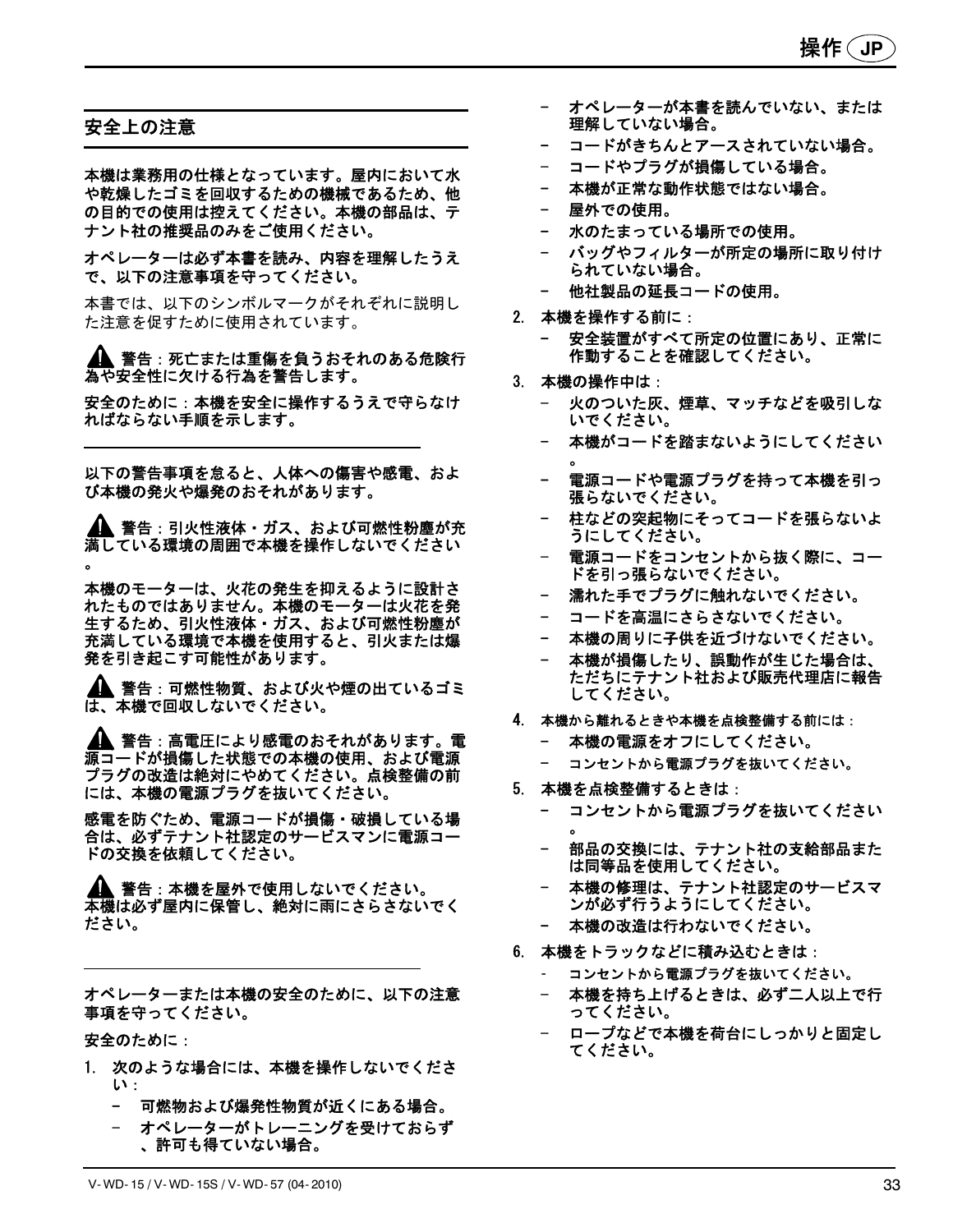#### アースの取り方

本機は必ずアースを取って使用してください。誤作動 や故障が発生した場合、アース線に電流が流れ、感電 を防ぎます。本機をご使用の際には、付属のアースア ダプターをご使用ください。下図のように、電源プラ グにアースアダプターを付けてから、コンセントに差 し込んでください。電源プラグのアースピンは抜かな いでください。アースピンが抜けている場合は、電源 プラグを交換してください。

## 警告ラベル

警告ラベルは以下の位置に貼ってあります。ラベルが キズなどで読めなくなった場合は、新しいラベルと取 り替えてください

警告ラベル:本体上部(右写真の位置)に貼ってあります。 安全のために:本機を使用する前に、<br>必ず取扱説明書をお読みください。 苟攵 片 Œ 以下の警告に従わなかった場合、人体への傷害や感電、および発火や爆発を 引き起こす可能性があります。 損傷した電源コードの使用や、<br>電源ブラグの改造はやめてくだ<br>さい。本機を点検整備する前に<br>電源ブラグを抜いてください。 引火性液体を使用したり、引火性| 気体や粉塵が充満している環境、<br>あるいは引火性液体がある環境で 本機を操作しないでください。 引火物や毒物、燃焼中および発煙<br>中の物質は、本機で回収しないで 本機を保管する際は雨ざらしに 、屋内で保管してください せず ください。 613864

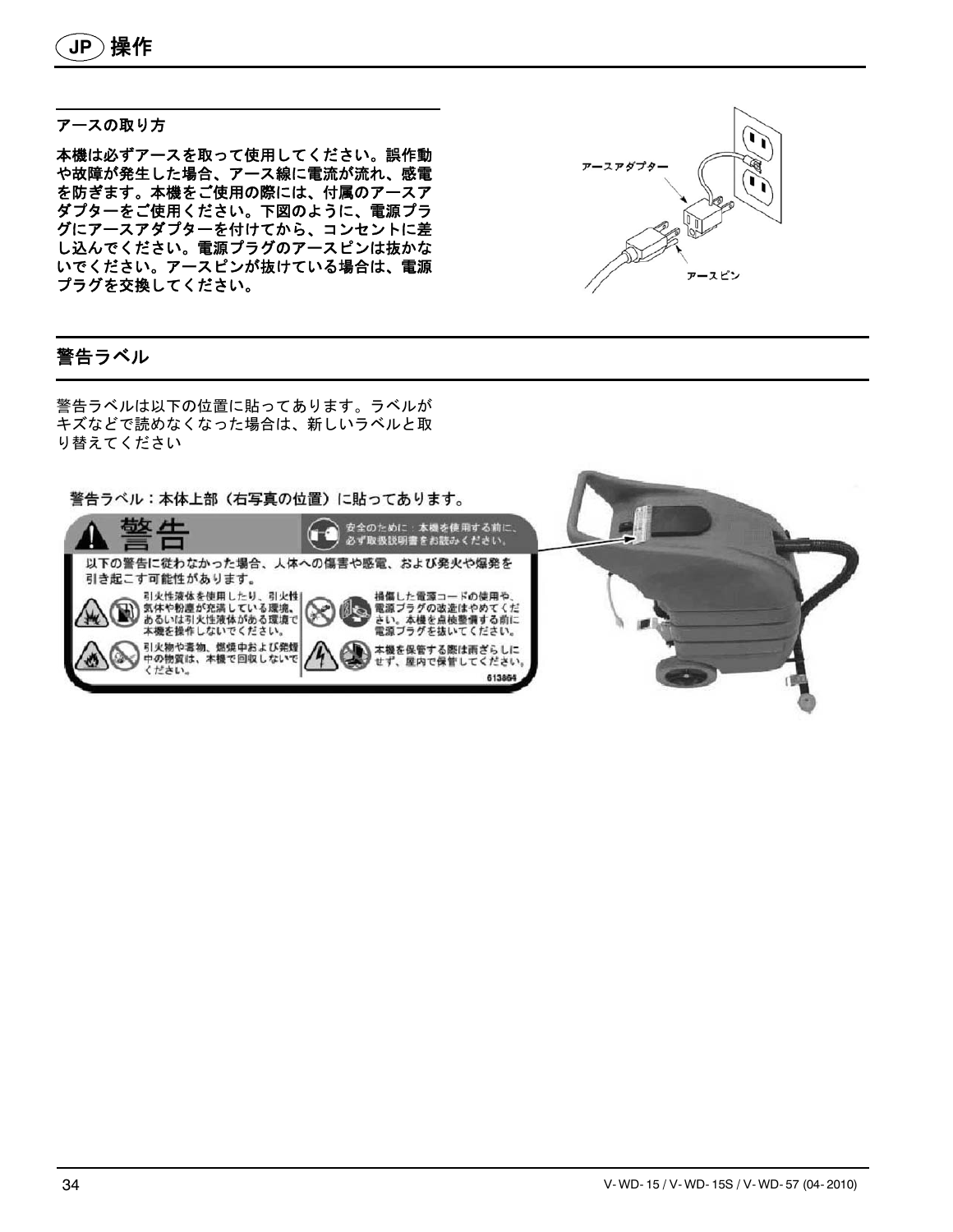## 本機の構成

- 1. 本機を点検して、輸送時に破損しなかったかどう か確認してください。破損が少しでもある場合は 、輸送業者に連絡してください。
- 2. 以下のリストを参照して、構成部品がすべて揃っ ているか確認してください。



- 1 本体・・・1個
- 2 長さ3 mのバキュームホース(オプション)・・・1個
- 3 紙製フィルターバッグ・・・1個
- 4 布製フィルターバッグ・・・1個
- 5 長さ15 m の電源コード・・・1個

ウェットドライワンドキットおよびスクイージーキッ トはオプションとなっており、本体とは別にご注文し ていただく必要があります。ご注文については、本書 パーツリスト「スクイージーキット」および「ウェッ トドライワンドキット」の項をご参照ください。

アクセサリーキット(オプション)

アクセサリーキットのご注文は、以下の商品コードを ご指名の上、テナント社または販売代理店までご用命 ください。



- 1. スクイージーキット 商品コード#190108:685 mm スクイージーキット 商品コード#190958:990 mm スクイージーキット
- 2. ウェットドライワンドキット (商品コード:605178) アルミニウム製ワンド・・・1個 丸ブラシ・・・1個 家具用ツール・・・1個 クレビスノズル・・・1個 カーペットツール・・・1個 スクイージー・・・1個

## 組み立て方法

注:スクイージーキットとアクセサリーキットはオプ ションとなっており、本体とは別にご注文していただ く必要があります。

#### スクイージーキット(オプション)

安全のために:本機を点検整備するときは、必ず電源 コードをコンセントから外してください。部品の交換 には、テナント社の支給部品または同等品を使用して ください。

- 1. 汚水回収タンクを空にします。
- 2. フィルターバッグを取りはずします。
- 3. 取り付けを容易にするために、後部が下になるよ うに本体を傾けます。
- 4. 本体底部からボルトとワッシャー(各2個)をはず します。
- 5. スクイージー取り付けブラケット(キットに含ま れています)を図1のとおりに取り付け、4の項目 ではずしたボルトとワッシャーで固定します。 (図 1).



図 1

6. 付属のクレビスピンとヘアピン(各2個)を使用し て、スクイージーのブラケットを取り付けブラケ ットに固定します。(図2)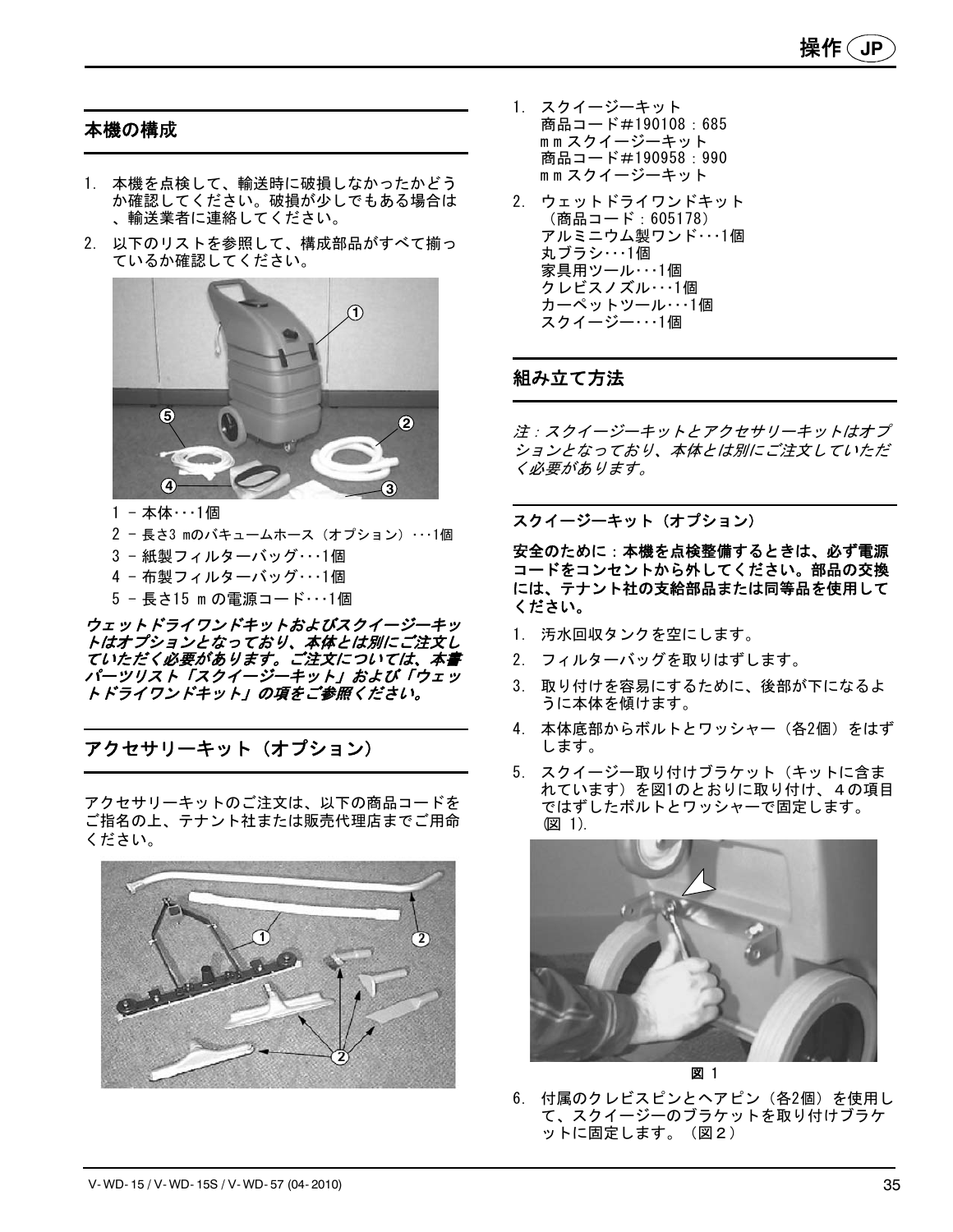



- 7. 本体を起こします。
- 8. ペダルに空いた穴にスペーサーを差し込んでから 、スクイージーブラケットの2つの穴の間にペダル を差し込み、付属の六角頭ボルト・ワッシャー・ ナットでブラケットとペダルを固定します。(図 3).



図 **3**

9. ペダルを本体後部の2つのL字型取り付けアームの 間に差し込み、クレビスピンを挿入して、ヘアピ ンでしっかり固定します。(図4)



10. スクイージーアッセンブリーをブラケットに取り 付け、2つのチョウネジを締めて固定します。( 図5)



図 5

11. 白色のバキュームホースを、スクイージーアッセ ンブリーと本体上部のホース口の両方につなぎま す。(図6



図 6

## ウェットドライワンドキット(オプション)

- 1. 長さ3 m のバキュームホースを本体上部のホース口 につなぎます。
- 2. 使用するアクセサリーツールを選び、ホースに接 続します。(図7



図 7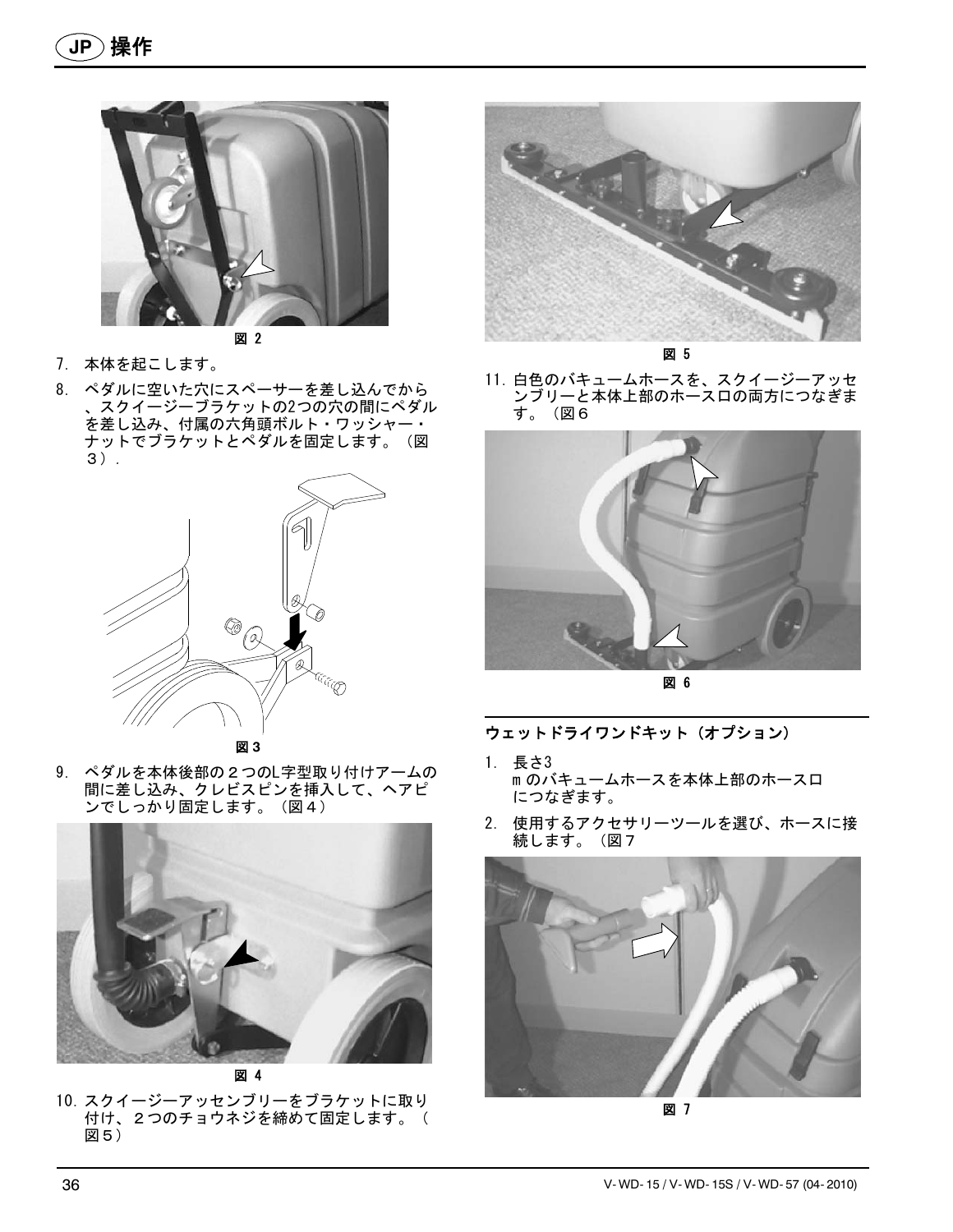## 本機の操作

安全のために:本書をよく読み、内容を理解してから 本機の操作を行ってください。

- 1. 長さ15m の延長コードを、本機の電源コードに接 続します。
- 2. 付属のアースアダプターを使用して、電源コード を下図のとおりにコンセントに差し込みます。( 図8)



図 8

警告:高電圧により感電のおそれがあります。電 源コードが損傷した状態での本機の使用、および電源 プラグの改造は絶対にやめてください。点検整備の前 には、本機の電源プラグを抜いてください。

安全のために:コードがきちんとアースされた状態で 、本機を使用してください。

安全のために:延長コードは必ず本機に付属のものを 使用し、他社製のコードは使用しないでください。

安全のために:柱などの突起物にそってコードを張っ たり、電源コードをコンセントから抜く際に、コード を引っ張らないでください。コードをドアにはさんだ り、高温にさらしたりすることは避けてください。

バキュームモーター用サーキットブレーカー

本機のコンソールパネルには、バキュームモーターを 保護するためのサーキットブレーカーが取り付けられ ています。バキュームモーターに過負荷がかかった場 合、このサーキットブレーカーが作動してバキューム モーターを停止させます。

サーキットブレーカーが作動したときは、その原因を 調べてから、サーキットブレーカーをリセットしてく ださい。

ウェットバキューム(水の吸引)

警告:可燃性物質、および火や煙の出ているゴミ は、本機で回収しないでください。

警告:引火性液体・ガス、および可燃性粉塵が充 満している環境の周囲で本機を操作しないでください 。

1. 汚水回収タンクを開け、中からフィルターバッグ を取りはずします。(図9)



図 9

2. 本機には、汚水回収タンクが満水状態になったと きに自動的に水の吸引を停止するためのフロート スクリーンが装備されています。バキュームシス テムの破損を防ぐため、吸引が停止された場合は 、すぐに汚水回収タンクを空にしてください。( 図10)



図 10

注意:ウェットバキューム中に汚水回収タンク内に泡 が生じるようなら、良質の消泡剤を使用して泡を取り 除いてください。泡が増えるとフロートスクリーンが 作動せず、モーターが故障するおそれがあります。泡 が原因のモーターの故障は、保証の対象外となります 。

3. ペダルを軽く前方に蹴り、スクイージーを床面に 下ろします。(図11)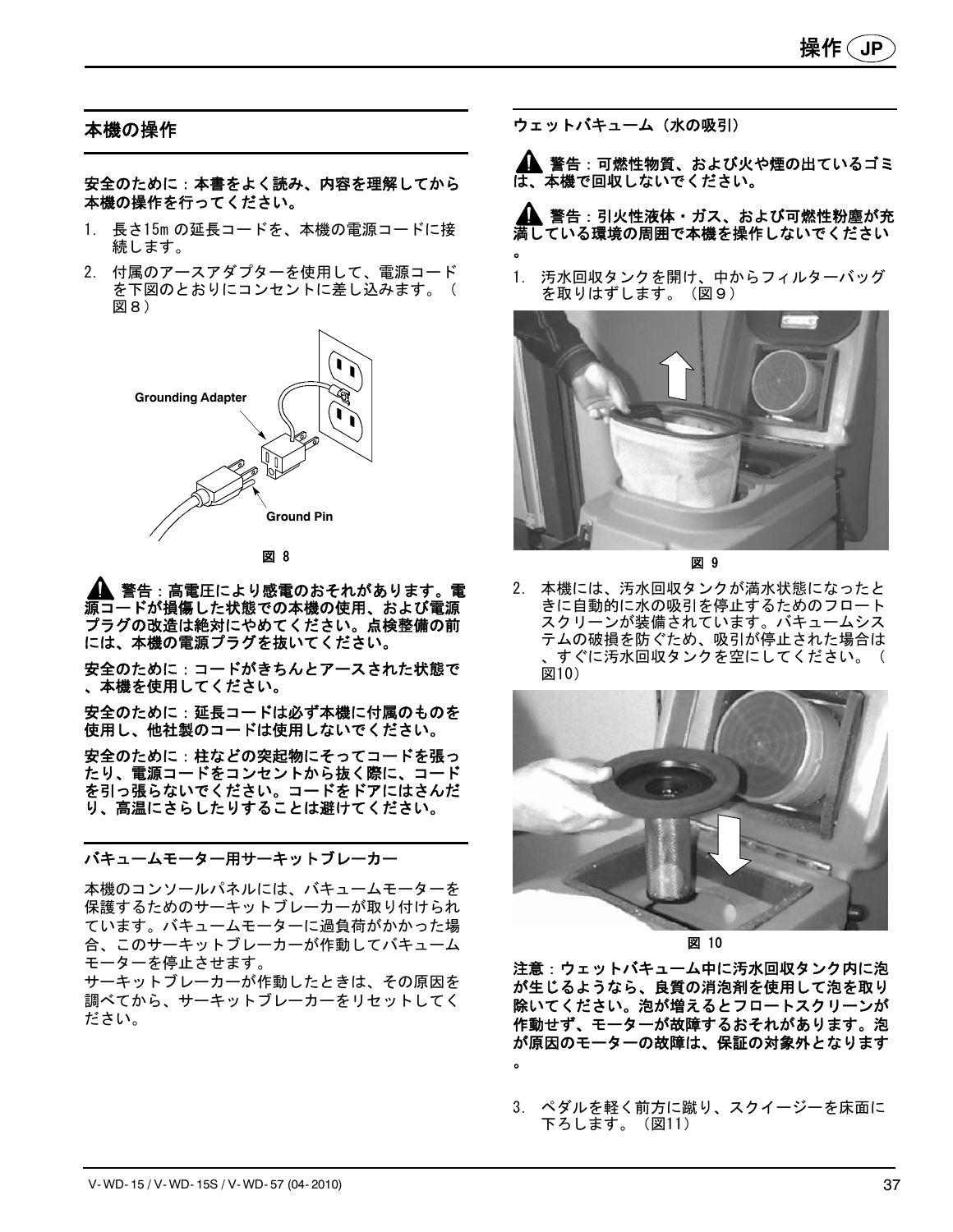

図 **11**

- 4. 電源スイッチをオンにしてバキュームを開始しま す。本機を押したり引いたりしながら水を回収し てください。
- 5. スクイージーを元の位置に戻すには、ペダルを下 方に押し下げます。(図12)



図 **12**

#### ウェットドライワンドキットを使用してのウェットバ キューム

- 1. 汚水回収タンクを開け、中からフィルターバッグ を取りはずします。(図9)
- 2. バキュームホースにご使用のツールを接続し、電 源スイッチをオンにして操作を開始します。

#### 汚水回収タンクの排水

- 1. 本機を最寄りの排水溝まで移動させます。
- 2. 排水ホースをホルダーからはずし、排水ホースの キャップを取り外して排水を行います。ホースを 持ち上げると排水が止まります。(図13)
- 3. 排水が終了したら、タンクのフタを開け、清水で タンクの中をよくすすぎます。
- 4. 排水ホースのキャップをしっかりとはめ、ホース をホルダーに戻します。(図13)



図 13

注:排水ホースをきちんと閉めないと、吸引力が弱ま ります。

ドライバキューム(乾燥したゴミの吸引)

#### ▲ 警告 : 可燃性物質、および火や煙の出ているゴミ は、本機で回収しないでください。

注:フィルターバッグが装着されていることを必ず確 認してください。バッグが満杯の場合やバッグが破損 している場合は、新品と取り替えてください。

1. 布製フィルターバッグを汚水回収タンク内部に装 着します。その際に、バッグの縁が収納部の縁に ぴったり合うようにしてください。(図14)

注:ゴミの処分を容易にし、布製フィルターバッグの 寿命を伸ばすためにも、紙製フィルターバッグを布製 バッグと合わせてお使いください。紙製バッグは布製 バッグの内側に入れ、紙製バッグの縁を布製バッグの 外側に折り曲げます。



図 14

- 2. タンクのフタを閉じ、ラッチを固定します。
- 3. 電源スイッチをオンにし、ご使用のツールを接続 して操作を開始します。

注:スクイージーを使用してのドライバキュームでは 、ホコリや砂などの粒子状のゴミを回収することは可 能ですが、それ以上大きなゴミの回収には適していま せん。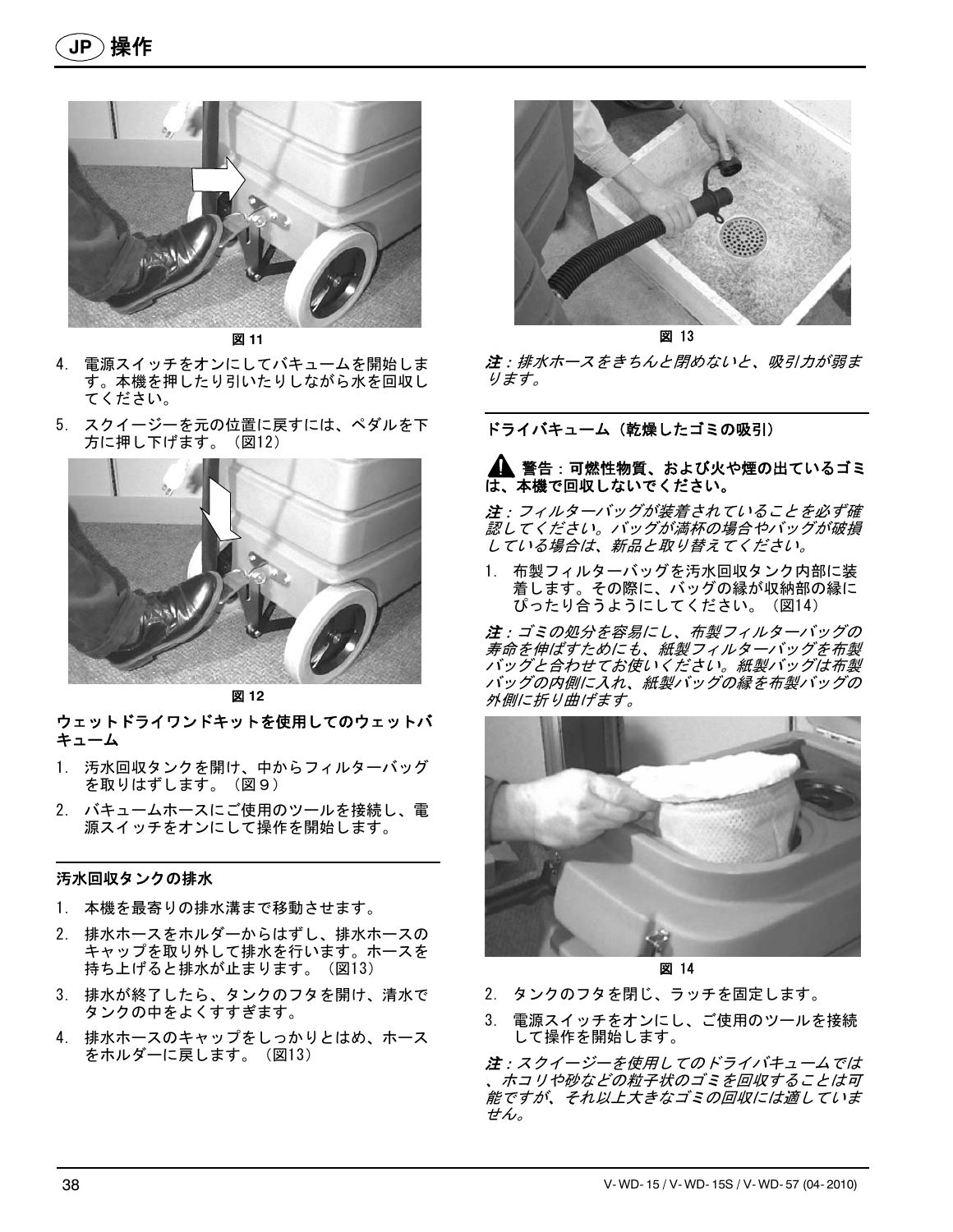4. 定期的にフィルターバッグを確認し、中身が4分 の3以上になっていればバッグを空にしてくださ い。

注意:布製フィルターバッグを使用せず、紙製バッグ だけで本機を操作することは絶対に避けてください。 紙製バッグは再使用せず、使い捨てにしてください。 ドライバキュームを行う前には、フィルターバッグが 所定の位置に取り付けられていることを必ず確認して ください。バッグが所定の位置に取り付けられていな いままドライバキュームを行うと、バキュームモータ ーが故障するおそれがあります。この場合のモーター の故障は、保証の対象外となります。

## 点検整備

本機を良好な状態でお使いいただくため、以下の点検 整備を実施してください。

#### 警告:高電圧により感電のおそれがあります。点 検整備の前に本機の電源プラグを抜いてください。

- 1. ウェットバキュームを行った後は、汚水回収タン クを排水・水洗いしてください。
- 2. フィルターバッグを確認し、中身が4分の3以上 になっていればバッグを空にしてください。
- 3. 毎回のご使用後、汚水回収タンク内のフロートス クリーンを取りはずして清掃します。(図15)清 掃後はフロートスクリーンを元の位置に戻します 。



図 15

注意:本機を操作する前に、必ずフロートスクリーン を所定の位置に取り付けてください。フロートスクリ ーンは、ウェットバキューム時にはモーターを水の浸 入から守り、ドライバキューム時には、フィルターバ ッグに異常があった場合にゴミがモーターに入り込む のを防ぎます。

4. 毎回のご使用後、スクイージーブレードを布で拭 きます。スクイージーブレードが摩耗してきたら 、新しいスクイージーブレードと交換します。



図 16

- 5. 週に1回、バキュームモーターの上に取り付けら れている二次フィルターを清掃します。フィルタ ーを軽くたたくか空気を吹き付けて、フィルター にたまったホコリを落としてください。水や洗剤 は絶対に使用しないでください。 必要に応じてフィルターを交換してください。 (図16)
- 6. 布製フィルターバッグが汚れてきたら、中性洗剤 で手洗いしてください。完全に乾いてから、フィ ルターバッグを元の位置に取り付けます。これに よりフィルターバッグの能力を維持することがで きます。

#### 注意:フィルターやバキュームホースが詰まると、バ キュームモーターがオーバーヒートするおそれがあり ます。

- 7. 月に1回、本機前部の回転キャスターにシリコンス プレーを吹き付けます。
- 8. 布と中性洗剤を使用して本体を拭きます。
- 9. 定期的にバキュームホースの損傷、詰まり、接続 部の緩みを点検します。
- 10. 電源コード、および本体とコードの接続部を点検 し、摩耗や損傷があれば交換します。本機の使用 後は電源コードを本体に巻き付けてください。

▲▲ 警告 : 高電圧により感電のおそれがあります。電 源コードが損傷した状態での本機の使用、および電源 プラグの改造は絶対にやめてください。点検整備の前 には、本機の電源プラグを抜いてください。

感電を防ぐため、電源コードが損傷・破損している場 合は、必ずテナント社認定のサービスマンに電源コー ドの交換を依頼してください。

11. 月に1回、バキュームモーターのカーボンブラシを 点検し、長さが1cm 以下まで摩耗していれば交換 します。

カーボンブラシの点検は、テナント社または販売 代理店にご用命ください。

安全のために:本機の修理は、テナント社認定のサー ビスマンが必ず行うようにしてください。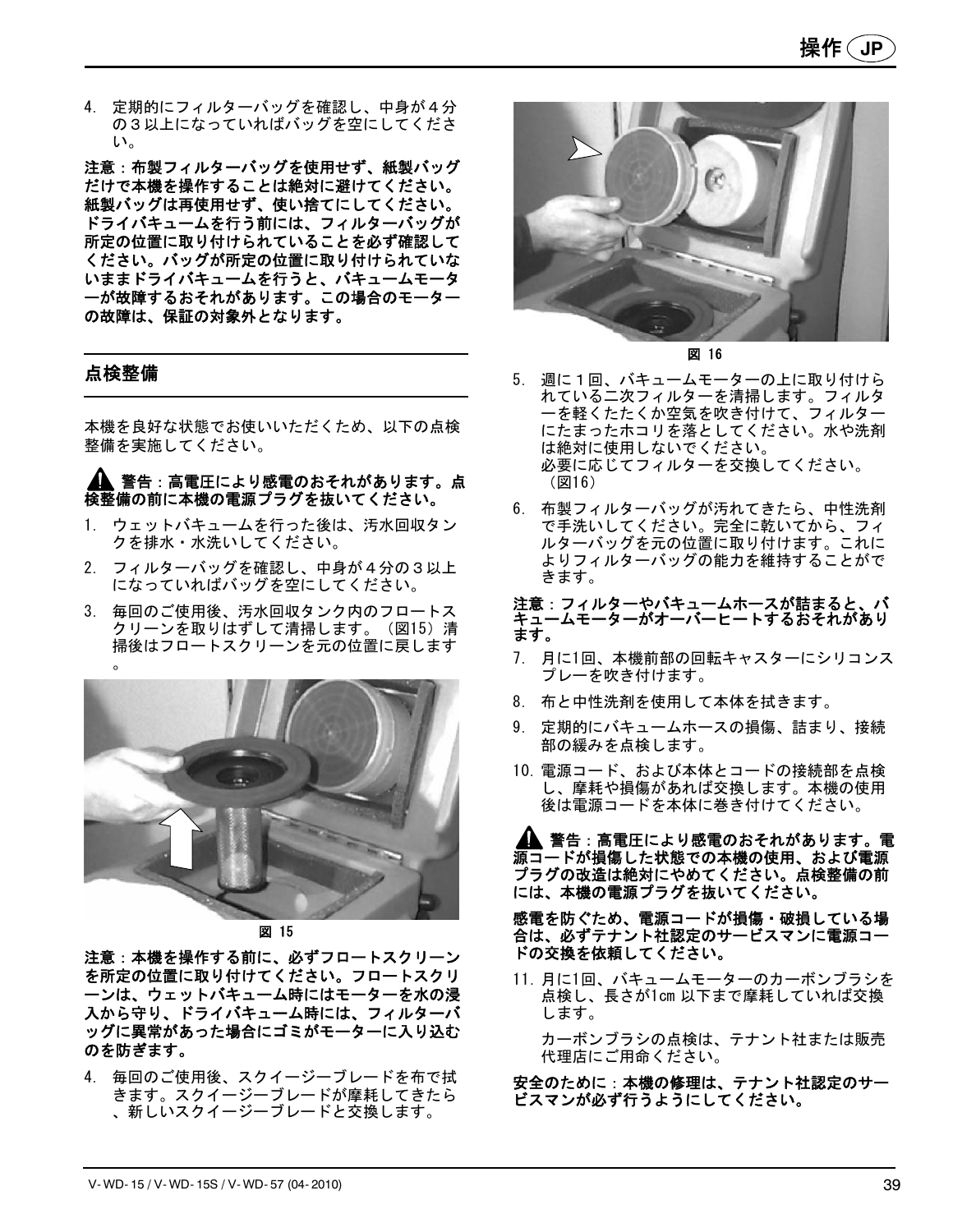#### 保管方法

- 1. 本機を保管する前に、汚水回収タンクを空にし、 タンクの中を水でよくすすいでください。
- 2. 保管中に本機が凍結しないようにしてください。
- 3. 保管の際は、スクイージーを取りはずした状態で 、湿気のない場所に保管してください。
- 4. 汚水回収タンクのフタは開けておき、本体内部の 風通しをよくしてください。

注意:本機を氷点下で保管する場合は、本機内部に残 ここい?放送が流しているれていることを確認してく ださい。凍結が原因での故障は、保証の対象外となり ます。

▲ 警告 : 注意 : 本機は室内で保管し、雨には絶対に さらさないでください。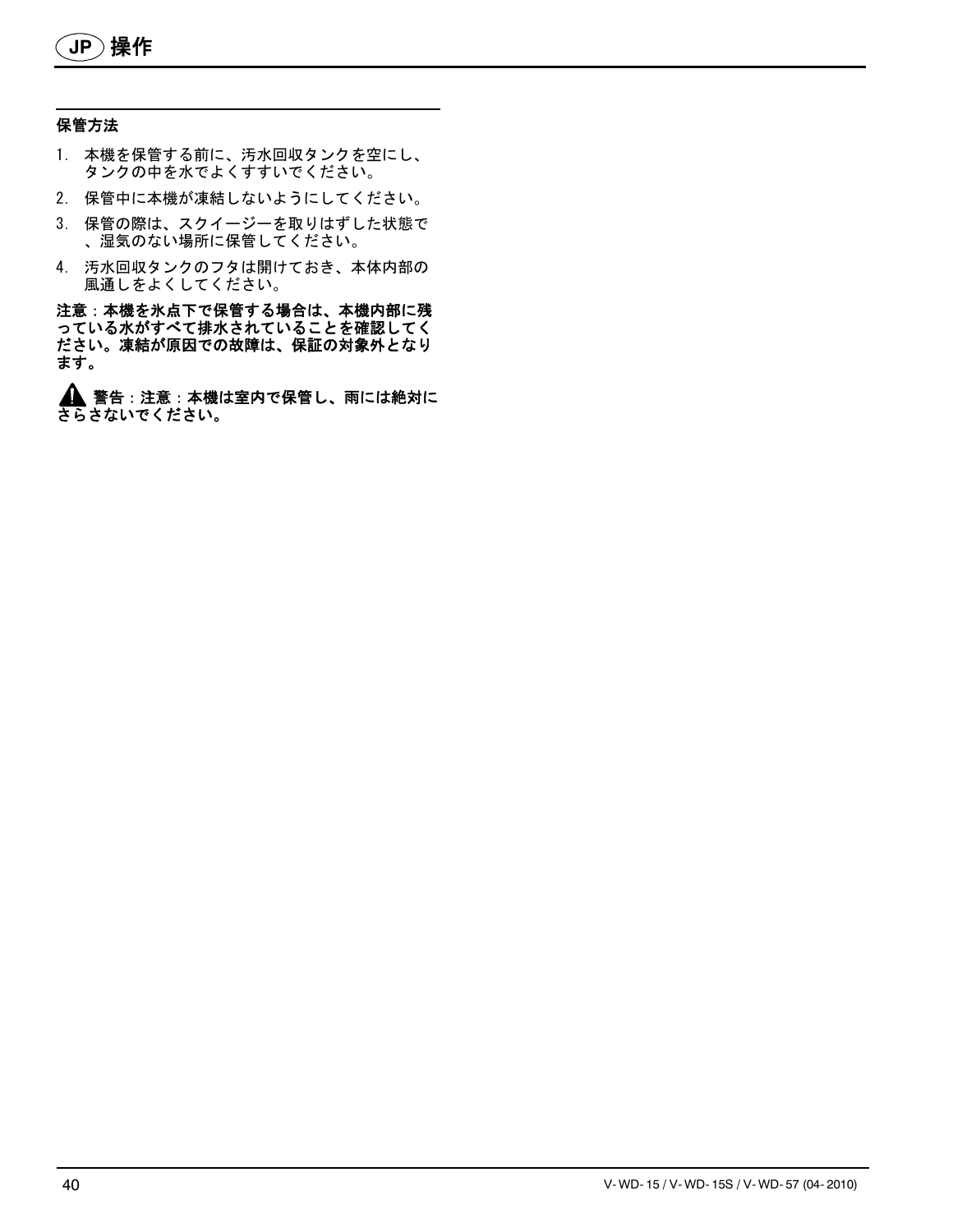## トラブルシューティング

| 問題点             | 原因                            | 対策                                 |
|-----------------|-------------------------------|------------------------------------|
| 本機が作動しない。       | 電源スイッチがオフになっている。              | スイッチをオンにする。                        |
|                 | 電源コードがコンセントに差し込まれてい<br>ない。    | コンセントに電源コードを差し込む。                  |
|                 | 電源スイッチの不良。                    | 販売代理店またはテナント社に問い合わ<br>せる。          |
|                 | 電源コードの不良                      | 販売代理店またはテナント社に問い合わ<br>せる。          |
|                 | 本体配線の不良。                      | 販売代理店またはテナント社に問い合わ<br>せる。          |
|                 | 建物側のサーキットブレーカーが落ちて<br>いる。     | サーキットブレーカーをリセットする。                 |
|                 | バキュームモーターのオーバーヒート。            | 原因を調べてから、本機のサーキットブ<br>レーカーをリセットする。 |
|                 | バキュームモーターの故障。                 | 販売代理店またはテナント社に問い合わ<br>せる。          |
| 本機の吸引力が弱い。      | バキュームホースの詰まり。                 | 詰まりを取り除く。                          |
|                 | バキュームホースの破損。                  | ホースを交換する。                          |
|                 | バキュームホース接続部の詰まり。              | ホースを取りはずし、異物を取り除く                  |
|                 | 排水ホースのキャップのゆるみ、または<br>外れ。     | キャップを締める。                          |
|                 | 汚水回収タンクのフタが閉まっていない            | フタのラッチをかける。                        |
|                 | 汚水回収タンクのガスケットの摩耗によ<br>る空気の漏れ。 | ガスケットを点検し、摩耗が著しい場合<br>は交換する。       |
|                 | 汚水回収タンクまたはフィルターバッグ<br>が満杯。    | タンクまたはバッグを空にする。                    |
|                 | バキュームモーターのカーボンブラシの<br>摩耗。     | 販売代理店またはテナント社に問い合わ<br>せる。          |
| スクイージーの吸い上げが弱い。 | スクイージーブレード下部の汚れ。              | 汚れを拭き取る。                           |
|                 | スクイージーブレードの摩耗。                | スクイージーブレードを交換する。                   |
|                 | バキュームホースの接続がゆるい。              | ホースをしっかりと取り付ける。                    |
|                 | 汚水回収タンクが満杯。                   | タンクを空にする。                          |